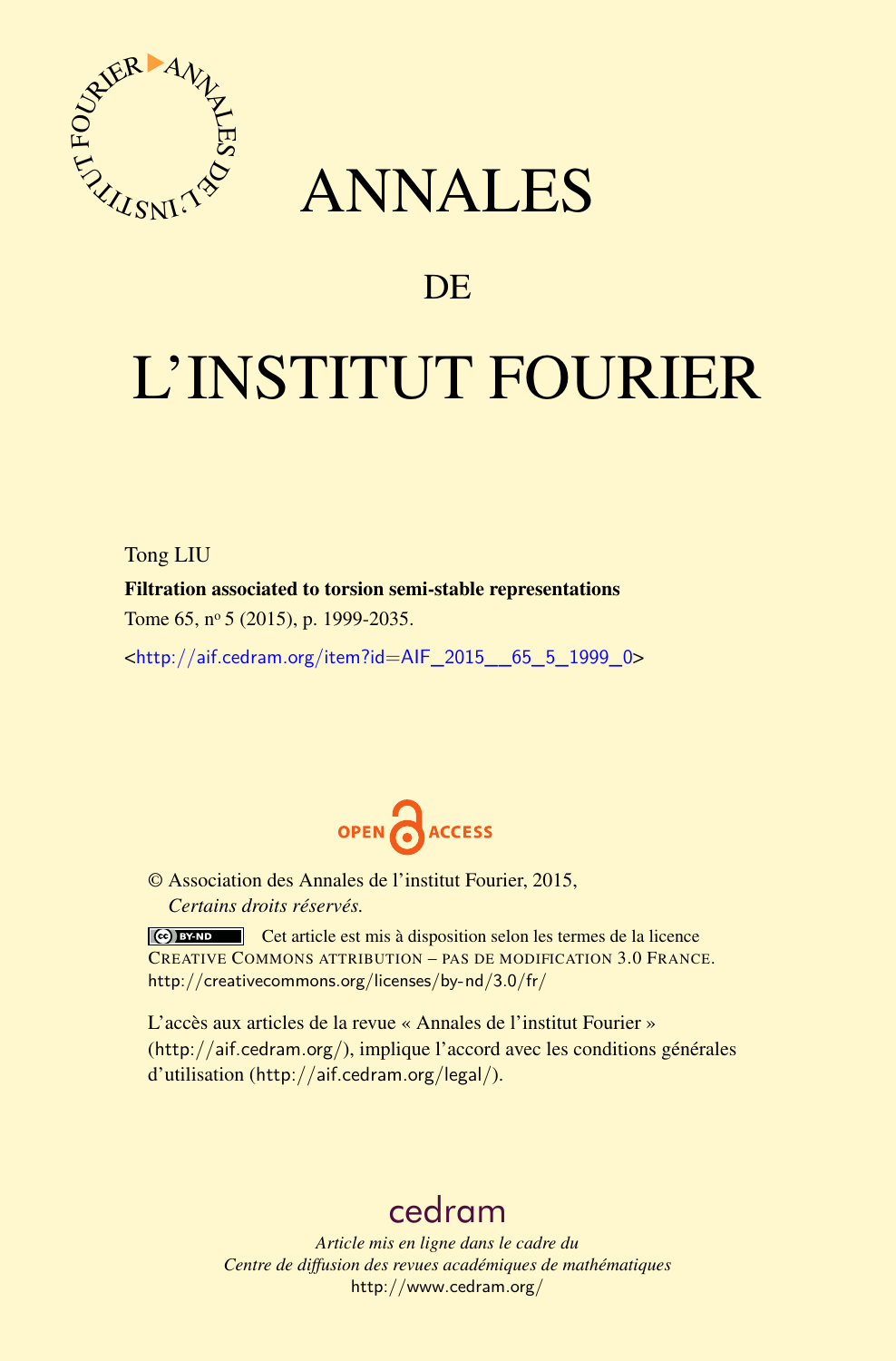#### FILTRATION ASSOCIATED TO TORSION SEMI-STABLE REPRESENTATIONS

#### by Tong LIU  $(*)$

ABSTRACT. — Let *p* be an odd prime, *K* a finite extension of  $\mathbb{Q}_p$  and  $G$  :=  $Gal(\overline{\mathbb{Q}}_n/K)$  the Galois group. We construct and study filtration structures associated torsion semi-stable representations of *G*. In particular, we prove that two semi-stable representations share the same *p*-adic Hodge-Tate type if they are congruent modulo  $p^n$  with  $n \geqslant c'$ , where  $c'$  is a constant only depending on  $K$  and the differences between the maximal and minimal Hodge-Tate weights of two representations. As an application, we reprove a part of Kisin's result: the existence of a quotient of the universal Galois deformation ring which parameterizes semi-stable representations with a fixed *p*-adic Hodge-Tate type.

Résumé. — Soient *p* un nombre premier impair, *K* une extension finie de Q*<sup>p</sup>* et  $G := \text{Gal}(\mathbb{Q}_p/K)$  son groupe de Galois absolu. Nous construisons et étudions différentes filtrations associées aux représentations semi-stables de *G*. Nous démontrons en particulier que deux représentations semi-stables de *G* ont le même type de Hodge–Tate si elles sont congrues modulo  $p^n$  avec  $n \geq c'$ , où  $c'$  est une constante dépendant uniquement de *K* et des différences entre les plus grands et les plus petits poids de Hodge-Tate des deux représentations. Comme application, nous redémontrons une partie d'un résultat de Kisin portant sur l'existence d'un quotient de l'anneau des déformations universelles paramétrisant les représentations semi-stables dont le type de Hodge-Tate est fixé.

#### **1. Introduction**

Let *k* be a perfect field of characteristic  $p \ge 3$ ,  $W(k)$  its ring of Witt vectors,  $K_0 = W(k)[1/p], K/K_0$  a finite totally ramified extension,  $G :=$ 

Keywords: semi-stable representations, filtration.

Math. classification: 14F30,14L05.

<sup>(\*)</sup> This materials is based upon work supported by National Science Foundation under agreement No. DMS-0635607. Any opinions, findings and conclusions or recommendations expressed in this material are those of the author and do not necessarily reflect the views of the National Science Foundation.

This paper is written when the author visit the Institute for Advanced Study. The author is grateful to IAS for its support and hospitality. The author also thanks an anonymous referee for pointing out a mistake for the first version of the paper. The author is partially supported by NSF grant DMS-0901360.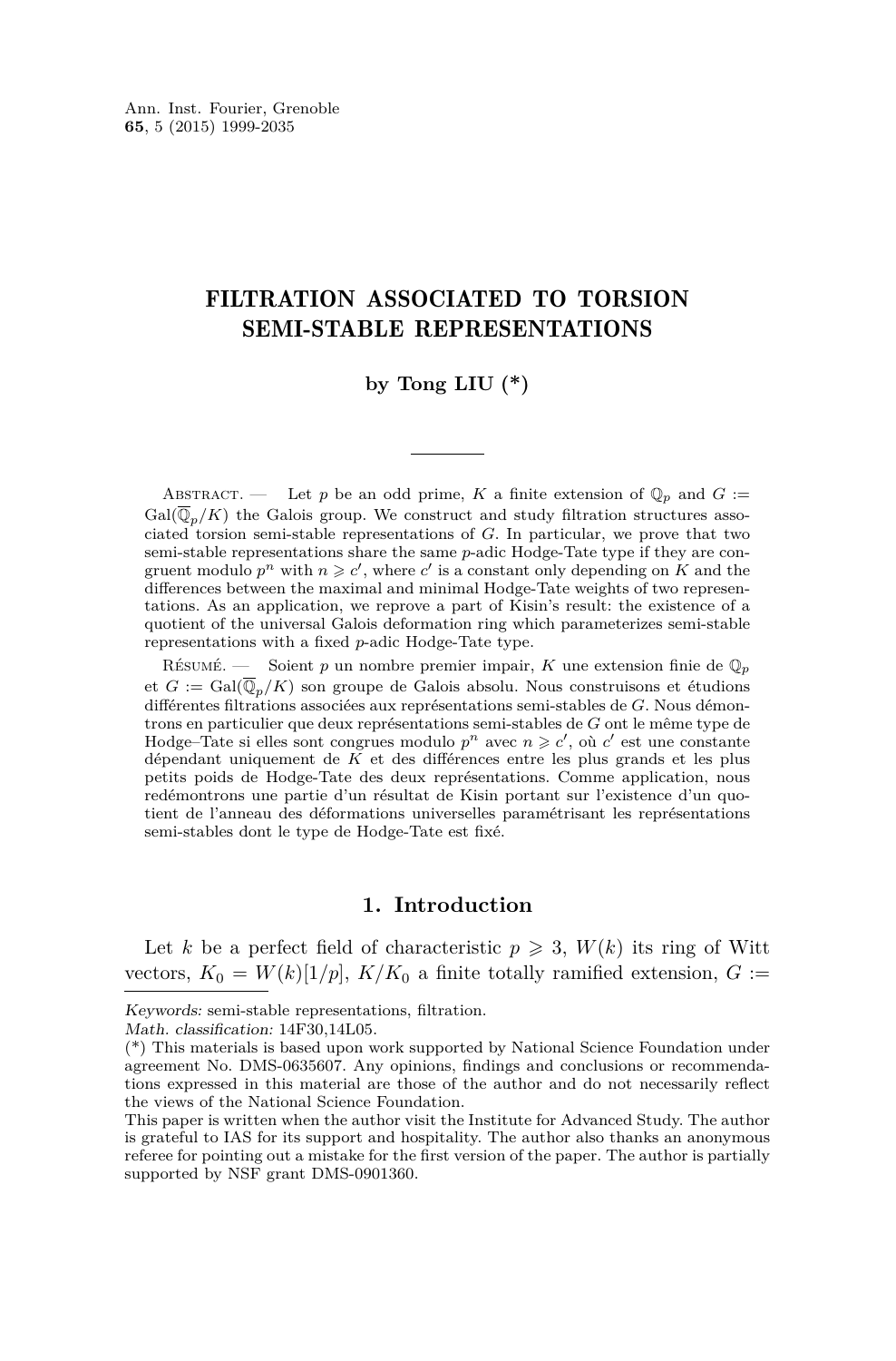$Gal(\overline{K}/K)$ . The aim of this paper to study filtration structure attached to torsion semi-stable representations.

If *V* is a semi-stable representation of *G* then *V* can be naturally attached to filtration structure because semi-stable representations are classified by filtered  $(\varphi, N)$ -modules via classical *p*-adic Hodge theory. Since *V* always admits integral structures and torsion structures, i.e.,  $G$ -stable  $\mathbb{Z}_p$ -lattices and torsion representation obtained by quotients of such lattices, it is natural to ask if we can associate similar filtration to those integral and torsion structures. If *K* is unramified and *V* is crystalline with Hodge-Tate weights in {0*, . . . , p*−2} then one can attach such integral and torsion structure via Fontaine-Laffaille theory [\[7\]](#page-37-0). The aim of this paper is to construct and study such structures in a more general setting, in particular, without restriction of ramification and Hodge-Tate weights.

More precisely, fix an integer  $r \geqslant 0$ . Let  $\operatorname{Rep}_{\mathbb{Q}_p}^{\operatorname{st},r}$  denote the category of semi-stable representations of *G* with Hodge-Tate weights in  $\{0, \ldots, r\}$ ,  $\text{Rep}_{\mathbb{Z}_p}^{\text{st},r}$  denote the category of *G*-stable  $\mathbb{Z}_p$ -lattices inside representations which are objects in  $\text{Rep}_{\mathbb{Q}_p}^{\text{st},r}$  and  $\text{Rep}_{\text{tor}}^{\text{st},r}$  denote the category of *p*-power torsion representations *T* such that there exist lattices  $\Lambda_1, \Lambda_2 \in \text{Rep}_{\mathbb{Z}_p}^{\text{st},r}$ satisfying  $\Lambda_1 \subset \Lambda_2$  and  $T \simeq \Lambda_2/\Lambda_1$ . The objects in Rep<sub>tor</sub> are also called torsion semi-stable representations with Hodge-Tate weights in  $\{0, \ldots, r\}$ . In [\[13\]](#page-37-0), for any  $\Lambda \in \operatorname{Rep}_{\mathbb{Z}_p}^{\operatorname{st},r}$  with  $V := \mathbb{Q}_p \otimes_{\mathbb{Z}_p} \Lambda$ , one can construct a  $W(k)$ -lattice  $M_{\text{st}}(\Lambda) \subset D_{\text{st}}(V) = (B_{\text{st}} \otimes_{\mathbb{Q}_p} V^{\vee})^G$  which is  $\varphi$ -stable and *N*-stable, where  $V^{\vee}$  is the  $\mathbb{Q}_p$ -dual of *V* (our convention is always slightly different from the traditional convention up to duals, see Convention [2.1](#page-4-0) for details). Note that  $D_K := K \otimes_{K_0} D_{\text{st}}(V)$  has a natural filtration structure  $\text{Fil}^iD_K$  induced from  $(B_{\text{dR}} \otimes_{\mathbb{Q}_p} V^{\vee})^G$ . Now set  $M_K := \mathcal{O}_K \otimes_{W(k)} M_{\text{st}}(\Lambda)$ . It is natural to define that  $\text{Fil}^i M_K := M_K \cap \text{Fil}^i D_K$ . For any  $T \in \text{Rep}_{\text{tor}}^{\text{st},r}$ , let  $j: \Lambda_1 \subset \Lambda_2 \in \text{Rep}_{\mathbb{Z}_p}^{\text{st},r}$  be the inclusion of two lattices such that  $T \simeq$  $\Lambda_2/\Lambda_1$ . Since  $M_{\rm st}$  is a contravariant functor, there exists a  $W(k)$ -linear map  $M_{\text{st}}(j)$ :  $M_{\text{st}}(\Lambda_2) \to M_{\text{st}}(\Lambda_1)$ . In fact,  $M_{\text{st}}(j)$  is an injection (see Corollary 3.2.4 in [\[13\]](#page-37-0)). So we define  $M_{st,j}(T) := M_{st}(\Lambda_1)/M_{st}(\Lambda_2)$  and associate a filtration structure on  $M_{st,j}(T)_K := \mathcal{O}_K \otimes_{W(k)} M_{st,j}(T)$  via  $Fil^{i}M_{st,j}(T)_{K} = q_{K}(Fil^{i}M_{st}(\Lambda_{1})_{K}),$  where  $q_{K}$  is the natural projection  $q_K: M_{st}(\Lambda_1)_K \to M_{st,j}(T)_K$ . Note the above construction does depend on the choice of pair of lattices  $j : \Lambda_1 \subset \Lambda_2$  such that  $T \simeq \Lambda_2/\Lambda_1$ . However we prove that there exists a constant *c* only depending on *r* and *K* such that the construction of  $\text{Fil}^i M_{\text{st},j}(T)_K$  is "independent on" the choice of *j* up to a  $p^c$ -power (see Theorem [2.3](#page-6-0) for the precise statement).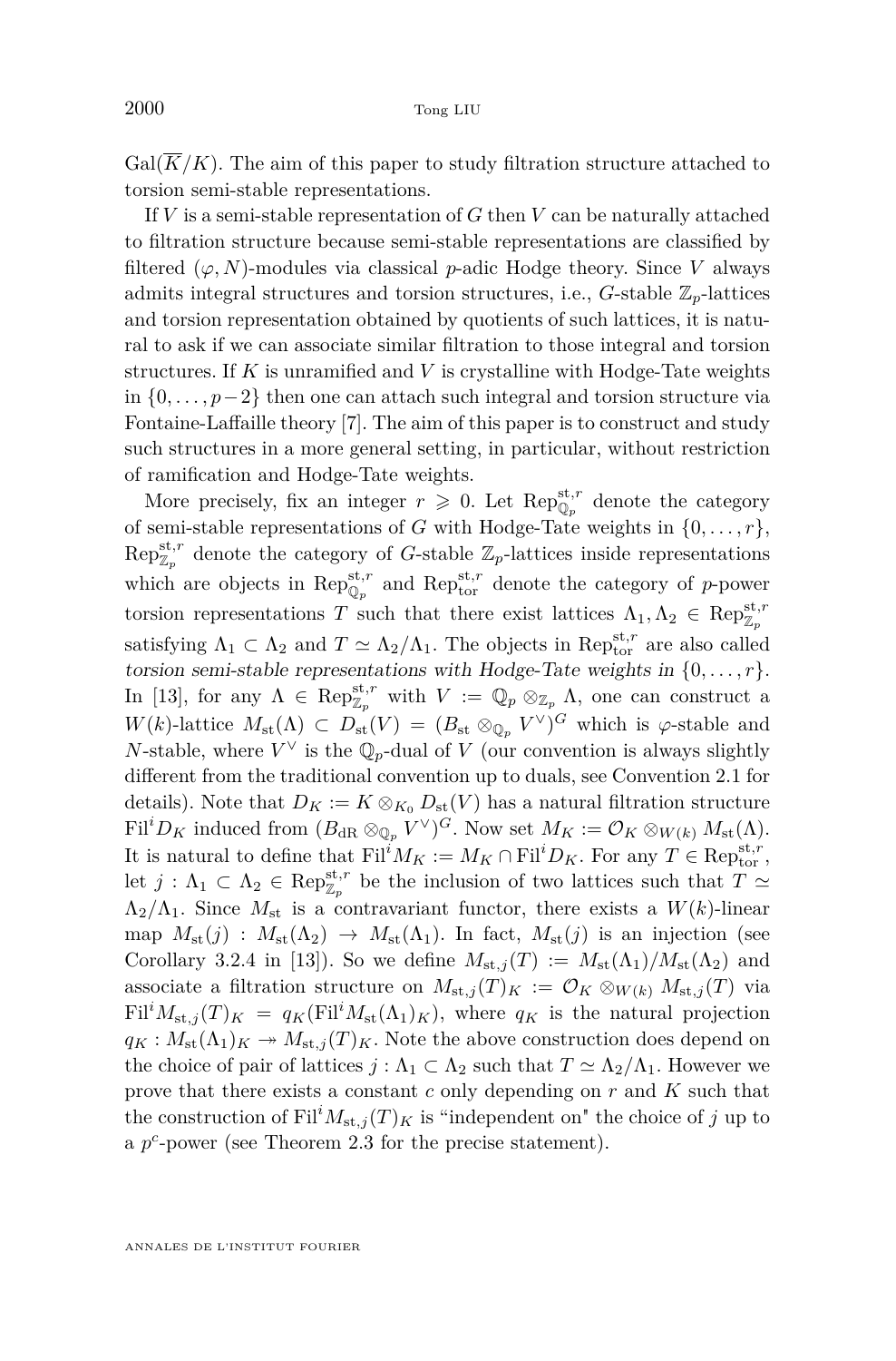<span id="page-3-0"></span>In the last section, we use our theory to understand *p*-adic Hodge-Tate type. It turns out that the *p*-adic Hodge-Tate type can be read from  $p^{c'}$ torsion level of the representation with  $c'$  a constant only depending on  $K$ and *r*. More precisely, we proved the following theorem.

THEOREM 1.1. — Assume that *K* is a finite extension over  $\mathbb{Q}_p$ . Let *E* be a finite extension of  $\mathbb{Q}_p$  and  $\rho_i$ :  $G \to \text{GL}_d(\mathcal{O}_E)$  for  $i = 1, 2$  two Galois representations such that  $V_i := E \otimes_{\mathcal{O}_E} \rho_i$  is semi-stable with Hodge-Tate weights in  $\{0, \ldots, r\}$ . There exists a constant *c'* only depending on *K* and *r* such that if  $\rho_1 \equiv \rho_2 \mod p^n$  with  $n \geq c'$  then  $V_1$  and  $V_2$  has the same *p*-adic Hodge-Tate type.

In fact, we proved a more general result Theorem [4.18,](#page-31-0) which allows us to recover a part of the main theorem in [\[9\]](#page-37-0). Let *E* be a finite extension of  $\mathbb{Q}_p$  with the residue field  $\mathbb{F}$ ,  $V_{\mathbb{F}}$  :  $G \to \text{GL}_d(\mathbb{F})$  the Galois representation such that the universal deformation ring  $R_{V_F}$  of  $V_F$  exists. It turns out that  $R_{V_{\mathbb{F}}}$  is a complete noetherian local  $\mathcal{O}_E$ -algebra and any ring homomorphism  $x: R_{V_F} \to A$  with *A* an  $\mathcal{O}_E$ -algebra defines a Galois representation  $x: G \to$  $GL_d(A)$ .

THEOREM  $1.2.$  — Fix a *p*-adic Hodge-Tate type **v**. There exists a quotient  $R_{V_{\mathbb{F}}}^{\mathbf{v}}$  of  $R_{V_{\mathbb{F}}}$  such that for a finite *E*-algebra *B*, a map  $x: R_{V_{\mathbb{F}}}[\frac{1}{p}] \to B$ factors though  $R_{V_F}^{\mathbf{v}}$  if and only if *x* is semi-stable with *p*-adic Hodge-Tate type **v**.

We remark that our construction is different from that of Kisin: We construct a sub-functor  $D^{\mathbf{v}}$  of the Galois deformation functor  $D$  whose deformation admits a lift which is a semi-stable Galois representation with the *p*-adic Hodge-Tate type **v**. We prove that  $D^{\mathbf{v}}$  is pro-representable by  $R_{V_{\mathbb{F}}}^{\mathbf{v}}$  if *D* is pro-representable by  $R_{V_{\mathbb{F}}}$  and then the above theorem follows Theorem [4.18.](#page-31-0) It seems that we can fully recover Kisin's result at least for *p >* 2 if we also consider Galois type in *D***<sup>v</sup>** . But we decide not to consider the refined result because we do not see any further advantage (except it looks more natural) of our construction comparing with that of Kisin.

#### **2. Filtration encoded in** *p***-adic Hodge data**

#### **2.1. Preliminary and definitions**

Recall *k* is a perfect field of characteristic  $p > 2$ ,  $W(k)$  its ring of Witt vectors,  $K_0 = W(k)[\frac{1}{p}]$ ,  $K/K_0$  a finite totally ramified extension with degree *e* and  $G := \text{Gal}(K/K)$ . Throughout this paper, we fix a uniformiser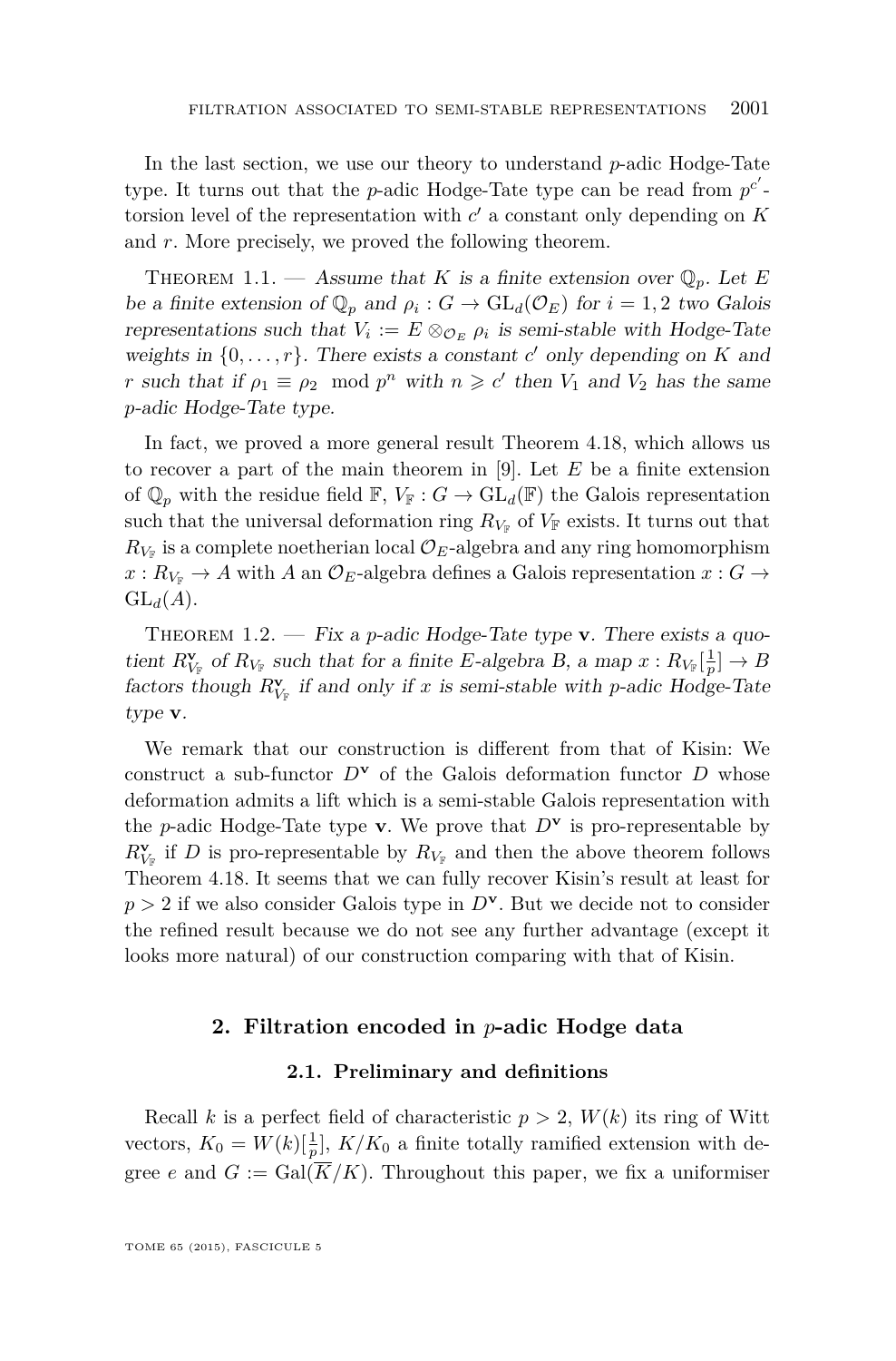<span id="page-4-0"></span> $\pi \in K$  with the Eisenstein polynomial  $E(u) \in W(k)[u]$  and a non-negative integer  $r \geqslant 0$ .

We denote by  $\operatorname{Rep}_{\mathbb{Q}_p}^{\operatorname{st},r}$  the category of semi-stable representations of *G* whose Hodge-Tate weights are in  $\{0, \ldots, r\}$ , and by  $\operatorname{Rep}_{\mathbb{Z}_p}^{\operatorname{st}, r}$  the category of *G*-stable  $\mathbb{Z}_p$ -lattices in representations which are in  $\text{Rep}_{\mathbb{Q}_p}^{\text{st},r}$ . By definition, a filtered  $(\varphi, N)$ -module is a  $W(k)$ -module M endowed with:

- a  $\varphi_{W(k)}$ -semilinear map:  $\varphi: M \to M$ ;
- a  $W(k)$ -linear map  $N : M \to M$  such that  $N\varphi = p\varphi N$ ;
- a decreasing filtration  $(Fil^iM_K)_{i\in\mathbb{Z}}$  on  $M_K := \mathcal{O}_K \otimes_{W(k)} M$  by  $\mathcal{O}_K$ submodules such that  $\text{Fil}^i M_K = M_K$  for  $i \ll 0$  and  $\text{Fil}^i M_K = \{0\}$ for  $i \gg 0$ .

This definition is slightly different from that traditionally used in [\[6\]](#page-37-0) because we need treat torsion representations. Morphisms between filtered  $(\varphi, N)$ -modules are  $W(k)$ -linear maps preserving all structures. We denote by  $M(\varphi, N, \text{Fil})$  the category of filtered  $(\varphi, N)$ -modules. A filtered  $(\varphi, N)$ module over  $K_0$  is a filtered  $(\varphi, N)$ -module *D* such that

- *D* is a finite dimensional  $K_0$ -vector space;
- $\varphi_D$  is an injection (hence a bijection);
- Fil<sup>*i*</sup> $D_K$  are *K*-vector subspaces of  $D_K := K \otimes_{K_0} D$ .

By [\[3\]](#page-36-0) and [\[5\]](#page-36-0), the functor

$$
D_{\mathrm{st}}^*(V): V \mapsto (B_{\mathrm{st}} \otimes_{\mathbb{Q}_p} V)^G
$$

induces an equivalence between the category  $\mathrm{Rep}_{\mathbb{Q}_p}^{\mathrm{st},r}$  and the category of weakly admissible filtered ( $\varphi$ , *N*)-modules over  $K_0$  satisfying Fil<sup>-(*r*+1)</sup> $D_K$  =  $D_K$  and Fil<sup>0</sup> $D_K$  = 0. See [\[3\]](#page-36-0) for the definition of weak admissibility.

In the sequel, we will instead use the contravariant functor  $D_{st}(V) :=$  $D_{\text{st}}^*(V^\vee)$ , where  $V^\vee$  is the dual representation of *V*, because contravariant functors are more convenient in the integral theory. So let us remind the readers the problem of notations.

Convention  $2.1.$  — Here we use slightly different conventions from those in [\[3\]](#page-36-0), where  $D_{\text{st}}$  defined here is denoted by  $D_{\text{st}}^*$ . Since contravariant functors instead of covariant functors dominate this paper, use  $D_{st}$  to denote the contravariant functor will be more convenient. For any finite  $\mathbb{Z}_p$ -module ( $\mathbb{Q}_p$ -module) *V*, we use  $V^\vee$  to denote its  $\mathbb{Z}_p$ -dual ( $\mathbb{Q}_p$ -dual). In particular, if *V* is killed by some *p*-power,  $V^{\vee} = \text{Hom}_{\mathbb{Z}_p}(V, \mathbb{Q}_p/\mathbb{Z}_p)$ . We will define *p*-adic Hodge structures such as Frobenius, monodromy on many different rings and modules. To distinguish them, we sometime add subscripts to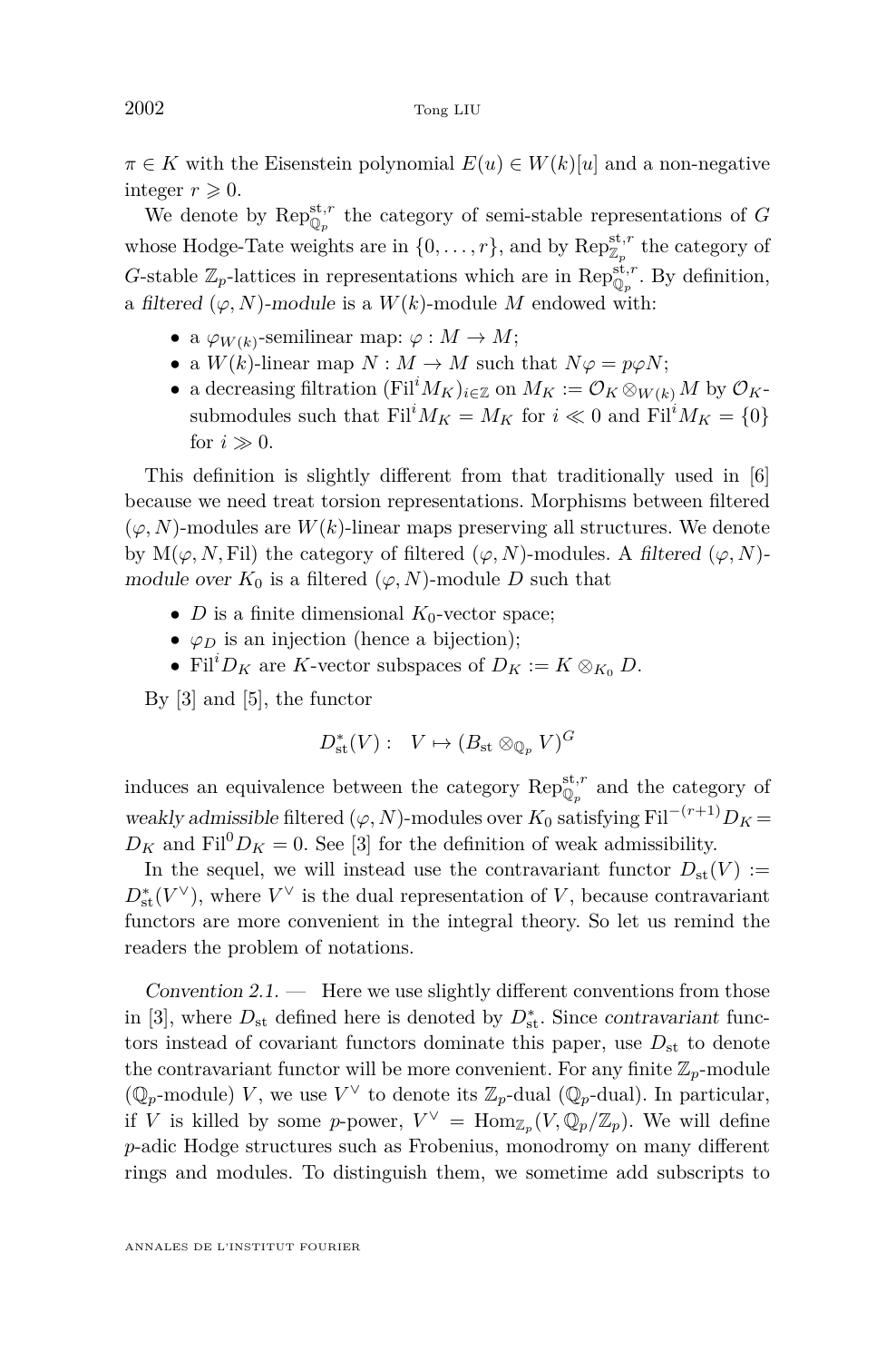<span id="page-5-0"></span>indicate where those structures are defined. For example,  $\varphi_{\mathfrak{M}}$  is the Frobenius defined on M. We always drop these subscripts if no confusions arise. Throughout this paper, we reserve  $\varphi$  and  $N$  for various types of Frobenius and monodromy respectively. We denote  $\gamma_i(x)$ ,  $M_d(A)$  and Id for the standard divided power *<sup>x</sup> i*  $\frac{x^2}{i!}$ , the ring of  $d \times d$ -matrices with coefficients in ring *A* and the identity map respectively. Let *A* be a finite  $\mathbb{Z}_p$ -algebra and *M* an *A*-module. We always denote  $M_K := \mathcal{O}_K \otimes_{\mathbb{Z}_p} M$ , which is an  $A_K := \mathcal{O}_K \otimes_{\mathbb{Z}_p} A$ -module.

Let *D* be a filtered  $(\varphi, N)$ -module over  $K_0$ . Following [\[13\]](#page-37-0), a *lattice M* in *D* is a  $W(k)$ -submodule *M* of *D* such that

- *M* is  $W(k)$ -finite free and  $M[\frac{1}{p}] \overset{\sim}{\to} D$
- *M* is stable under  $\varphi$ , *N*, i.e.,  $\varphi(M) \subset M$ ,  $N(M) \subset M$ .

There is a natural filtration structure on  $M_K := \mathcal{O}_K \otimes_{W(k)} M$  defined by Fil<sup>*i*</sup> $M_K := M_K \cap \text{Fil}^i D_K$ . Hence *M* is an object in  $M(\varphi, N, \text{Fil})$ . We use  $L^r(\varphi, N, \text{Fil})$  to denote the full subcategory of  $M(\varphi, N, \text{Fil})$  whose objects are lattices in filtered  $(\varphi, N)$ -modules over  $K_0$  satisfying Fil<sup>0</sup> $D_K$  =  $D_K$  and  $\text{Fil}_K^{r+1}D_K = 0$ , and  $\text{M}^r(\varphi, N, \text{Fil})$  to denote the full subcategory of  $M(\varphi, N, Fil)$  whose objects are finite  $W(k)$ -modules M such that  $\text{Fil}^0 M_K = M_K$  and  $\text{Fil}^{r+1} M_K = 0$ . Apparently,  $\text{L}^r(\varphi, N, \text{Fil})$  is a full subcategory of  $M^r(\varphi, N, \mathrm{Fil})$ . Let  $M^r_{\mathrm{tor}}(\varphi, N, \mathrm{Fil})$  denote the full category of  $M^r(\varphi, N, \text{Fil})$  whose objects is killed by some *p*-power. For any  $\mathcal{O}_K$ module *L* with decreasing filtration  $\text{Fil}^i L$ , we define the graded module  $gr^iL := Fil^iL/Fil^{i+1}L$ .

Now recall Theorem 2.1.3 in [\[13\]](#page-37-0), we have

THEOREM 2.2. — There exists a faithful functor  $M_{\rm st}$  from the category  $Rep_{\mathbb{Z}_p}^{\text{st},r}$  to the category  $L^r(\varphi, N, \text{Fil})$ . Moreover, let  $M_{\text{st}} \otimes_{\mathbb{Z}_p} \mathbb{Q}_p$  denote the functor  $M_{st}$  associated to the isogeny categories. Then there is a natural isomorphism between  $M_{st} \otimes_{\mathbb{Z}_p} \mathbb{Q}_p$  and  $D_{st}$ . If  $er < p-1$  then  $M_{st}$  is exact and fully faithful.

Now let us construct a torsion version of *M*st via the above theorem as in §3 in [\[13\]](#page-37-0). We denote  $Rep_{\text{tor}}^{\text{st},r}$  the category whose objects are torsion semi-stable representations with Hodge-Tate weights in  $\{0, \ldots, r\}$ , in the sense that, for any  $T \in \text{Rep}_{\text{tor}}^{\text{st},r}$ , there exist *G*-stable  $\mathbb{Z}_p$ -lattices  $\Lambda \subset \Lambda'$  in a  $V \in \operatorname{Rep}_{\mathbb{Q}_p}^{\text{st},r}$  such that  $T \simeq \Lambda'/\Lambda$  as  $\mathbb{Z}_p[G]$ -modules. We call the pair  $\Lambda \subset \Lambda'$ a lift of *T*. Obviously, for any  $T \in \operatorname{Rep}_{\mathrm{tor}}^{\operatorname{st},r}$ , the lift is always not unique. A morphism between two lifts  $j: L \subset L'$  (lifting *T*) and  $\tilde{j}: \tilde{L} \subset \tilde{L}'$  (lifting  $\tilde{T}$ ) is a morphism  $\hat{f}: L' \to \tilde{L}'$  in  $\text{Rep}_{\mathbb{Z}_p}^{\text{st},r}$  such that  $\hat{f}(L) \subset \tilde{L}$ .  $\hat{f}$  induces a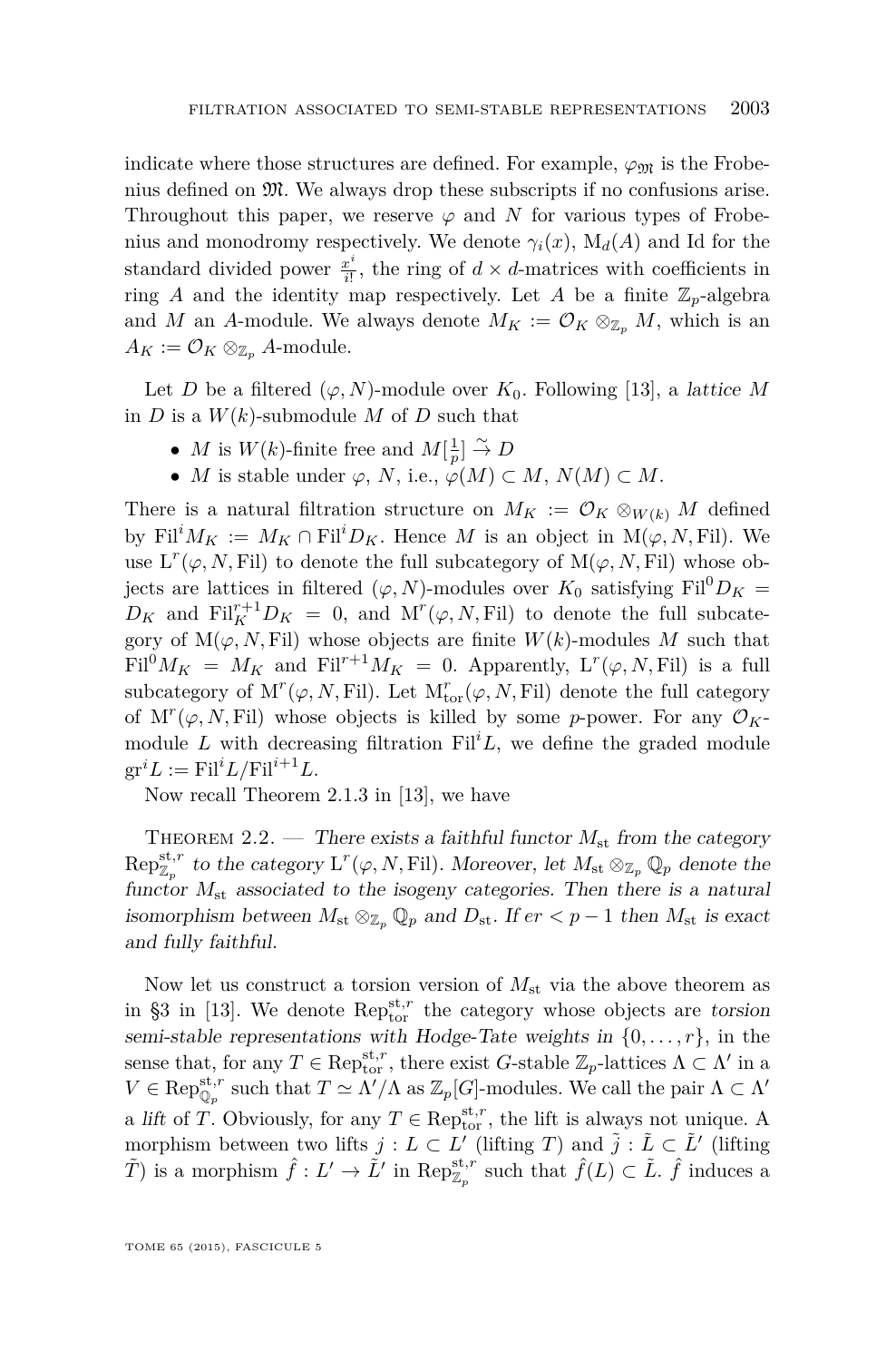<span id="page-6-0"></span>morphism  $f: T \to \tilde{T}$  in Repst<sub>r</sub>. We call  $\hat{f}$  a lift of  $f$  (with respect to lifts  $j$  and  $\tilde{j}$ ).

Let  $j : \Lambda \hookrightarrow \Lambda'$  be a lift of *T*. By Theorem [2.2,](#page-5-0) we get a morphism  $M_{\text{st}}(j): M_{\text{st}}(\Lambda') \to M_{\text{st}}(\Lambda)$  in  $L^r(\varphi, N, \text{Fil})$ . Corollary 3.2.4 in [\[13\]](#page-37-0) showed that  $M_{st}(j)$  is injective. Now write  $\tilde{j} := M_{st}(j)$  and set  $M_{st,j}(T) :=$  $M_{\text{st}}(\Lambda)/\tilde{j}(M_{\text{st}}(\Lambda'))$ . Then  $M := M_{\text{st},j}(T)$  has Frobenius  $\varphi$  and monodromy *N* induced from  $M_{st}(\Lambda)$ . Now let us define filtration structure on  $M_K$  :=  $\mathcal{O}_K \otimes_{W(k)} M$ . Let  $q_K : M_{st}(\Lambda)_K \to M_K$  be the natural projection where  $M_{\text{st}}(\Lambda)_K := \mathcal{O}_K \otimes_{W(k)} M_{\text{st}}(\Lambda)$ . We define

(2.1.1) 
$$
\mathrm{Fil}^i M_K := q_K(\mathrm{Fil}^i(M_{\mathrm{st}}(\Lambda)_K)) \subset M_K, \text{ for any } i \in \mathbb{Z}.
$$

Now  $M_{\text{st},j}(T)$  is an object in  $M^r_{\text{tor}}(\varphi, N, \text{Fil})$ . As usual, one can define  $gr^i M_K := Fil^i M_K/Fil^{i+1} M_K$ . One can prove that  $q_K(gr^i(M_{st}(\Lambda)_K)) =$  $gr<sup>i</sup>M<sub>K</sub>$  for any  $i \in \mathbb{Z}$  (see Corollary [3.1\)](#page-18-0). Now we can state one of the main results:

THEOREM 2.3. — There exists a positive integer constant *c* only depending on  $E(u)$  and r such that the following statement holds: for any morphism  $f: T' \to T$  in Rep<sub>tor</sub> and any lift *j'*, *j* of *T'*, *T* respectively, there exists a morphism  $\tilde{g}: M_{st,j}(T) \to M_{st,j'}(T')$  in  $M^r_{tor}(\varphi, N, \text{Fil})$  such that

- (1) if there exists a morphism of lifts  $\hat{f}$  :  $j' \rightarrow j$  which lifts f then  $\tilde{g} = p^c M_{\text{st},\hat{f}}(f).$
- (2) let  $f' : T'' \to T'$  be a morphism in Repst<sub>raphie</sub> with  $j''$  a lift of  $T''$ and  $\tilde{g}' : M_{st,j'}(T') \to M_{st,j''}(T'')$  the morphism in  $M_{tor}^r(\varphi, N, Fil)$ attached to  $f'$ ,  $j'$  and  $j''$ . If there exists a morphism of lifts  $\hat{h}: j'' \to j''$ *j* which lifts  $f \circ f'$  then  $\tilde{g}' \circ \tilde{g} = p^{2c} M_{st, \hat{h}}(f \circ f')$ .

COROLLARY 2.4. — Notations as above, assume that  $f: T' \to T$  is an isomorphism and  $f' = f^{-1} : T \to T'$  is the inverse map. Then  $\tilde{g}' \circ$  $\tilde{g}|_{M_{\text{st},j}(T)} = p^{2c} \text{Id}|_{M_{\text{st},j}(T)}$  and  $\tilde{g} \circ \tilde{g}'|_{M_{\text{st},j'}(T')} = p^{2c} \text{Id}|_{M_{\text{st},j'}(T')}$ . More- $\text{over, for any } i \in \mathbb{Z}, \tilde{g}' \circ \tilde{g}|_{\text{gr}^i(M_{\text{st},j}(T)_K)} = p^{2c} \text{Id}|_{\text{gr}^i(M_{\text{st},j}(T)_K)}$  and  $\tilde{g} \circ \tilde{g}$  $\tilde{g}'|_{\text{gr}^{i}(M_{\text{st},j'}(T')_{K})} = p^{2c} \text{Id}|_{\text{gr}^{i}(M_{\text{st},j'}(T')_{K})}.$ 

Remark 2.5. — There are two differences between Theorem 3.1.1 in [\[13\]](#page-37-0) and the above theorem expect  $p > 2$  here. First, the maps  $\tilde{g}$  and  $\tilde{g}'$  here not only preserve  $(\varphi, N)$ -structures (we ignore  $G_K$ -structures because we only discuss semi-stable representations here, not potentially semi-stable representations as in [\[13\]](#page-37-0)) but also filtration. In fact, we will see that  $\tilde{g} =$  $p^{\alpha}g$  and  $\tilde{g}' = p^{\alpha}g'$  for *g* and *g*' in Theorem 3.1.1 in [\[13\]](#page-37-0) with *α* a constant only depending on  $E(u)$  and r. That is, to preserve filtration, we need to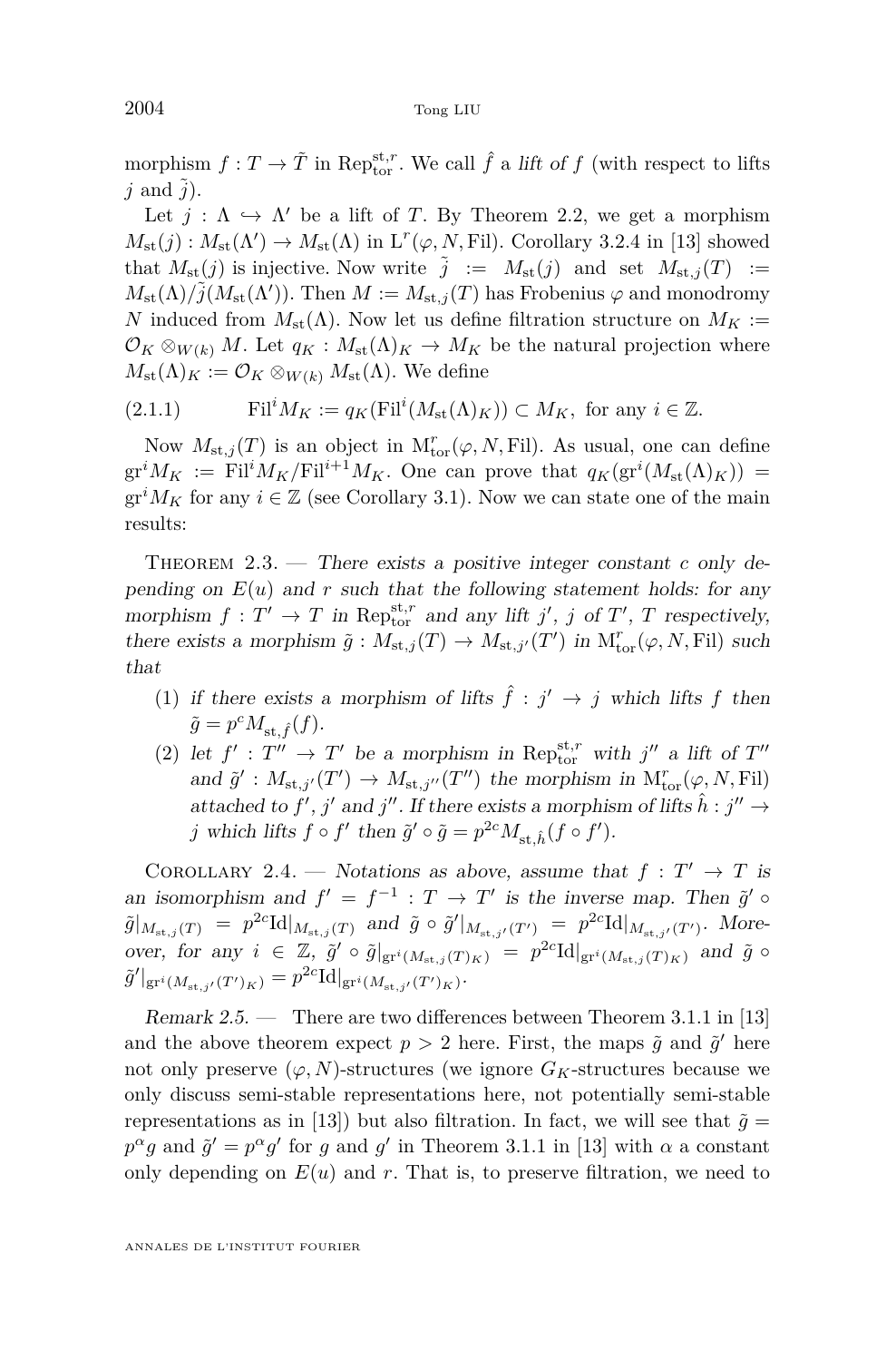multiply  $p^{\alpha}$  to original g and g'. Consequently, the second difference, our constant  $c$  is always larger than  $\mathfrak c$  in Theorem 3.1.1 in [\[13\]](#page-37-0), and  $c$  is more complicated, depending on not only  $e$  and  $r$  but also  $E(u)$  and  $r$ .

We use very similar strategy to prove the above theorem. The only difficulty is to deal with filtration which is much involved than other structures for torsion representations. Our main tool is Breuil modules. The next subsection is devoted to study various different filtration structures attached to Breuil modules.

#### **2.2. Filtration on Breuil modules**

Recall the fixed uniformiser  $\pi \in K$  with Eisenstein polynomial  $E(u)$ . Put  $\mathfrak{S} := W(k)[\![u]\!]$ .  $\mathfrak{S}$  is equipped with a Frobenius endomorphism  $\varphi$  via  $u \mapsto u^p$ and the natural Frobenius on  $W(k)$ . A  $\varphi$ -module (over  $\mathfrak{S}$ ) is an  $\mathfrak{S}$ -module  $\mathfrak{M}$  equipped with a  $\varphi$ -semi-linear map  $\varphi_{\mathfrak{M}} : \mathfrak{M} \to \mathfrak{M}$ . A morphism between two objects  $(\mathfrak{M}_1, \varphi_1), (\mathfrak{M}_2, \varphi_2)$  is an G-linear morphism compatible with the  $\varphi_i$ . We denote by *S* the *p*-adic completion of the divided power envelope of  $W(k)[u]$  with respect to the ideal generated by  $E(u)$ . Write  $S_{K_0} := S[\frac{1}{p}]$ . There is a unique map (Frobenius)  $\varphi : S \to S$  which extends the Frobenius on  $\mathfrak{S}$ . We write  $N_S$  for the  $W(k)$ -linear derivation on *S* such that  $N_S(u)$  = −*u*. Let Fil*<sup>i</sup>S* denote the ideal which is the *p*-adic completion of the ideal generated by  $\frac{E(u)^j}{i!}$  $\frac{(u)^j}{j!}$  for  $j \geq i$ . Both G and *S* can be regarded as subrings of  $K_0[[u]]$ . Set  $I_+S = S \cap uK_0[[u]]$ .

Let  $M$  be an *S*-module of finite type and recall that  $r$  is a fixed nonnegative integer. In this subsection, filtration Fil<sup>*i*</sup>M of M for  $i \in \mathbb{Z}$  are submodules of  $M$  satisfying the following filtration conditions:

- Fil<sup>0</sup> $M = M$  and Fil<sup>r+1</sup> $M \subset$  Fil<sup>1</sup>SM.
- Fil<sup>*i*+1</sup> $\mathcal{M} \subset$ Fil<sup>*i*</sup> $\mathcal{M}$  and Fil<sup>*i*</sup>*S*Fil<sup>*j*</sup> $\mathcal{M} \subset$ Fil<sup>*i*+*j*</sup> $\mathcal{M}$ .

An operator *N* on M is called a monodromy operator on M if *N* is a  $W(k)$ -linear map  $N : \mathcal{M} \to \mathcal{M}$  satisfying  $N(sx) = N_S(s)x + sN(x)$ for all  $s \in S$  and  $x \in M$ . *N* is said to satisfy Griffiths Transversality if  $N(\text{Fil}^{i+1}\mathcal{M}) \subset \text{Fil}^i\mathcal{M}$  for all  $i \in \mathbb{Z}$ .

Using operator N and  $\text{Fil}^i\mathcal{M}$ , one can define another two filtration on M. Set  $F^i \mathcal{M} = \text{Fil}^i \mathcal{M}$  for  $i \geq r$  and  $F^i \mathcal{M} = \mathcal{M}$  for  $i \leq 0$ ; For  $1 \leq i \leq r$ , we inductively (start from  $i = r - 1$ ) define  $F^i \mathcal{M}$  to be the *S*-submodule generated by  $N(F^{i+1}M)$ ,  $F^{i+1}M$  and  $Fil^{i}S\mathcal{M}$ . Let  $M_K$  be  $\mathcal{M}/Fil^{1}S\mathcal{M}$ . Then  $M_K$  is a finite  $\mathcal{O}_K$ -module. Let  $f_\pi$  be the natural projection  $f_\pi$ :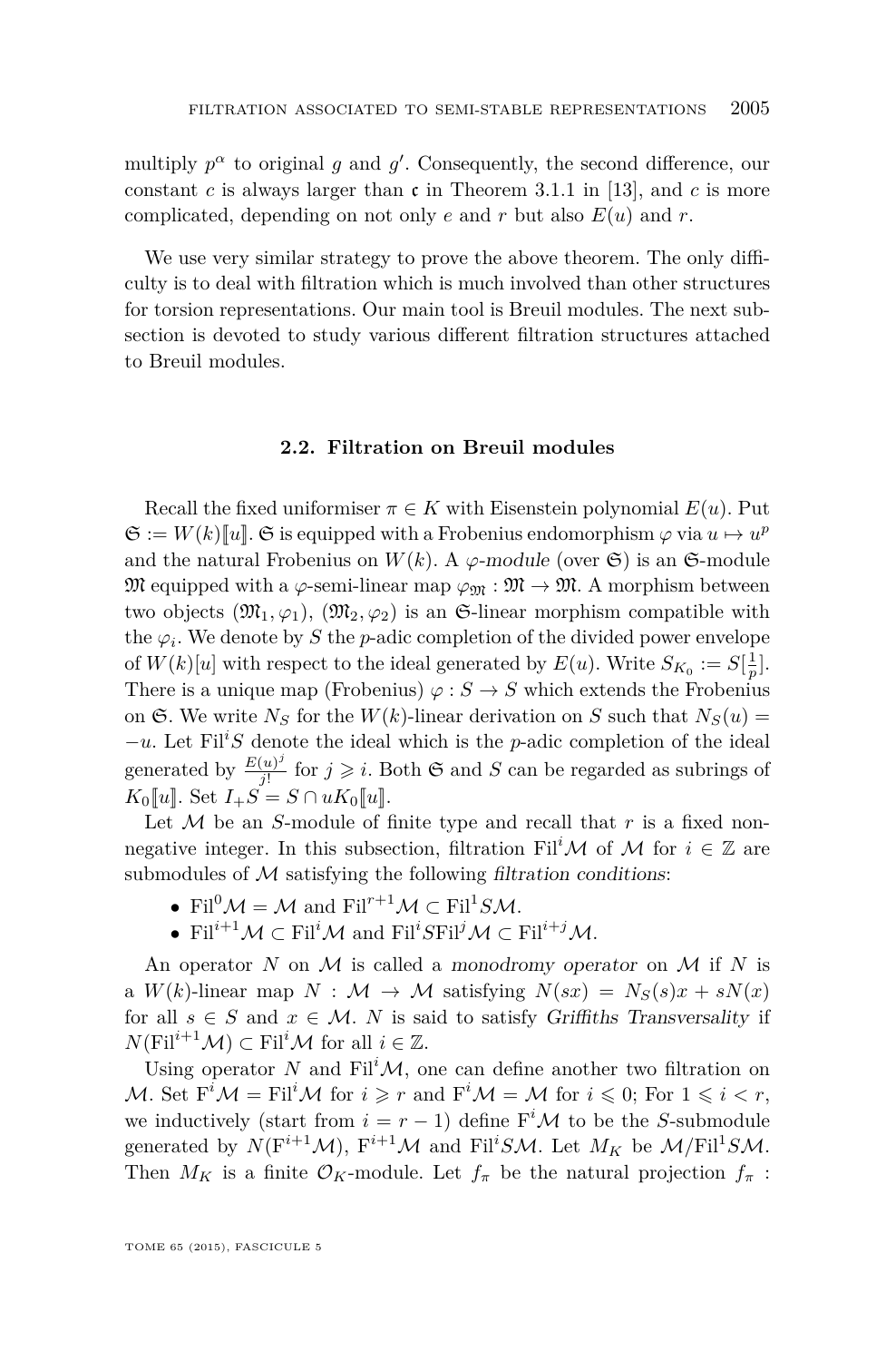<span id="page-8-0"></span> $\mathcal{M} \twoheadrightarrow M_K$ . Then Fil<sup>*i*</sup> $M_K := f_\pi(\text{Fil}^i \mathcal{M})$  defines a natural filtration on  $M_K$ . Define  $\tilde{F}^i \mathcal{M} = \mathcal{M}$  for  $i \leq 0$  and  $\tilde{F}^i$  inductively by the following formula:

$$
\tilde{\mathrm{F}}^{i+1}\mathcal{M} := \{x \in \mathcal{M} | f_{\pi}(x) \in \mathrm{Fil}^{i+1}M_K, N(x) \in \tilde{\mathrm{F}}^i\mathcal{M}\}.
$$

Since *N* satisfies Griffiths Transversality, we have  $F^i\mathcal{M} \subset F^{i}\mathcal{M} \subset \tilde{F}^i\mathcal{M}$ for all  $i \in \mathbb{Z}$ .

LEMMA 2.6. —  $F^iM$  and  $\tilde{F}^iM$  satisfy the filtration condition.

Proof. — It is easy to check by induction that  $\tilde{F}^i$  M satisfy the filtration condition. For  $F^iM$ , it is easy to check that the proof reduces to the statement Fil<sup>*i*</sup> $SN(F^{j}\mathcal{M}) \subset F^{i+j-1}\mathcal{M}$ , which we will prove by reverse induction on *j*. It is clear the statement holds for  $j \leq 0$  or  $j \geq r$  because  $\text{Fil}^i\mathcal{M}$  satisfies Griffiths Transversality. Now suppose that the statement holds for  $j = l + 1 \leq r$ . Consider the case  $j = l$ . By the construction of F<sup>*i*</sup>, it suffices to check that Fil<sup>*i*</sup>SN<sup>2</sup>(F<sup>*l*+1</sup>M) ⊂ F<sup>*i*+*l*-1</sup>M. Let  $s \in \text{Fil}^iS$  and  $x \in \text{F}^{l+1}\mathcal{M}$ . By induction,  $sN(x)$  is in  $\text{F}^{i+l}\mathcal{M}$ . Therefore then  $N(sN(x)) = N(s)N(x) + sN^2(x)$  is in  $F^{i+l-1}M$  by the construction of  $F^i$ . Note that  $N(s) \in \text{Fil}^{i-1}S$  (set  $\text{Fil}^0S = S$  here), then the induction implies that  $N(s)N(x)$  is in  $F^{i+l-1}M$ . Hence  $sN^2(x)$  is in  $F^{i+l-1}M$ .  $\square$ 

The following proposition shows that these three different filtration are not very different.

PROPOSITION 2.7. — There exist constants  $c_1$  and  $c_2$  only depending on  $E(u)$  and *r*, such that  $p^{c_1}$ Fil<sup>*i*</sup>M ⊂ F<sup>*i*</sup>M and  $p^{c_2}$  $\tilde{F}$ <sup>*i*</sup>M ⊂ Fil<sup>*i*</sup>M for  $0 \leqslant i \leqslant r$ .

Proof. — It is easy to see that  $N_S(E(u))$  and  $E(u)$  are relatively prime in  $K_0[u]$ . So there exists a constant  $\gamma$  such that  $p^{\gamma}$ **S** is contained in the ideal generated by  $N_S(E(u))$  and  $E(u)$ . Set  $\beta_0^{(i)} = 0$  for all *i* and  $\alpha_0 = 0$ . Define recursively  $\beta_l^{(i)} = v_p(r - i - l + 1) + \gamma + \max{\{\beta_{l-}^{(i)}\}}$  $\{a_{l-1}^{(i)}, \alpha_{i-1}\}$  with  $1 \leq l \leq r - i$ . Finally set  $\alpha_i = \beta_{r-i}^{(i)}$ .

We will prove by induction on *i* that  $p^{\alpha_i}$ Fil<sup> $r-i$ </sup>M  $\subset$  F<sup> $r-i$ </sup>M for  $0 \leq i \leq r$ . By definition, the statement is trivial when  $i = 0$ . Now assume that  $i = j-1$ the statement is true, that is,  $p^{\alpha_{j-1}}$ Fil<sup>r-j+1</sup>M ⊂ F<sup>r-j+1</sup>M. Set  $s = r - j$ . For any  $x \in \text{Fil}^s \mathcal{M}$ , by Griffiths Transversality,  $E(u)^{s-l} N^{s-l}(x) \in \text{Fil}^s \mathcal{M}$ for  $0 \leq l \leq r - j$ . We show by induction on *l* that  $p^{\beta_i^{(j)}} E(u)^{s-l} N^{s-l}(x) \in$  $F^sM$ . If  $l = 0$  then  $E(u)^sN^s(x) \in E(u)^sM \subset F^sM$  by definition. Now assume that the statement is valid for  $l-1$ , that is,  $p^{\beta_{l-1}^{(j)}} E(u)^{s-l+1} N^{s-l+1}(x) \in$  $F<sup>s</sup>M$ . Write  $y = E(u)E(u)<sup>s-l</sup>N<sup>s-l</sup>(x) \in \text{Fil}^{s+l}M$  and then note that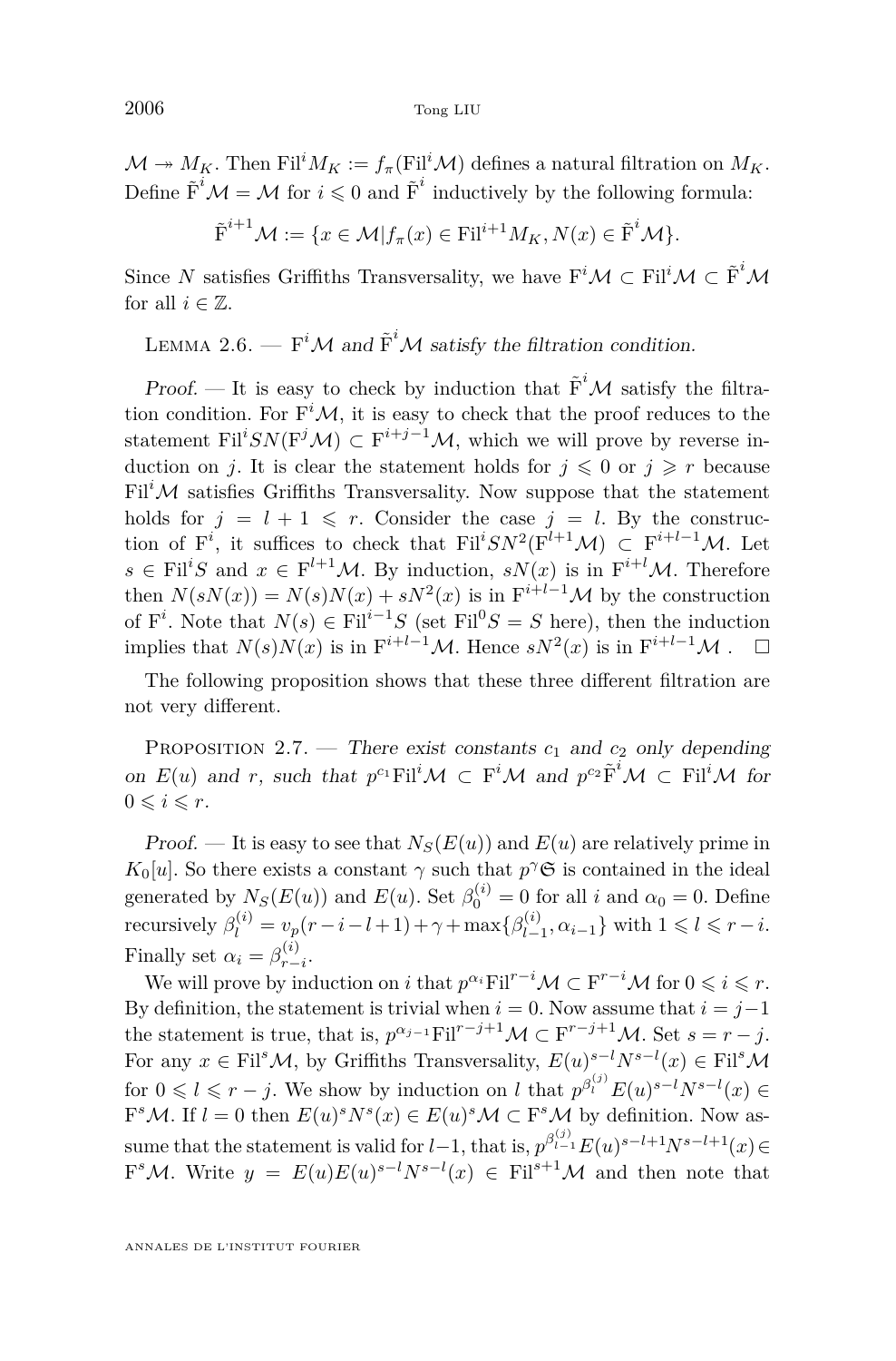$p^{\alpha_{j-1}}N(E(u)^{s-l+1}N^{s-l}(x)) = N(p^{\alpha_{j-1}}y)$  is in F<sup>*s*</sup>M by the induction on *i*. On the other hand,

$$
N(E(u)^{s-l+1}N^{s-l}(x)) = (s-l+1)N(E(u))E(u)^{s-l}N^{s-l}(x) + E(u)^{s-l+1}N^{s-l+1}(x).
$$

By induction on *l*, we conclude that  $p^{\lambda}(s-l+1)N(E(u))E(u)^{s-l}N^{s-l}(x) \in$  $F^s \mathcal{M}$  where  $\lambda = \max\{\alpha_{j-1}, \beta_{l-1}^{(j)}\}$ . Note that  $p^{\alpha_{j-1}} E(u) E(u)^{s-l} N^{s-l}(x) \in$ *l*−1  $F^sM$ . So  $p^{\lambda+\gamma+v_p(s-l+1)}E(u)^{s-l}N^{s-l}(x) \in F^sM$ . Thus we prove that  $p^{\beta_l^{(j)}} E(u)^{s-l} N^{s-l}(x) \in F^s \mathcal{M}$ . So  $p^{\beta_{r-j}^{(j)}} x \in F^s \mathcal{M}$ , and then  $p^{\alpha_j} Fil^j \mathcal{M} \subset$  $F^jM$ . Now it suffices to set  $c_1 := \max\{\alpha_0, \ldots, \alpha_r\}.$ 

Now let us prove by induction on *i* that there exists constant  $\mu_i$  depending on  $E(u)$  and *r* such that  $p^{\mu_i} \tilde{F}^i \mathcal{M} \subset Fil^i \mathcal{M}$ . By definition,  $\tilde{F}^0 \mathcal{M} =$ Fil<sup>0</sup> $\mathcal{M}$ . So  $\mu_0$  can be assigned to 0. Now assume that statement is valid for *i* = *j*−1. That is, there exists  $\mu_{j-1}$  such that  $p^{\mu_{j-1}} \tilde{F}^{j-1} \mathcal{M} \subset Fil^{j-1} \mathcal{M}$ . Now let us consider the case  $i = j$ . For any  $x \in \tilde{F}^{j} \mathcal{M}$ , we have  $f_{\pi}(x) \in \text{Fil}^{j} M_K$ . Hence there exists a  $y' \in \text{Fil}^j \mathcal{M}, g \in \text{Fil}^1S$  and  $z' \in \mathcal{M}$  such that  $x = y' + gz'$ . Note that there exists a constant  $\lambda$  only depending on *r* such that for any  $g \in S$   $p^{\lambda}g = g_0 + g_1$  with  $g_0 \in W(k)[u]$  and  $g_1 \in \text{Fil}^rS$ . So there exists a  $y \in \text{Fil}^r \mathcal{M}, z \in \mathcal{M}$  such that  $p^{\lambda} x = y + E(u)z$ . Now we claim that there exist constants  $\nu_l$  such that  $p^{\nu_l} f_\pi(N^l(z)) \in \text{Fil}^{j-1-l} M_K$ for  $0 \leq l \leq j-1$ . Accept the claim for a while and set  $\nu = \text{Max}_{l} \{ \nu_l \}.$ We see that  $f_\pi(N^l(p^{\nu}z)) \in \text{Fil}^{j-1-l}M_K$  for  $0 \leq l \leq j-1$ . By definition of  $\tilde{F}^i$ *M*, we easily see (by reverse induction on *l* starting from  $l = j - 1$ ) that  $N^l(p^{\nu}z) \in \tilde{F}^{j-1-l}M$ . In particular,  $p^{\nu}z \in \tilde{F}^{j-1}M$ . By induction, we have  $p^{\nu+\mu_{j-1}}z \in \text{Fil}^{j-1}\mathcal{M}$ . So set  $\mu_j = \mu_{j-1} + \nu + \lambda$ , we have  $p^{\mu_j}x = p^{\nu+\mu_{j-1}}y + E(u)p^{\nu+\mu_{j-1}}z \in \text{Fil}^j\mathcal{M}.$ 

Now it suffices to show that there exist  $\nu_l$  such that  $p^{\nu_l} f_\pi(N^l(z)) \in$ Fil<sup>j-1-*l*</sup> $M_K$  for  $0 \le l \le j-1$ . We prove by induction on *l*. Let  $l = 0$ . Note that  $N(p^{\lambda}x) = N(y) + E(u)N(z) + N(E(u))z$  is in  $\tilde{F}^{j-1}M$ . Also, by Griffiths Transversality, we see that  $N(y)$  is in Fil<sup>j-1</sup>M (note that  $j \leq r$ ). Note that  $f_\pi(E(u)N(z)) = 0$ . So we have  $f_\pi(N(E(u))z) \in \text{Fil}^{j-1}M_K$ . Let *δ* be the least integer not less than  $v_p(N(E(u))(\pi))$ . We see that  $p^δ f_π(z) ∈$ Fil<sup> $j-1$ </sup> $M_K$ . For a general *l*, we have

$$
N^{l+1}(p^{\lambda}x) = N^{l+1}(y) + \sum_{m=0}^{l+1} {l+1 \choose m} N^{l+1-m}(E(u))N^{m}(z).
$$

By definition of  $\tilde{F}^i\mathcal{M}$  and Griffiths Transversality, we have  $N^{l+1}(p^{\lambda}x) \in$  $\tilde{F}^{j-1-l}\mathcal{M}$  and  $N^{l+1}(y) \in \text{Fil}^{j-1-l}\mathcal{M}$ . So applying  $f_{\pi}$  to the above equation,

TOME 65 (2015), FASCICULE 5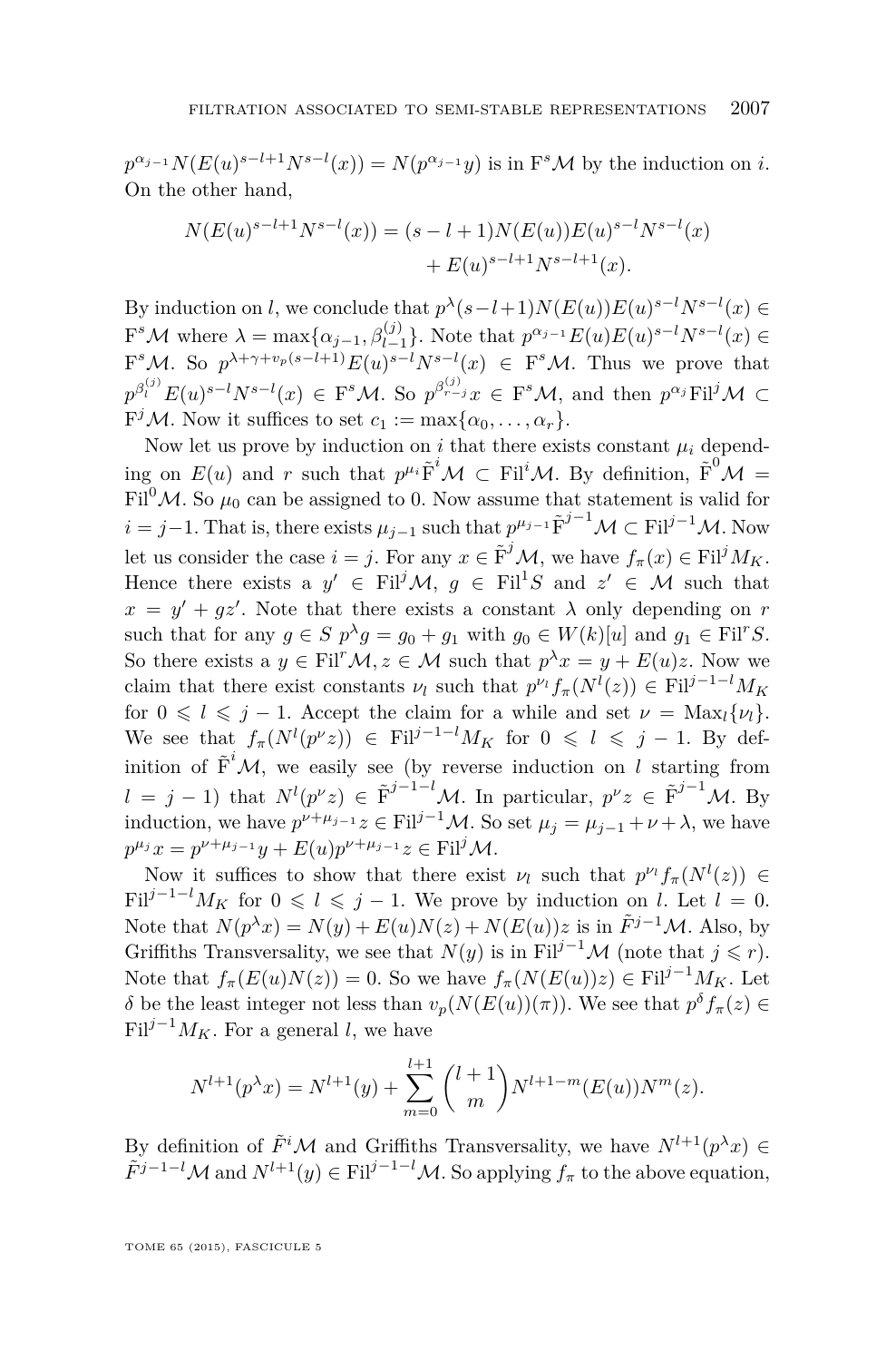noting that  $f_\pi(E(u)) = 0$ , we have

$$
\sum_{m=0}^{l} {l+1 \choose m} f_{\pi}(N^{l+1-m}(E(u))) f_{\pi}(N^{m}(z)) \in \textnormal{Fil}^{j-1-l} M_K.
$$

By induction, for  $m = 0, \ldots, l-1$ , we have  $p^{\nu_m} f_\pi(N^m(z)) \in \text{Fil}^{j-1-m} M_K \subset$ Fil<sup> $j-1-l$ </sup> $M_K$ . Let  $\tilde{\nu} = \max{\{\nu_m|m = 0,\ldots,l-1\}}$ . We conclude that

$$
p^{\tilde{\nu}}(l+1)f_{\pi}(N(E(u)))f_{\pi}(N^l(z)) \in \text{Fil}^{j-1-l}M_K.
$$

By setting  $\nu_l = \tilde{\nu} + v_p(l+1) + \delta$  we have  $p^{\nu_l} f_\pi(N^l(z)) \in \text{Fil}^{j-1-l} M_K$ . This completes the induction and proves the claim.  $\Box$ 

#### **2.3. Filtration from Kisin modules**

Now let us study how the Frobenius on Breuil modules interacts with filtration. In particular, we discuss filtration built from Frobenius of Kisin modules. For this, we define the following:

A filtered  $\varphi$ -module M over *S* is an *S*-module M with

- (1) a  $\varphi_S$ -semi-linear morphism  $\varphi_M : \mathcal{M} \to \mathcal{M}$ .
- (2) a decreasing filtration Fil<sup>*i*</sup> $\mathcal{M} \subset \mathcal{M}$  satisfying the filtration conditions.

A filtered  $\varphi$ -module  $\mathcal D$  over  $S_{K_0}$  or a Breuil module  $\mathcal D$  is a filtered  $\varphi$ module over *S* such that

- (1)  $\mathcal{D}$  is finite  $S_{K_0}$ -free and the determinant of  $\varphi_{\mathcal{D}}$  is invertible in  $S_{K_0}$
- (2) There exists a monodromy operator  $N : \mathcal{D} \to \mathcal{D}$  satisfying Griffiths Transversality and  $N_{\mathcal{D}}\varphi_{\mathcal{D}} = p\varphi_{\mathcal{D}}N_{\mathcal{D}}$ .

Let *D* be a filtered  $(\varphi, N)$ -module over  $K_0$ . Following [\[1\]](#page-36-0), we can associate a Breuil module as following:  $\mathcal{D} = S \otimes_{K_0} D$ ,  $\varphi_{\mathcal{D}} := \varphi_S \otimes \varphi_D$ ,  $N_{\mathcal{D}} =$  $N_S \otimes \text{Id} + \text{Id} \otimes N_D$ , Fil<sup>0</sup> $\mathcal{D} := \mathcal{D}$  and by induction

$$
\mathrm{Fil}^{i+1}\mathcal{D} := \{x \in \mathcal{D}| N(x) \in \mathrm{Fil}^i\mathcal{D} \text{ and } f_\pi(x) \in \mathrm{Fil}^{i+1}D_K\},\
$$

where  $f_{\pi}: \mathcal{D} \to D_K$  is the natural projection defined by  $\mathcal{D} \to \mathcal{D}/\mathrm{Fil}^1 S \mathcal{D} \simeq$  $D_K$ . Conversely, given a Breuil module  $D$ , one can recover *D* via  $D :=$  $\mathcal{D}/I_+S\mathcal{D}; \varphi_D := \varphi_{\mathcal{D}} \mod I_+S\mathcal{D}; N_D := N_{\mathcal{D}} \mod I_+S\mathcal{D} \text{ and } \text{Fil}^iD_K :=$  $f_\pi(\text{Fil}^i\mathcal{D})$ . The main theorem in [\[1\]](#page-36-0) showed that the functor  $D \mapsto \mathcal{D}(D)$  is an equivalence of categories between the category of filtered  $(\varphi, N)$ -modules over  $K_0$  with  $\text{Fil}^0 D_K = D_K$  and the category of Breuil modules.

Now let us recall Kisin module and its basic properties as in [\[10\]](#page-37-0) and [\[12\]](#page-37-0). Recall  $\mathfrak{S} := W(k)[\![u]\!]$  with a Frobenius endomorphism  $\varphi$  via  $u \mapsto u^p$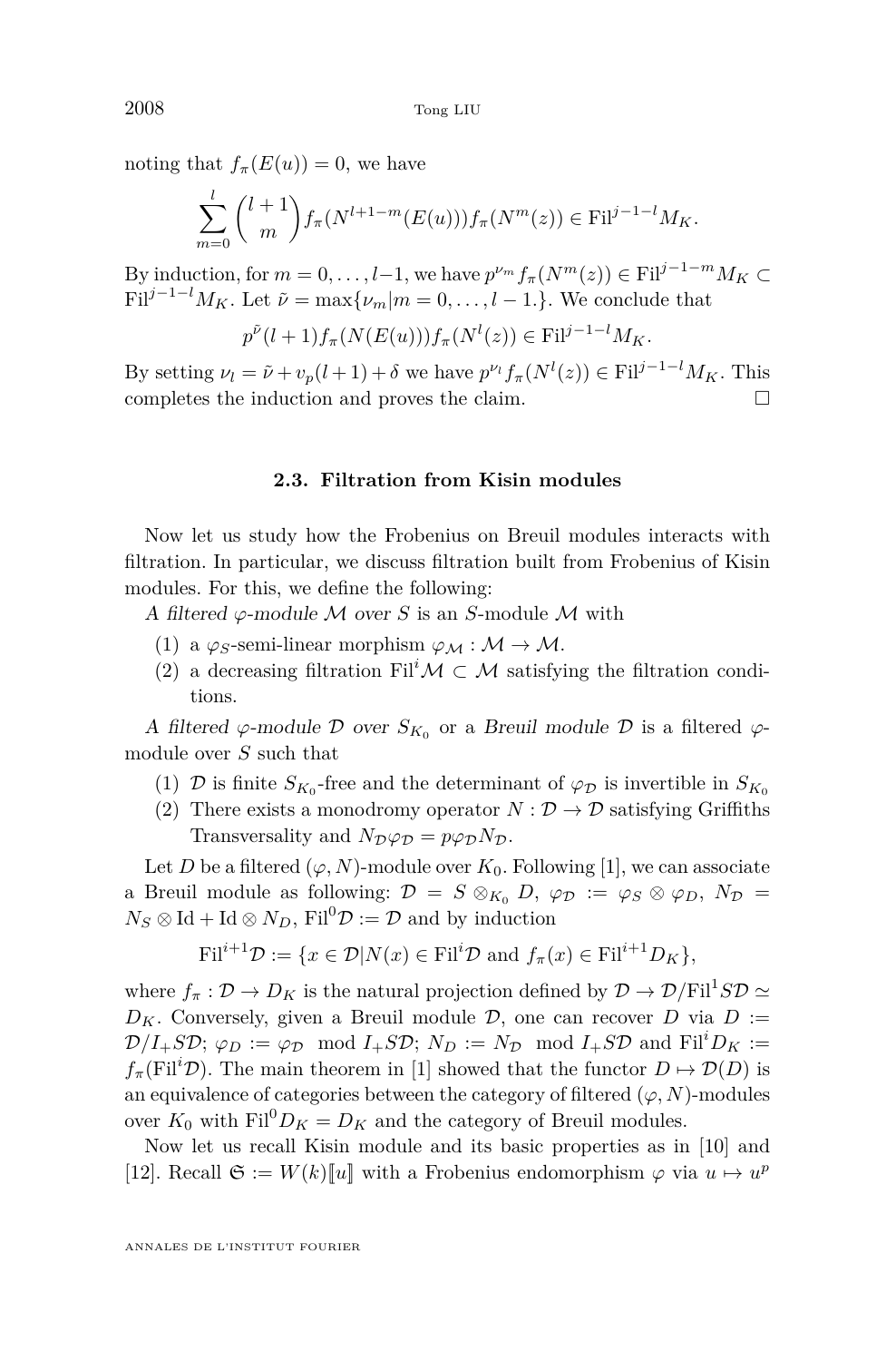<span id="page-11-0"></span>and the natural Frobenius on  $W(k)$ , and the category of  $\varphi$ -modules over  $\mathfrak{S}$ . Denote by 'Mod<sup> $\varphi$ </sup>,<sup>*r*</sup> the category of  $\varphi$ -modules of height *r*, in the sense that  $\mathfrak{M}$  is  $\mathfrak{S}\text{-finite type}$  and the cokernel of  $\varphi^*$  is killed by  $E(u)^r$ , where  $\varphi^*$  is the G-linear map  $1 \otimes \varphi : \mathfrak{S} \otimes_{\varphi, \mathfrak{S}} \mathfrak{M} \to \mathfrak{M}$ . By definition, a finite free Kisin module (of height *r*) is a  $\varphi$ -module (of height *r*) M such that M is finite G-free. A torsion Kisin module (of height *r*) is a  $\varphi$ -module  $\mathfrak{M}$  such that  $\mathfrak{M}$ is killed by some *p*-power and there exists an injective morphism  $\mathfrak{L} \subset \mathfrak{L}'$ of two finite free Kisin modules of height *r* satisfying  $\mathfrak{M} \simeq \mathfrak{L}'/\mathfrak{L}$ . When we mention Kisin module (of height  $r$ ) in the remaining of the paper, we mean either finite free Kisin module of height *r* or torsion Kisin module of height *r*.

Let  $K_{\infty} := \bigcup_{n=0}^{\infty} K(\sqrt[p^n]{\pi})$  and  $G_{\infty} = \text{Gal}(\overline{K}/K_{\infty})$ . There exists a functor

 $T_{\mathfrak{S}}$  from the category of Kisin modules to the category of  $\mathbb{Z}_p[G_{\infty}]$ -modules: If M is finite free then  $T_{\mathfrak{S}}(\mathfrak{M}):= \text{Hom}_{\mathfrak{S},\varphi}(\mathfrak{M},W(R))$  and if M is *p*-power torsion then  $T_{\mathfrak{S}}(\mathfrak{M}) := \text{Hom}_{\varphi,\mathfrak{S}}(\mathfrak{M}, \mathbb{Q}_p/\mathbb{Z}_p \otimes_{\mathbb{Z}_p} W(R))$ , where  $W(R)$  is an  $\mathfrak{S}\text{-algebra with a natural Frobenius and a natural }G\text{-action. Though }T_{\mathfrak{S}}$  has many nice properties, we do not need them in this paper. The readers are refereed to [\[10\]](#page-37-0) and [\[4\]](#page-36-0) for the construction of  $W(R)$  and more discussion of  $T_{\mathfrak{S}}$ .

Let  $(\mathfrak{M}, \varphi)$  be a Kisin module. Following §5.3 in [\[10\]](#page-37-0), we can define a functor  $\mathcal{M}_S$  from the category of Kisin modules to the category of filtered  $\varphi$ -modules over *S* as the following: Define  $\mathcal{M}_S(\mathfrak{M}) = S \otimes_{\varphi, \mathfrak{S}} \mathfrak{M}$  and  $\varphi_{\mathcal{M}_S(\mathfrak{M})} := \varphi_S \otimes \varphi_{\mathfrak{M}}$ ; Note that  $1 \otimes \varphi : \mathcal{M}_S(\mathfrak{M}) \to S \otimes_{\mathfrak{S}} \mathfrak{M}$  is an *S*-linear map. Set

(2.3.1) 
$$
\mathcal{F}^i\mathcal{M}_S(\mathfrak{M}):=\{m\in\mathcal{M}_S(\mathfrak{M})|(1\otimes\varphi)(m)\in \mathrm{Fil}^iS\otimes_S\mathfrak{M}\}.
$$

LEMMA 2.8. — Assume that  $\mathfrak{M}$  is finite G-free and write  $\mathcal{M} = \mathcal{M}_S(\mathfrak{M})$ . Then  $\mathcal{F}^i\mathcal{M}$  satisfies the filtration condition defined in the previous subsection.

Proof. — All other requirements are easily to verified by the definition except that  $\mathcal{F}^{r+1}\mathcal{M} \subset \text{Fil}^1S\mathcal{M}$ . Let  $\{e_1, \ldots, e_d\}$  be an G-basis of  $\mathfrak{M}$ . Assume that  $x = \sum_i a_i \otimes e_i$  is in  $\mathcal{F}^{r+1}M$  with  $a_i \in S$ . We have to show that  $a_i \in \text{Fil}^1S$ . Let *A* be a matrix in  $\text{M}_d(\mathfrak{S})$  such that  $(\varphi(e_1), \ldots, \varphi(e_d)) =$  $(e_1, \ldots, e_d)A$ . Since  $(1 \otimes \varphi)(x) = \sum_i a_i \varphi(e_i)$  is in  $\text{Fil}^{r+1}S \otimes_{\mathfrak{S}} \mathfrak{M}$ , we conclude that  $A\alpha = \beta$  where  $\alpha$ ,  $\beta$  are  $n \times 1$  matrices, coefficients of  $\alpha$  are  $a_i$ , and coefficients of  $\beta$  are in Fil<sup> $r+1$ </sup>*S*. The fact that  $\mathfrak{M}$  has  $E(u)$ -height *r* means that there exists a matrix  $B \in M_d(\mathfrak{S})$  such that  $AB = BA = E(u)^r I_d$ . Hence  $B\beta = BA\alpha = E(u)^r \alpha$  still has coefficients in Fil<sup>r+1</sup>*S*, and then  $\alpha$ has all its coefficients in Fil<sup>1</sup>S.  $\square$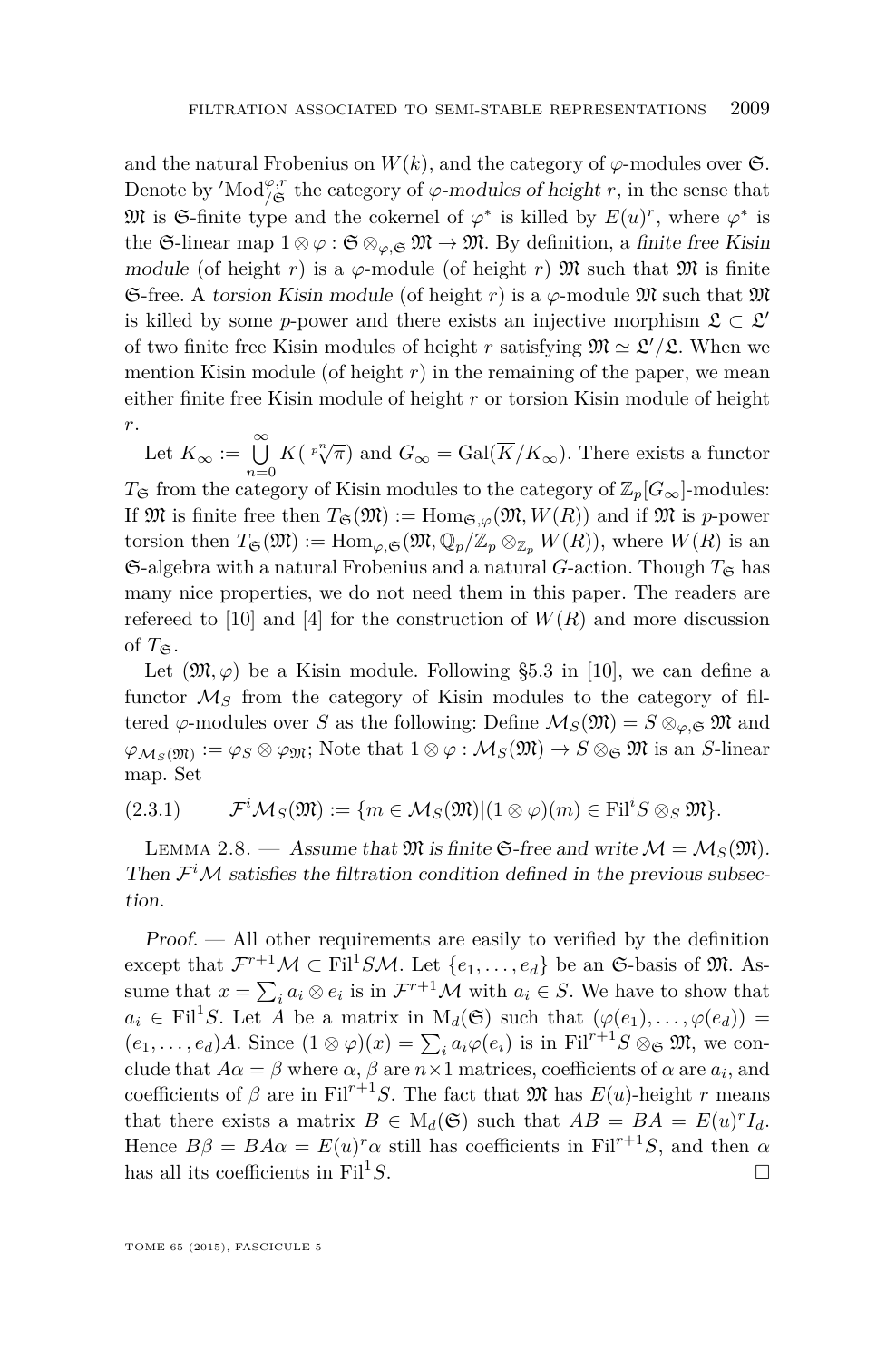#### **2.4.** Lattices in  $D_{\text{dR}}(V)$

<span id="page-12-0"></span>Let *V* be a de Rham representation of *G*. We denote  $D_{\text{dR}}(V) := (B_{\text{dR}} \otimes_{\mathbb{Q}_p} V)$  $V^{\vee}$ <sup>G</sup>. Now let us summarize results from [\[12\]](#page-37-0) and [\[13\]](#page-37-0) to manipulate lattices in semi-stable representations. Let *V* be a semi-stable representation in  $\text{Rep}_{\mathbb{Q}_p}^{\text{st},r}$ ,  $\Lambda \subset V$  a *G*-stable  $\mathbb{Z}_p$ -lattice. The main result of [\[12\]](#page-37-0) is that there exists an anti-equivalence  $\hat{T}$  of categories between  $\operatorname{Rep}^{{\rm st},r}_{\mathbb{Z}_p}$  and the category of  $(\varphi, \hat{G})$ -modules of height *r*. Let  $\hat{\mathfrak{M}} = (\mathfrak{M}, \varphi_{\mathfrak{M}}, \hat{G})$  be the  $(\varphi, \hat{G})$ -module such that  $\hat{T}(\hat{\mathfrak{M}}) \simeq \Lambda$  with  $(\mathfrak{M}, \varphi_{\hat{\mathfrak{M}}})$  the ambient finite free Kisin module of height  $r$ . In particular, this means that  $\mathfrak{M}$  is the unique finite free Kisin module such that  $T_{\mathfrak{S}}(\mathfrak{M}) \simeq \Lambda |_{G_{\infty}}$  (see Theorem 2.3.1 in [\[12\]](#page-37-0)). Let  $D = D_{\text{st}}(V)$  the filtered  $(\varphi, N)$ -module attached to *V*. Set  $\mathcal{D} := \mathcal{D}(D)$ the Breuil module associated to *D* and  $\mathcal{M} := \mathcal{M}_S(\mathfrak{M})$  the filtered  $\varphi$ modules over *S*. There exists a natural isomorphism of  $\varphi$ -modules over *S* between  $\mathbb{Q}_p \otimes_{\mathbb{Z}_p} M$  and  $\mathcal{D}$  (see §3 in [\[11\]](#page-37-0) for full details). In particular,  $\mathbb{Q}_p \otimes_{\mathbb{Z}_p} M$  has the structure of monodromy *N*. We easily check that  $\mathfrak{M}/u\mathfrak{M} \simeq \mathcal{M}/I_+SM$  as  $\varphi$ -modules and  $f_\pi(\mathcal{M}) = \mathcal{M}/\mathrm{Fil}^1SM$  is an  $\mathcal{O}_K$ lattice in  $\mathcal{D}/\mathrm{Fil}^1S\mathcal{D}$ . By Proposition 2.4.1 in [\[13\]](#page-37-0), we have  $N(\mathcal{M}) \subset \mathcal{M}$  if  $p > 2$ <sup>(1)</sup>. Let  $M_S(\varphi, N, \text{Fil})$  the full subcategory of filtered  $\varphi$ -modules M over *S* such that

- There exists a finite free Kisin module  $\mathfrak{M}$  such that  $\mathcal{M} \simeq \mathcal{M}_S(\mathfrak{M})$ .
- $\mathbb{Q}_p \otimes_{\mathbb{Z}_p} M$  has a structure of Breuil module and  $N(\mathcal{M}) \subset \mathcal{M}$ .

Hence we obtain a contravariant functor  $T_{\rm st}^{-1}$  from  ${\rm Rep}_{\mathbb{Z}_p}^{\rm st,r}$  to  ${\rm M}_S(\varphi,N,\mathrm{Fil})$ . If  $r < p-1$  then  $T_{\text{st}}^{-1}$  is an anti-equivalence by the main result of [\[11\]](#page-37-0). But  $T_{\text{st}}^{-1}$  in general is not a full functor if  $r \geqslant p-1$ .

Now let us recall a little more details on the construction of  $M_{\text{st}}(\Lambda)$  from §2.2 and §2.3 from [\[13\]](#page-37-0), let  $\tilde{D} := \mathcal{D}/I_+S\mathcal{D}$ , which is a  $\varphi$ -module over  $K_0$ . Then  $M := \mathfrak{M}/u\mathfrak{M} \simeq \mathcal{M}/I_+SM$  is a  $\varphi$ -stable  $W(k)$ -lattice in D. Note that  $\ddot{D}$  is canonically isomorphic to  $D = D_{\text{st}}(V)$  via the unique  $\varphi$ -compatible section  $s : \tilde{D} \hookrightarrow \mathcal{D}$  (see Proposition 6.2.1.1 in [\[1\]](#page-36-0)). Then  $M_{\text{st}}(\Lambda)$  is just the image *s*(*M*).

Now identify  $\mathcal{D}/\mathrm{Fil}^1S\mathcal{D}$  with  $D_K = D_{\mathrm{dR}}(V)$  via  $\mathcal{D} \simeq S \otimes_{W(k)} D$ . We obtain two  $\mathcal{O}_K$ -lattices:  $M_{\text{st}}(\Lambda)_K := \mathcal{O}_K \otimes_{W(k)} s(M)$  and  $f_{\pi}(\mathcal{M})$ .

PROPOSITION  $2.9.$  — There exists a constant  $c_3$  only depending on  $e$ and *r* such that  $p^{c_3}(M_{\text{st}}(\Lambda)_K) \subset f_{\pi}(\mathcal{M})$  and  $p^{c_3}(f_{\pi}(\mathcal{M})) \subset M_{\text{st}}(\Lambda)_K$ .

*Proof.* — Note that  $M = S \otimes_{\varphi, \mathfrak{S}} \mathfrak{M}$  with a Kisin module  $\mathfrak{M}$  of height *r*. If  $\{\tilde{e}_1,\ldots,\tilde{e}_d\}$  is an G-basis of M. Then  $\{\hat{e}_i:=1\otimes \tilde{e}_i\}$  forms an *S*-basis of M.

 $(1)$  Here is the only place that we need  $p$  to be an odd prime.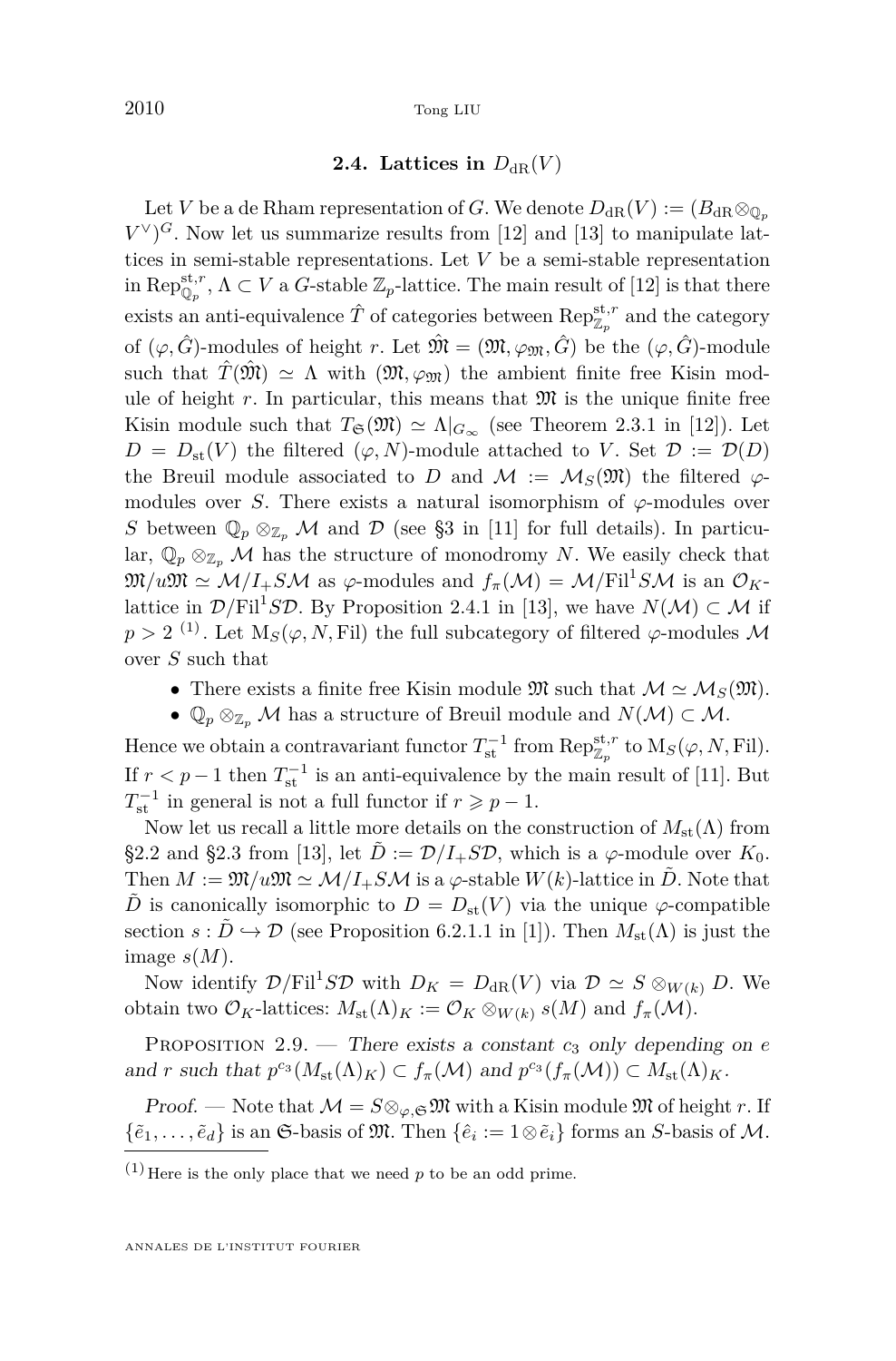Let  $e_i$  be the image of  $\hat{e}_i$  of the natural map  $\mathcal{M} \to \mathcal{M}/I_+SM = M$ . Since  $M/I_+SM$  has a unique  $\varphi$ -equivariant section  $s: M \to \mathcal{D}$ , we just denote  $e_i$  for  $s(e_i)$ . Note that  $e_1, \ldots, e_d$  forms a basis of  $s(M)$ . Let  $A \in M_d(\mathfrak{S})$ be the matrix such that  $\varphi(\hat{e}_1, \ldots, \hat{e}_d) = (\hat{e}_1, \ldots, \hat{e}_d)A$  and  $A_0 := A \mod u$ the matrix in  $M_d(W(k))$ . Then we have  $\varphi(e_1, \ldots, e_d) = (e_1, \ldots, e_d)A_0$ . Let  $X \in M_d(S_{K_0})$  be the matrix such that  $(\hat{e}_1, \ldots, \hat{e}_d) = (e_1, \ldots, e_d)X$  inside D. It suffices to show that there exists a constant  $c_3$  such that  $p^{c_3}X$  and  $p^{c_3}X^{-1}$  are in  $M_d(S)$ . To proceed the proof, note that we have the relation  $A_0\varphi(X) = XA$ . Set

$$
X_n := A_0 \varphi(A_0) \cdots \varphi^n(A_0) \varphi^n(A^{-1}) \cdots \varphi(A^{-1}) A^{-1}.
$$

Following the same idea of the proof of Proposition 6.2.1.1 in [\[1\]](#page-36-0), we show that  $X_n$  converges to  $X$  and there exists a constant  $c_3$  such that  $p^{c_3}X_n \in$  $M_d(S)$  and hence  $p^{c_3}X \in M_d(S)$ . To prove this, we first claim that  $p^r A^{-1} \in$  $M_d(S)$  and  $A_0A^{-1} = I_d + \frac{u^p}{p^r} Y$  with  $Y \in M_d(S)$ . We accept this claim and postpone the proof in the end. Set  $c_3 = \max_{i \geq 0} (ri - v_p(q(p^i))$  where  $q(p^i)$  satisfies the relation  $p^i = eq(p^i) + r(p^i)$  with  $0 \leq r(p^i) < e$ . Now  $X_n = X_0 + \sum_{n=1}^{n-1}$  $\sum_{i=0}^{n-1} (X_{i+1} - X_i) = X_0 + \sum_{i=0}^{n-1}$ *i*=0  $\frac{u^{p^{i+2}}}{p^r}Z_i$  where  $Z_i = A_0 \varphi(A_0) \cdots \varphi^i(A_0) \varphi^{i+1}(Y) \varphi^i(A^{-1}) \cdots \varphi(A^{-1}) A^{-1}.$ 

Since  $p^r A^{-1} \in M_d(S)$ , we see that  $\frac{u^{p^{i+2}}}{p^r} Z_i = \frac{u^{p^{i+2}}}{p^{r(i+2)}} p^{r(i+1)} Z_i$  is in  $u^{p^{i+2}}$  *u*<sup>*i*</sup><sup>*t*</sup> *i*</sub> *A<sub><i>i*</sub></sub>(*S*). As any *a* ∈ *S* can be (uniquely) written as  $\sum_{i=0}^{\infty} a_i \frac{u^i}{q(i)!}$  with  $a_i \in W(k)$ , we conclude that  $p^{c_3} \frac{u^{p^{i+2}}}{p^{r(i+2)}}$  is in S. Hence  $p^{c_3} X_n$  and then  $p^{c_3} X$ are in  $M_d(S)$ .

Now let us prove the claim. Since  $\mathcal{M} = S \otimes_{\varphi, \mathfrak{S}} \mathfrak{M}$  with a Kisin module  $\mathfrak{M}$ of height *r*, we have  $A = \varphi(\tilde{A})$  with  $\tilde{A} \in M_d(\mathfrak{S})$  and there exists a matrix  $\tilde{B} \in M_d(\mathfrak{S})$  such that  $\tilde{A}\tilde{B} = \tilde{B}\tilde{A} = E(u)^rI_d$ . Hence  $A^{-1} = \varphi(\tilde{A}^{-1}) =$  $(\varphi(E(u)^r)^{-1}\varphi(\tilde{B})$ . Note that  $\varphi(E(u))/p$  is a unit in *S*. Hence  $p^rA^{-1}$  is in M<sub>*d*</sub>(*S*). Now  $A_0A^{-1} = A_0\varphi(\tilde{A}^{-1}\tilde{B}^{-1})\varphi(\tilde{B}) = (\varphi(E(u)^r))^{-1}A_0\varphi(\tilde{B})$ . Let *pa*<sup>0</sup> be the constant term of  $E(u)$ . It is easy to see that  $A_0\varphi(\tilde{B}) = (a_0p)^rI_d +$  $u^p Y'$  with  $Y' \in M_d(\mathfrak{S})$ . Now we have  $A_0 A^{-1} = I_d + (b^r - 1)I_d + \frac{u^p}{p^r} (a_0 b)^r Y'$ with  $b = (\varphi(E(u))/c_0p)^{-1} \in S^{\times}$ . We easily compute that  $b = 1 + b'$  with  $b' \in \frac{u^{ep}}{n}$ *p*<sub>*p*</sub><sup>*p*</sup></sup>*S*. Hence  $A_0A^{-1} = I_d + \frac{u^p}{p^r}Y$  with  $Y \in M_d(S)$ .

Finally, it remains to show that  $p^{c_3}X^{-1}$  is in  $M_d(S)$ . In fact, we can use the same strategy to  $X_n^{-1}$ . In this situation, we need to show that  $p^{r} A_0^{-1} \in M_d(W(k))$  and  $A A_0^{-1} = I_d + \frac{u^p}{p^r} Y$  with  $Y \in M_d(\mathfrak{S})$  and this is easy to show by a similar argument as the above.  $\Box$ 

TOME 65 (2015), FASCICULE 5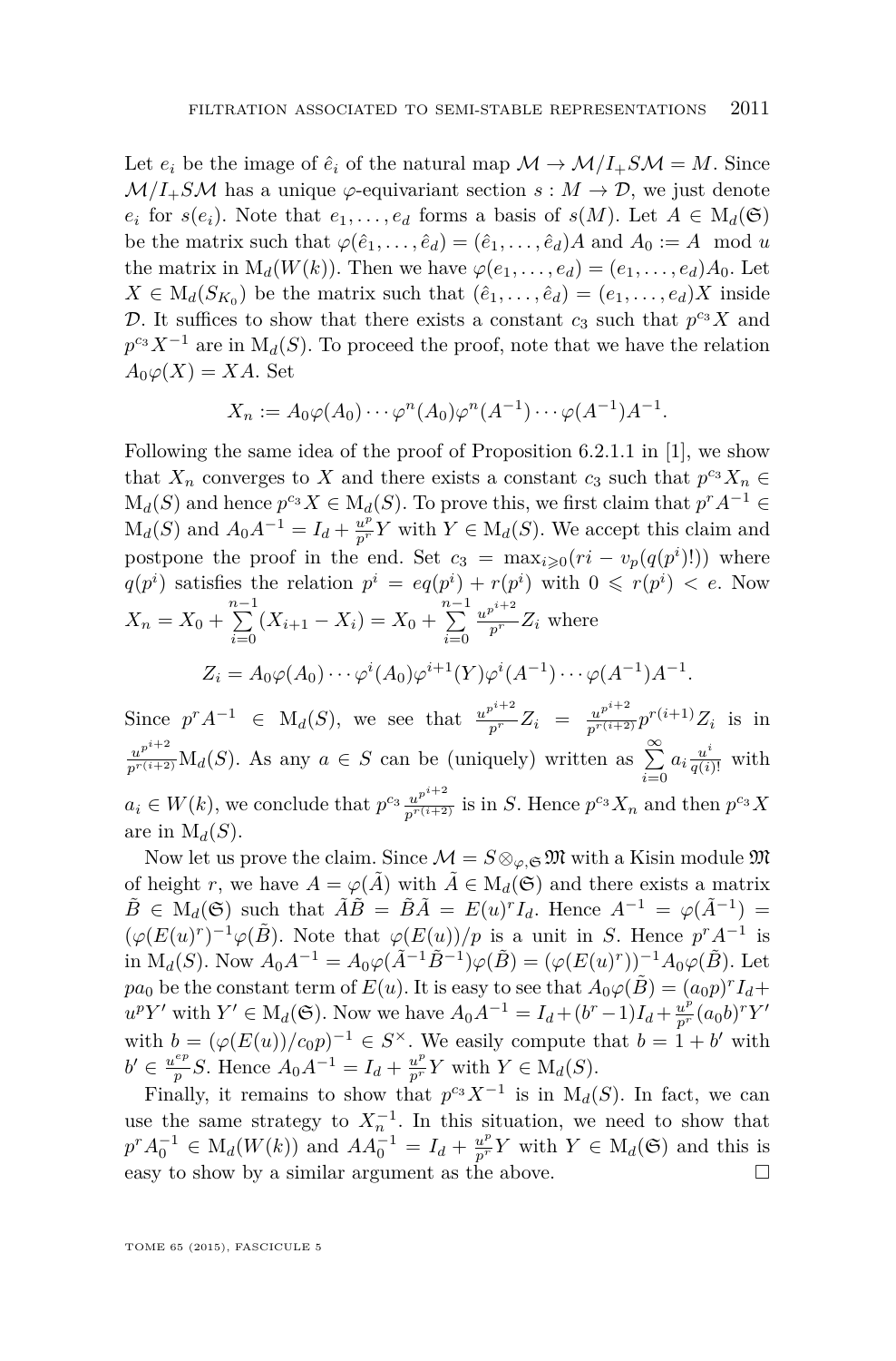<span id="page-14-0"></span>The following example shows that  $c_3 \neq 0$  in general.

Example 2.10. — Let  $\mathfrak{M}$  be a finite free rank-2 Kisin module of height 1 given by

$$
\varphi(e_1, e_2) = (e_1, e_2) \begin{pmatrix} 1 & u \\ 0 & E(u) \end{pmatrix}
$$

where  $e_1, e_d$  forms an  $\mathfrak{S}$ -basis of  $\mathfrak{M}$ . By Theorem (0.4) in [\[8\]](#page-37-0),  $\mathfrak{M}$  corresponds to a  $\mathbb{Z}_p$ -lattice of crystalline representation with Hodge-Tate weight in {0,1}. Using notations in the above proof we have  $A = \begin{pmatrix} 1 & u^p \\ 0 & \varphi(E(u)) \end{pmatrix}$ and  $A_0 = \begin{pmatrix} 1 & 0 \\ 0 & n \end{pmatrix}$ 0 *p* ). The above proof showed we may write  $X = \begin{pmatrix} 1 & x \\ 0 & x \end{pmatrix}$ 0 *α* . Then the relation  $A_0\varphi(X) = XA$  yields two equations:  $p\varphi(\alpha) = \alpha\varphi(E(u))$ and  $\varphi(x) = u^p + x\varphi(E(u))$ . Since  $\varphi(E(u)) = p\mu$  with  $\mu$  a unit in *S*, we easily solve that  $\alpha$  is a unit of *S* and  $x = -\frac{u^p}{p}$  $\frac{\mu^p}{p} \mu^{-1}$ + higher degree term. If  $e > 1$ , we see that  $u^p/p$  is not in *S*. And if  $e > p$  then *x* mod Fil<sup>1</sup>*S* is not in  $\mathcal{O}_K$ . So  $M_{\text{st}}(\Lambda)_K$  and  $f_{\pi}(\mathcal{M})$  are different  $\mathcal{O}_K$ -lattices.

By Corollary 3.2.3 in [\[11\]](#page-37-0) and the construction of  $\mathcal{F}^i\mathcal{M}_S(\mathfrak{M})$ , we conclude that  $\mathcal{F}^i\mathcal{M}_S(\mathfrak{M}) = \mathcal{M} \cap \mathrm{Fil}^i\mathcal{D}$ . So we may just denote  $\mathcal{F}^i\mathcal{M}$  by  $\mathrm{Fil}^i\mathcal{M}$ . Consider the natural projection  $f_\pi : \mathcal{D} \to D_K$ . Write  $\tilde{M}_K = f_\pi(\mathcal{M})$  and define  $\text{Fil}^i \tilde{M}_K := \tilde{M}_K \cap \text{Fil}^i D_K$ . Obviously,  $f_\pi(\text{Fil}^i \mathcal{M}) \subset \text{Fil}^i \tilde{M}_K$ .

LEMMA 2.11. — There exists a constant  $c_4$  only depending on  $E(u)$  and *r* such that  $p^{c_4}$ Fil<sup>*i*</sup> $\tilde{M}_K \subset f_\pi$ (Fil<sup>*i*</sup> $\mathcal{M}$ ).

Proof. — Here we modify the idea used in the proof of Proposition 6.2.2.3 in [\[1\]](#page-36-0). We prove by induction on *i* that there exists a constant  $\mu_i$  depending on  $E(u)$  and *i* such that  $p^{\mu_i}$ Fil<sup>*i*</sup> $\tilde{M}_K \subset f_\pi$ (Fil<sup>*i*</sup> $\mathcal{M}$ ). If  $i = 0$  the case is trivial. Now assume the statement is valid for any  $i \leq j$ . Without loss of generality, we may assume that  $\mu_{i-1} \leq \mu_i$  for any  $1 \leq i \leq j$ . Now consider the case  $i = j + 1$ . Let  $x \in \text{Fil}^{j+1} \tilde{M}_K$  then  $x \in \text{Fil}^j \tilde{M}_K$ . By induction,  $p^{\mu_j}x \in f_\pi(\text{Fil}^j\mathcal{M})$ . That is, there exists a  $\hat{x} \in \text{Fil}^j\mathcal{M}$  such that  $f_{\pi}(\hat{x}) = p^{\mu_j} x$ . Write  $N(E(u)) = R(u)$ . Note that  $R(\pi) \neq 0$ . So there exists  $Q(u) \in K_0[u]$  such that  $Q(\pi)R(\pi) = -1$ . Let  $H(u) = Q(u)E(u)$ . Note that  $1 + N(H(u)) \in \text{Fil}^1S_K$ . Now set

$$
\hat{y} := \hat{x} + H(u)N(\hat{x}) + \frac{1}{2}H^2(u)N^2(\hat{x}) + \dots + \frac{1}{j!}H^j(u)N^j(\hat{x}).
$$

It is obvious that  $f_\pi(\hat{y}) = f_\pi(\hat{x})$ . Write  $m(u) = 1 + N(H(u))$ , we have

$$
N(\hat{y}) = m(u)N(\hat{x}) + \sum_{i=1}^{j-1} \frac{1}{i!} m(u) (H(u))^i N^{i+1}(\hat{x}) + \frac{1}{j!} (H(u)^j) N^{j+1}(\hat{x}).
$$

ANNALES DE L'INSTITUT FOURIER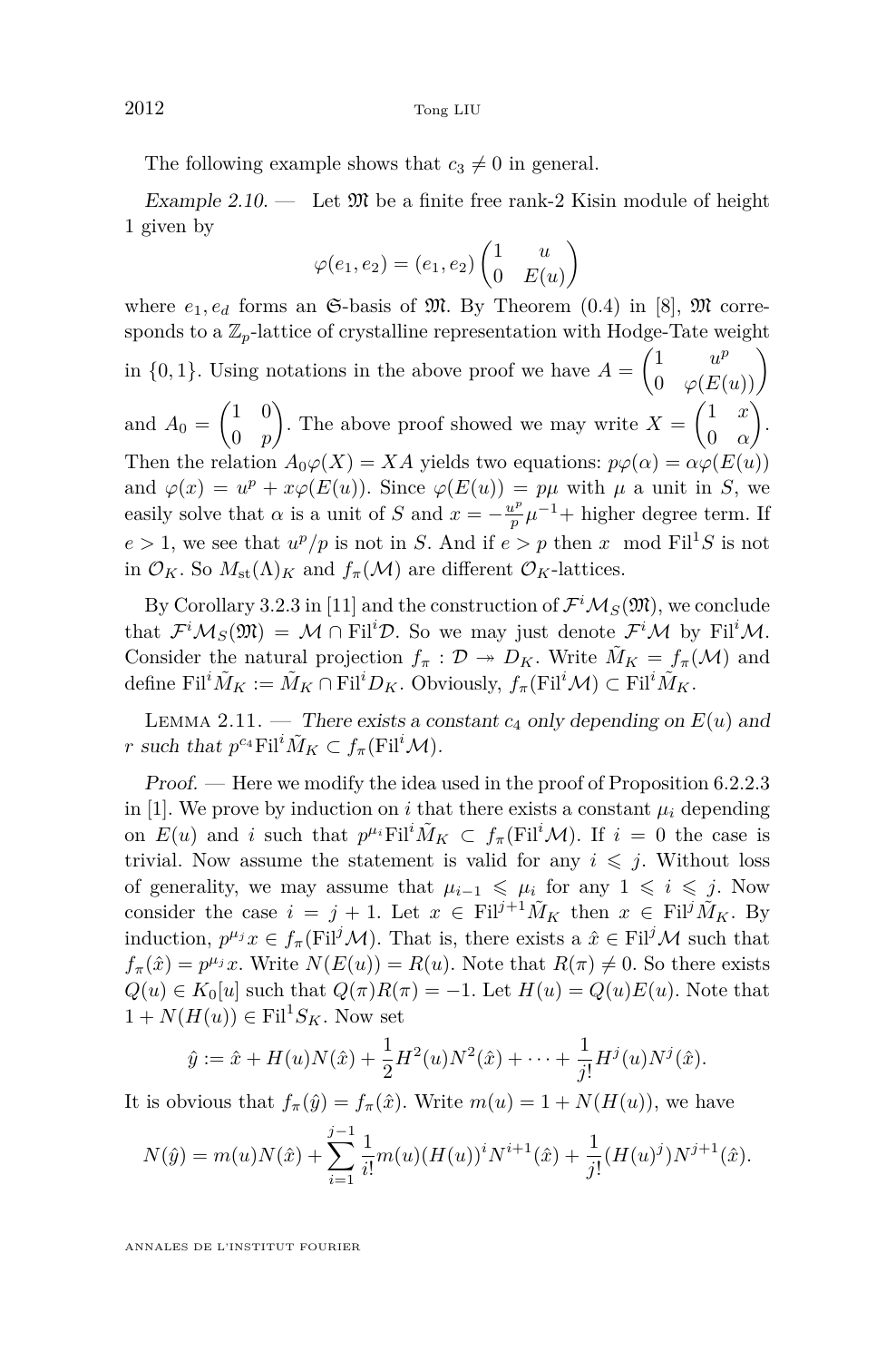<span id="page-15-0"></span>Since  $N^i(\hat{x}) \in \text{Fil}^{j-i}$  *M* for  $1 \leqslant i \leqslant j$ ,  $m(u) \in \text{Fil}^1S_{K_0}$  and  $H(u) \in$  $\text{Fil}^1S_{K_0}$ , we see that  $N(\hat{y}) \in \text{Fil}^j\mathcal{D}$ . Hence  $\hat{y} \in \text{Fil}^{j+1}\mathcal{D}$ . Let  $\lambda$  be the minimal constant such that  $p^{\lambda}Q(u) \in W(k)[u]$ . Apparently  $\lambda$  only depends on  $E(u)$ . Now  $p^{\lambda j}(H(u))^j \in E(u)^jW(k)[u]$  and then  $p^{\lambda j}\hat{y} \in \mathcal{M}$ . Hence  $p^{\lambda j}$  $\hat{y} \in \text{Fil}^{j+1}$ *M*. So set  $\mu_{j+1} = \mu_j + \lambda j$ . We see that  $f_\pi(p^{\lambda j} \hat{y}) = p^{\lambda j} f_\pi(\hat{x}) =$  $p^{\mu_{j+1}}x.$  $\mu_{j+1} x$ .

Remark 2.12. — The constant  $c_3$  and  $c_4$  are not optimal. In fact, assume that representations are crystalline,  $K_0 = K$  and  $0 \le r \le p - 2$ . One can choose that  $c_3 = c_4 = 0$  by using Fontaine-Laffile theory in [\[7\]](#page-37-0). But in general, we do not expect  $c_3$  or  $c_4$  is zero.

#### **2.5. A lemma that needs all constants**

The aim of this subsection is to prepare a lemma to prove Theorem [2.3.](#page-6-0) Let  $T_{\mathfrak{S}}(\mathfrak{h}) : \Lambda' \to \Lambda$  be a map in  $\operatorname{Rep}_{\mathbb{Z}_p}^{\operatorname{st},r}$  and  $\mathfrak{h} : \mathfrak{L} \to \mathfrak{L}'$  the corresponding map of Kisin modules. Assume that  $\mathfrak h$  is surjective. Then we have a surjective map of  $\mathcal{O}_K$ -modules  $h_K: L_K \twoheadrightarrow L_K'$  where  $L_K = M_{\text{st}}(\Lambda)_K$  and  $L'_{K} = M_{\text{st}}(\Lambda')_{K}$ . Obviously we have that  $h_{K}(\text{Fil}^{i}L_{K}) \subset \text{Fil}^{i}L'_{K}$ .

LEMMA 2.13. — There exists a constant  $c_5$  only depending on  $E(u)$  and *r* such that  $p^{c_5}$  Fil<sup>*i*</sup>*L***<sub>K</sub>**</sub>  $\subset$   $h_K$ (Fil<sup>*i*</sup>*L<sub>K</sub>***).** 

We need some preparations for the above lemma. Apply the functor  $\mathcal{M}_S$  to h, we obtain a surjection  $\mathfrak{h}_S : \mathcal{L} \to \mathcal{L}'$  where  $\mathcal{L} := \mathcal{M}_S(\mathfrak{L})$  and  $\mathcal{L}' = \mathcal{M}_S(\mathfrak{L}')$  respectively. By the definition in Formula [\(2.3.1\)](#page-11-0), it is easy to see that  $\mathfrak{h}_S(\mathcal{F}^i\mathcal{L}) \subset \mathcal{F}^i\mathcal{L}'$ .

LEMMA 2.14. — Notations as the above. There exists a constant  $\alpha$  only depending on *r* such that  $p^{\alpha} \mathcal{F}^r \mathcal{L}' \subset \mathfrak{h}_S(\mathcal{F}^r \mathcal{L})$ .

Proof. — Let K be the kernel of h. It is not hard to show that K is a  $\varphi$ -module of  $E(u)$ -height *r* (see Proposition 1.3.5 in [\[4\]](#page-36-0)). In fact K can be shown to be S-free but we do not need this here. Now we have the following commutative diagram:

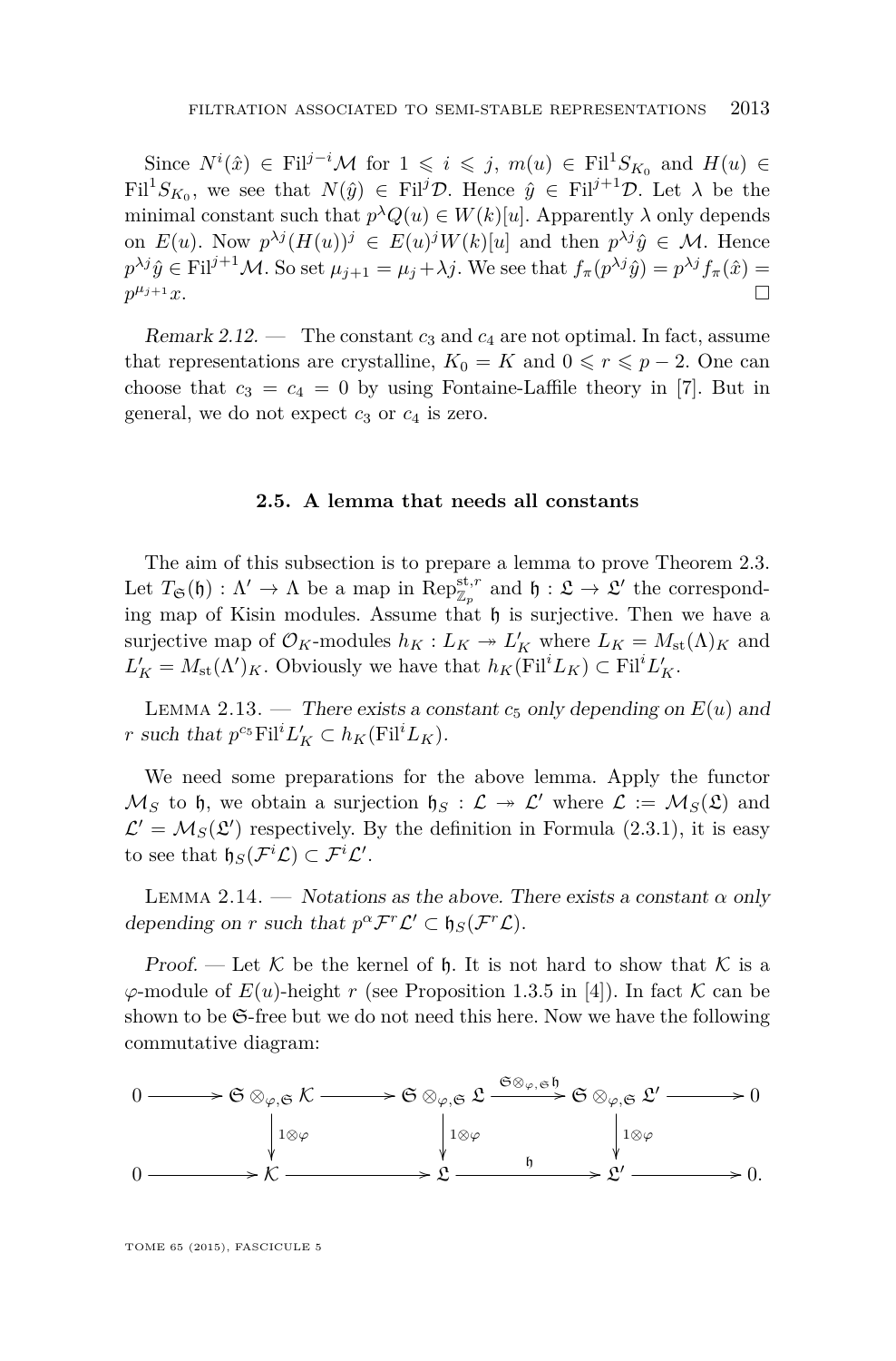It is easy to see both rows are exact as  $\mathfrak{L}'$  is finite G-free. Denote  $\mathfrak{S} \otimes_{\varphi, \mathfrak{S}} \mathfrak{L}$ ,  $\mathfrak{S} \otimes_{\varphi, \mathfrak{S}} \mathfrak{L}'$  and  $\mathfrak{S} \otimes_{\varphi, \mathfrak{S}} \mathfrak{h}$  by  $\mathfrak{L}^{\star}, \mathfrak{L}'^{\star}$  and  $\mathfrak{h}^{\star}$  respectively. Set

$$
\mathcal{F}^r \mathfrak{L}^\star = \{ x \in \mathfrak{L}^\star | (1 \otimes \varphi)(x) \in E(u)^r \mathfrak{L} \}
$$

and define  $\mathcal{F}^r\mathcal{L}'^*$  similarly. We first prove that  $\mathfrak{h}^*$  :  $\mathcal{F}^r\mathcal{L}^* \to \mathcal{F}^r\mathcal{L}'^*$  is surjective.

To see this, for any  $y = \mathfrak{h}^*(x) \in \mathcal{F}^r \mathfrak{L}^{r*}$  with  $x \in \mathfrak{L}^*$ , we have  $(1 \otimes \varphi)(y) \in$  $E(u)^r \mathcal{L}'$ . So there exists a  $z \in \mathcal{K}$  such that  $(1 \otimes \varphi)(x) + z$  is in  $E(u)^r \mathcal{L}$ . Then the fact that  $\mathfrak L$  has height *r* implies that  $(1 \otimes \varphi)(x) + z = (1 \otimes \varphi)(w')$  for  $w' \in \mathcal{L}^*$ . So there exists  $w \in \mathcal{L}^*$  such that  $(1 \otimes \varphi)(w) = z$ . As  $1 \otimes \varphi$  in the last two columns are easily to see to be injective,  $w$  is in the kernel of  $\mathfrak{h}^*$ . So  $\not\! f^*(x - w) = y$  and  $x - w$  is in  $\mathcal{F}^r\mathfrak{L}^*$ . This proves that  $\not\! f^* : \mathcal{F}^r\mathfrak{L}^* \to \mathcal{F}^r\mathfrak{L}^*$ is surjective.

Now set  $\alpha = v_p((r-1)!)$ . For any  $s \in S$ , note that  $s = \sum_i a_i \frac{E(u)^i}{i!}$  $\frac{(u)}{i!}$ . So  $s = s_0 + s_1$  with  $s_1 \in \text{Fil}^rS$  and  $p^{\alpha}s_0 \in W(k)[u]$ . Now pick any  $y = \tilde{\mathfrak{h}}_S(x) \in$  $\mathcal{F}^r\mathcal{L}'$  with  $x \in \mathcal{L}$ . Then we can write  $y = y_0 + y_1$  such that  $y_1 \in \text{Fil}^rSL'$  and  $p^{\alpha}y_0 \in \mathcal{L}'^{\star} \subset \mathcal{L}'$ . As  $\mathfrak{h}_S$  is surjective, there exists  $x_1 \in \text{Fil}^r S \mathcal{L} \subset \mathcal{F}^r \mathcal{L}$  such that  $\mathfrak{h}_S(x_1) = y_1$ . It is easy to see that  $p^{\alpha}y_0 \in \mathcal{F}^r\mathfrak{L}^{\prime\star}$ . Hence there exists  $x_0 \in \mathcal{F}^r \mathfrak{L}^* \subset \mathcal{F}^r \mathcal{L}$  such that  $\mathfrak{h}_S(x_0) = p^\alpha y_0$ . This proves the lemma.  $\Box$ 

Proof of Lemma [2.13.](#page-15-0) — Note that both  $\mathfrak{h}_S(\mathcal{F}^i\mathcal{L})$  and  $\mathcal{F}^i\mathcal{L}'$  satisfy Griffith Transversality. We denote  $F^{i}(\mathfrak{h}_{S}(\mathcal{L}))$  and  $F^{i}(\mathcal{L}')$  for  $F^{i}$  constructed from  $\mathfrak{h}_S(\mathcal{F}^i\mathcal{L})$  and  $\mathcal{F}^i\mathcal{L}'$  above Proposition [2.7](#page-8-0) respectively. Note that the construction of  $F^i$  only depends on  $Fil^r$  and  $N$  on  $\mathcal{L}'$ . So  $p^{\alpha}F^i\mathcal{L}' \subset F^i(\mathfrak{h}_S(\mathcal{L})) \subset$  $F^i \mathcal{L}'$  by Lemma [2.14.](#page-15-0) Then by Lemma [2.7,](#page-8-0) we get  $p^{c_1+\alpha} \mathcal{F}^i \mathcal{L}' \subset p^{\alpha} F^i \mathcal{L}' \subset p$  $F^{i}(\mathfrak{h}_{S}(\mathcal{L})) \subset \mathfrak{h}_{S}(\mathcal{F}^{i}(\mathcal{L}))$ . Applying functor  $f_{\pi}$  to  $\mathfrak{h}_{S}$ , we have a surjective map  $\tilde{h}_K : \tilde{L}_K \to \tilde{L}'_K$  where  $\tilde{L}_K = f_\pi(\mathcal{L})$  and  $\tilde{L}'_K = f_\pi(\mathcal{L}')$ . Hence  $p^{c_1+\alpha} f_\pi(\mathcal{F}^i \mathcal{L}') \subset f_\pi(\mathfrak{h}_S(\mathcal{F}^i \mathcal{L}))$ . By Lemma [2.11](#page-14-0), we have

$$
p^{c_3+c_1+\alpha} \textnormal{Fil}^i \tilde{L}'_K \subset p^{c_1+\alpha} f_\pi(\mathcal{F}^i \mathcal{L}') \subset f_\pi(\mathfrak{h}_S(\mathcal{F}^i \mathcal{L})) \subset \tilde{h}_K(\textnormal{Fil}^i \tilde{L}_K).
$$

Finally, by Proposition [2.9](#page-12-0) and set  $c_5 = 2c_4 + c_3 + c_1 + \alpha$ , we have

$$
p^{c_5}{\mathrm{Fil}}^iL'_K\subset p^{c_4+c_3+c_1+\alpha}{\mathrm{Fil}}^i\tilde{L}'_K\subset \tilde{h}_K(p^{c_4}{\mathrm{Fil}}^i\tilde{L}_K)\subset h_K({\mathrm{Fil}}^iL_K).
$$

 $\Box$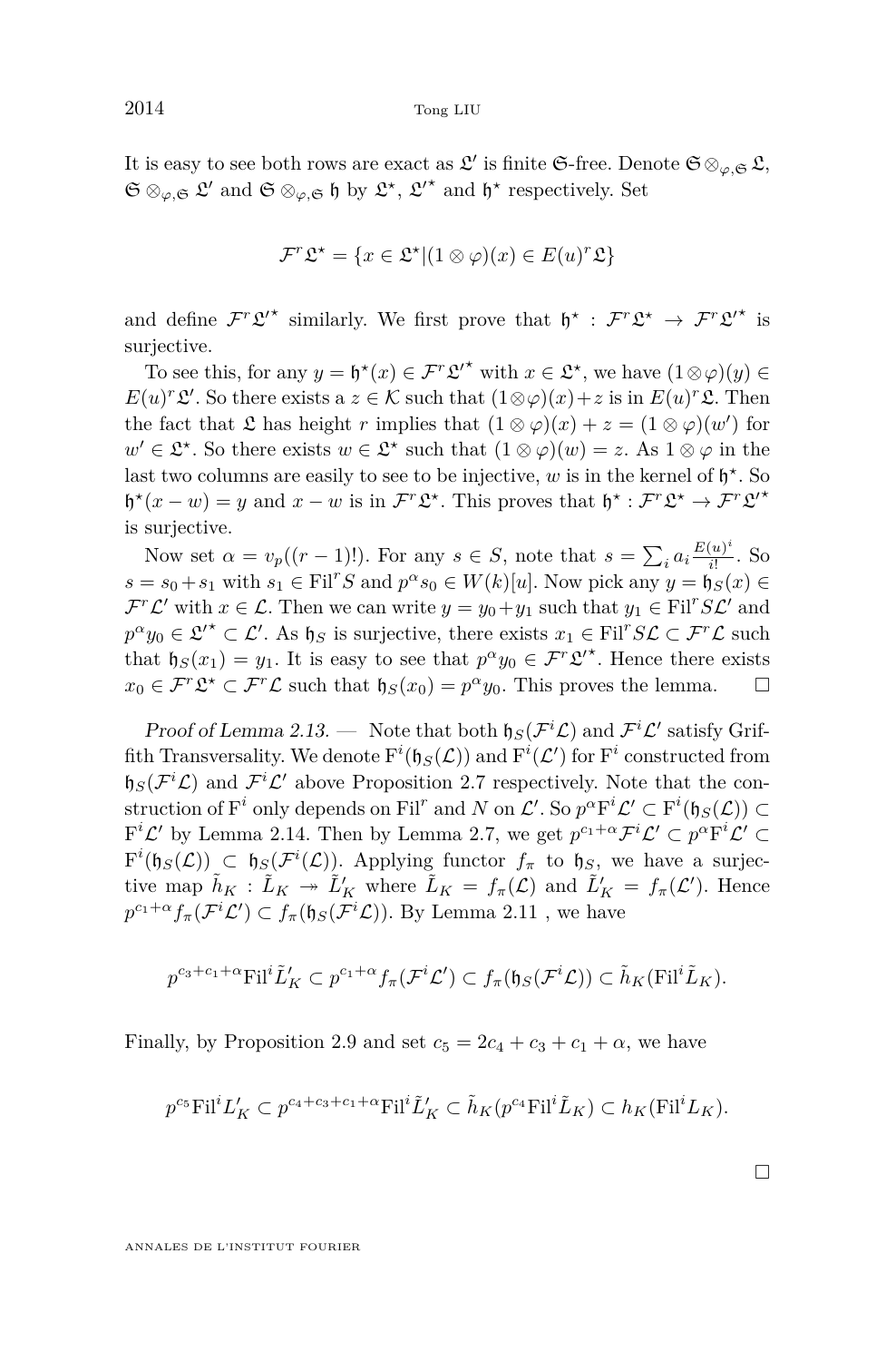#### <span id="page-17-0"></span>**3. Filtration Attached to Torsion Semi-stable Representations**

#### **3.1. Construction of filtration to torsion representations**

Now let us first discuss more details on filtration associated to torsion semi-stable representations. Let  $T \in \text{Rep}_{\text{tor}}^{\text{st},r}$  be a torsion semi-stable representation and  $j : \Lambda \hookrightarrow \Lambda^*$  is a lift of *T*. That is,  $j : \Lambda \subset \Lambda^*$  are *G*-stable  $\mathbb{Z}_p$ -lattices inside a semi-stable representation with Hodge-Tate weights in  $\{0, \ldots, r\}$  and we have the exact sequence of  $\mathbb{Z}_p[G]$ -modules  $0 \to \Lambda \stackrel{j}{\to} \Lambda^* \stackrel{q}{\to} T \to 0$ . Recall that  $\hat{T}$  is an anti-equivalence between the category of  $(\varphi, \hat{G})$ -modules of height *r* and  $\text{Rep}_{\mathbb{Z}_p}^{\text{st},r}$ . Let  $\mathfrak L$  and  $\mathfrak L^*$  be the ambient Kisin modules of  $(\varphi, \hat{G})$ -modules correspond to  $\Lambda$  and  $\Lambda^*$  respectively, we obtain the injective morphism of Kisin modules  $j: \mathfrak{L}^* \hookrightarrow \mathfrak{L}$ . Write  $\mathfrak{M} := \mathfrak{L}/j(\mathfrak{L}^*)$  which is a torsion Kisin module of height *r*. By Proposition 3.2.3 in [\[13\]](#page-37-0), we have  $T_{\mathfrak{S}}(\mathfrak{M}) \simeq T|_{G_{\infty}}$ .

Now consider the exact sequence of Kisin modules to correspond the above exact sequence of Galois representations:

$$
(3.1.1) \t\t 0 \longrightarrow \mathfrak{L}^{\star} \xrightarrow{\rightarrow} \mathfrak{L} \xrightarrow{\mathfrak{q}} \mathfrak{M} \longrightarrow 0.
$$

Now modulo *u*, we have an exact sequence

$$
(3.1.2) \t 0 \longrightarrow L^* \stackrel{\bar{j}}{\longrightarrow} L \stackrel{\bar{q}}{\longrightarrow} M \longrightarrow 0 ,
$$

By the construction of  $M_{\rm st}$ , the exact sequence  $(3.1.2)$  is canonically isomorphic to the exact sequence

$$
0 \longrightarrow M_{\rm st}(\Lambda^{\star}) \xrightarrow{M_{\rm st}(j)} M_{\rm st}(\Lambda) \longrightarrow M_{\rm st, j}(T) \longrightarrow 0.
$$

By tensoring  $\mathcal{O}_K$  to the above exact sequence, we obtain an exact sequence of  $\mathcal{O}_K$ -modules

$$
(3.1.3) \t 0 \longrightarrow L_K^{\star} \xrightarrow{\bar{j}_K} L_K \xrightarrow{\bar{q}_K} M_K \longrightarrow 0 ,
$$

Recall that  $\text{Fil}^i L_K = L_K \cap \text{Fil}^i D_K$  where  $D_K := D_{\text{dR}}(\mathbb{Q}_p \otimes_{\mathbb{Z}_p} \Lambda)$ . For any  $i \in \mathbb{Z}$ , by the construction in §2.1, we have Fil<sup>*i*</sup> $M_K := \overline{\mathfrak{q}}_K$ (Fil<sup>*i*</sup> $L_K$ ) and the following exact sequence

(3.1.4) 
$$
0 \longrightarrow \text{Fil}^i L_K^\star \xrightarrow{\bar{j}_K} \text{Fil}^i L_K \xrightarrow{\bar{\mathfrak{q}}_K} \text{Fil}^i M_K \longrightarrow 0.
$$

Using Snake Lemma, the above exact sequence induces the following exact sequence:

TOME 65 (2015), FASCICULE 5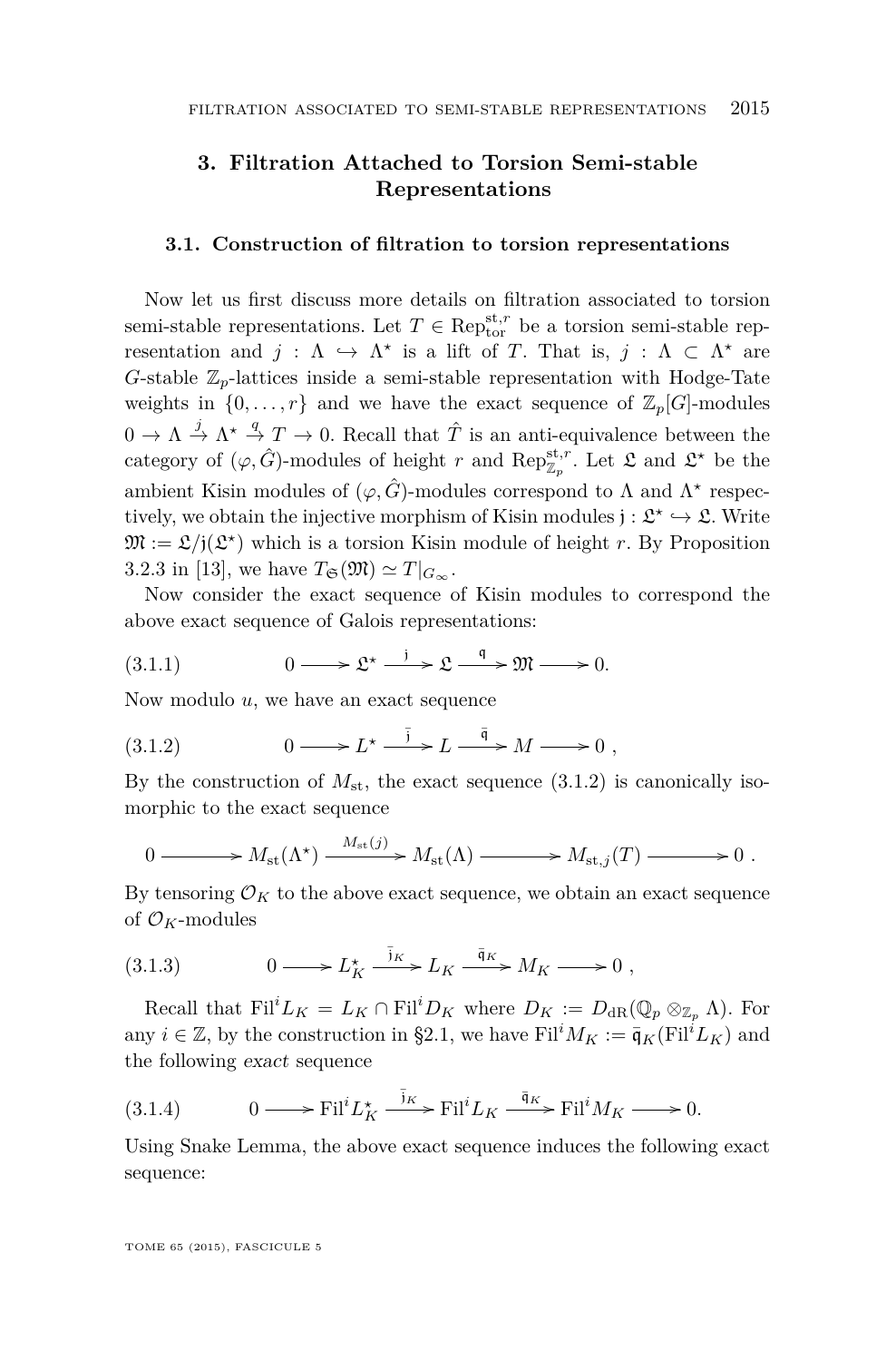<span id="page-18-0"></span>COROLLARY  $3.1.$  — The following sequence is exact

$$
0 \longrightarrow \operatorname{gr}^i L_K^\star \xrightarrow{\overline{j}_K} \operatorname{gr}^i L_K \xrightarrow{\overline{q}_K} \operatorname{gr}^i M_K \longrightarrow 0.
$$

#### **3.2. The proof of Theorem [2.3](#page-6-0)**

Now we need to recall a part of Theorem 3.1.1 in [\[13\]](#page-37-0) and its proof to complete the proof of Theorem [2.3.](#page-6-0) Let  $M_{tor}(\varphi, N)$  whose objects are finite length  $W(k)$ -modules with only  $\varphi$  and *N*-structures satisfying the properties required in the definition of filtered  $(\varphi, N)$ -modules.

Theorem 3.2. — There exists a constant c only depending on *e* and *r* such that the following statement holds: for any morphism  $f: T' \to T$ in Reptriction and any lift *j'*, *j* of *T'*, *T* respectively, there exists a morphism  $g: M_{st,j}(T) \to M_{st,j'}(T')$  in  $M_{tor}(\varphi, N)$  such that

- (1) if there exists a morphism of lifts  $\hat{f}$  :  $j' \rightarrow j$  which lifts f then  $g = p^{\mathfrak{c}} M_{\mathrm{st},\hat{f}}(f).$
- (2) let  $f' : T'' \to T'$  be a morphism in Rep<sub>tor</sub> with  $j''$  the lift of  $f'$  and  $g': M_{st,j'}(T') \to M_{st,j''}(T'')$  the morphism in  $M_{tor}(\varphi, N)$  attached to  $f'$ ,  $j'$  and  $j''$ . If there exists a morphism of lifts  $\hat{h} : j'' \to j$  which lifts  $f \circ f'$  then  $g' \circ g = p^{2\mathfrak{c}} M_{\mathrm{st},\hat{h}}(f \circ f')$ .

The above theorem is a part of Theorem 3.1.1 in [\[13\]](#page-37-0). To prove Theo-rem [2.3,](#page-6-0) it suffices to show that there exists a constant  $c_5$  only depending on  $E(u)$  and  $r$  such that  $\tilde{g} := p^{c_5}(\mathcal{O}_K \otimes_{W(k)} g)$  and  $\tilde{g}' := p^{c_5}(\mathcal{O}_K \otimes_{W(k)} g')$ preserve filtration defined in the previous subsection.

Now let us recall the construction of  $g$ . Let  $\mathfrak{M}$  be the torsion Kisin module obtained by the exact sequence [\(3.1.1\)](#page-17-0). Proposition 3.2.3 in [\[13\]](#page-37-0) explains that  $T_{\mathfrak{S}}(\mathfrak{M}) \simeq T|_{G_{\infty}}$ . Similarly, the lift  $j' : \Lambda' \hookrightarrow \Lambda'^{\star}$  of  $T'$  induces a torsion Kisin module  $\mathfrak{M}'$  such that  $T_{\mathfrak{S}}(\mathfrak{M}') \simeq T'|_{G_{\infty}}$ . By Theorem 2.4.2 in [\[10\]](#page-37-0), there exists a unique morphism  $f : \mathfrak{M} \to \mathfrak{M}'$  of Kisin modules such that  $T_{\mathfrak{S}}(\mathfrak{f}) = p^{\mathfrak{c}} f$ . Then *g* is constructed as  $g := \mathfrak{f} \mod u\mathfrak{S}$ .

Define a map  $i_{\mathfrak{L}} : \mathfrak{L} \to \mathfrak{L} \oplus \mathfrak{L}'$  via  $i_{\mathfrak{L}}(x) = (x,0)$  and define  $i_{\mathfrak{L}'} : \mathfrak{L}' \to$  $\mathfrak{L} \oplus \mathfrak{L}'$  via  $\mathfrak{i}_{\mathfrak{L}'}(y) = (0, y)$ . Set  $\tilde{\mathfrak{q}} : \mathfrak{L} \oplus \mathfrak{L}' \to \mathfrak{M}'$  via  $(\mathfrak{f} \circ \mathfrak{q})(x) + \mathfrak{q}'(y)$  for  $(x, y) \in \mathfrak{L} \oplus \mathfrak{L}'$  and  $\mathfrak{N} := \text{Ker}\tilde{\mathfrak{q}}$ . By Corollary 2.3.8 in [\[10\]](#page-37-0),  $\mathfrak{N}$  is a finite free Kisin module of height *r*. Then we have the following commutative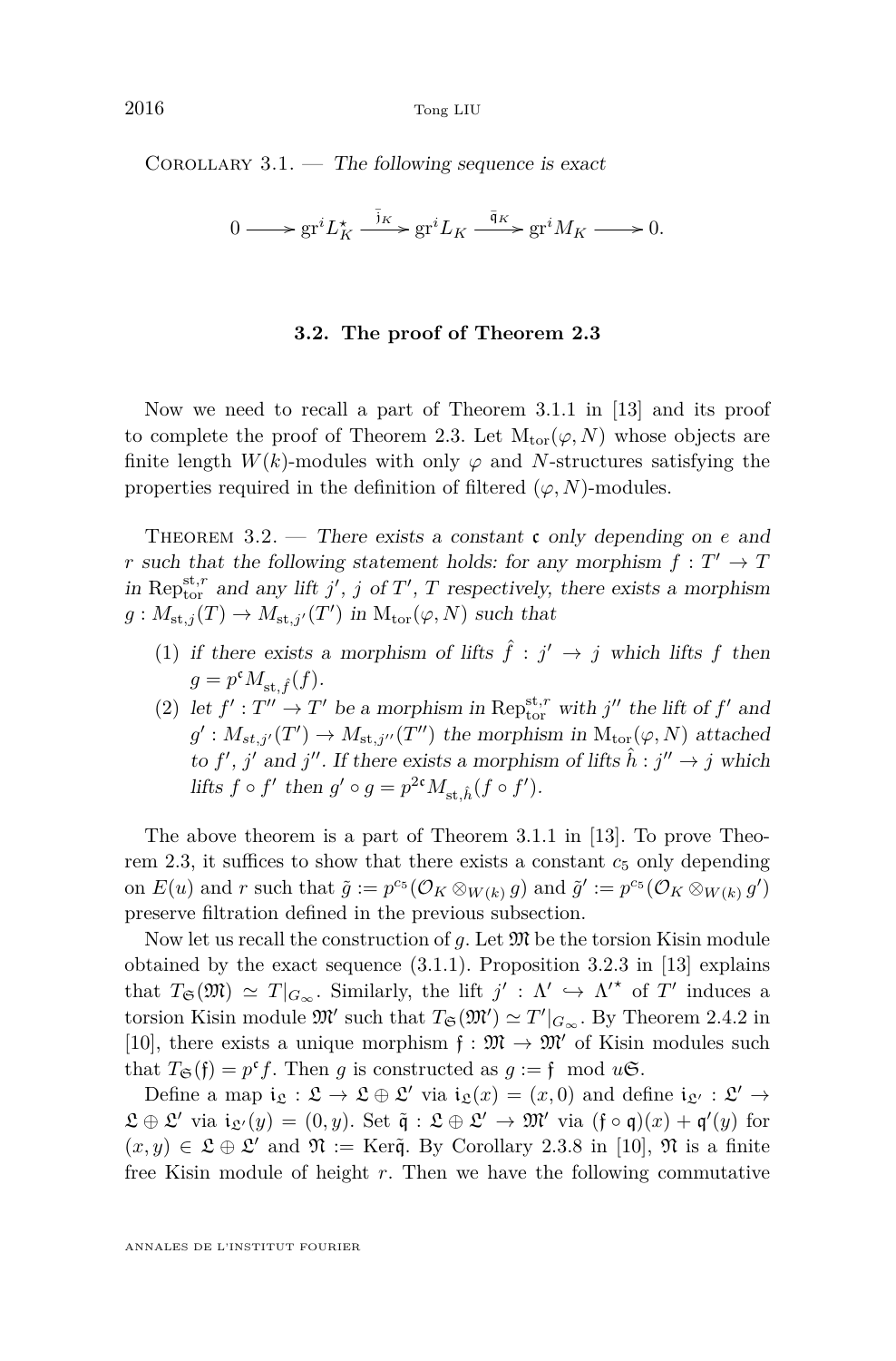<span id="page-19-0"></span>diagram of Kisin modules.

$$
(3.2.1)
$$
\n
$$
0 \longrightarrow \mathfrak{L'}^{\star} \longrightarrow \mathfrak{L'} \xrightarrow{\mathfrak{q}'} \mathfrak{M'} \longrightarrow 0
$$
\n
$$
\downarrow
$$
\n
$$
0 \longrightarrow \mathfrak{N} \longrightarrow \mathfrak{L} \oplus \mathfrak{L'} \xrightarrow{\tilde{\mathfrak{q}}} \mathfrak{M'} \longrightarrow 0
$$
\n
$$
\downarrow
$$
\n
$$
0 \longrightarrow \mathfrak{L}^{\star} \longrightarrow \mathfrak{L} \xrightarrow{\mathfrak{q}} \mathfrak{L} \xrightarrow{\mathfrak{q}} \mathfrak{M} \longrightarrow 0
$$

It is easy to check that by functor  $T_{\mathfrak{S}}$  or  $\hat{T}$ , the above commutative diagram corresponds the following commutative diagram of Galois representations

$$
(3.2.2) \quad 0 \longrightarrow \Lambda' \longrightarrow \Lambda'^{\star} \xrightarrow{q'} T' \longrightarrow 0
$$
\n
$$
\downarrow \qquad \qquad \downarrow \qquad \qquad \downarrow
$$
\n
$$
\downarrow \qquad \qquad \downarrow \qquad \qquad \downarrow
$$
\n
$$
0 \longrightarrow \Lambda \xrightarrow{\tilde{j}} \Lambda' \xrightarrow{\tilde{q}} T' \longrightarrow 0
$$
\n
$$
\downarrow \qquad \qquad \downarrow \qquad \qquad \downarrow \qquad \qquad \downarrow \qquad \qquad \downarrow \qquad \qquad \downarrow \qquad \qquad \downarrow \qquad \qquad \downarrow \qquad \qquad \downarrow \qquad \qquad \downarrow \qquad \qquad \downarrow \qquad \qquad \downarrow \qquad \qquad \downarrow \qquad \qquad \downarrow \qquad \qquad \downarrow \qquad \qquad \downarrow \qquad \qquad \downarrow \qquad \qquad \downarrow \qquad \qquad \downarrow \qquad \qquad \downarrow \qquad \qquad \downarrow \qquad \qquad \downarrow \qquad \qquad \downarrow \qquad \qquad \downarrow \qquad \qquad \downarrow \qquad \qquad \downarrow \qquad \qquad \downarrow \qquad \qquad \downarrow \qquad \qquad \downarrow \qquad \qquad \downarrow \qquad \qquad \downarrow \qquad \qquad \downarrow \qquad \qquad \downarrow \qquad \qquad \downarrow \qquad \qquad \downarrow \qquad \qquad \downarrow \qquad \qquad \downarrow \qquad \qquad \downarrow \qquad \qquad \downarrow \qquad \qquad \downarrow \qquad \qquad \downarrow \qquad \qquad \downarrow \qquad \qquad \downarrow \qquad \qquad \downarrow \qquad \qquad \downarrow \qquad \qquad \downarrow \qquad \qquad \downarrow \qquad \qquad \downarrow \qquad \qquad \downarrow \qquad \qquad \downarrow \qquad \qquad \downarrow \qquad \qquad \downarrow \qquad \qquad \downarrow \qquad \qquad \downarrow \qquad \qquad \downarrow \qquad \qquad \downarrow \qquad \qquad \downarrow \qquad \qquad \downarrow \qquad \qquad \downarrow \qquad \qquad \downarrow \qquad \qquad \downarrow \qquad \qquad \downarrow \qquad \qquad \downarrow \qquad \qquad \downarrow \qquad \qquad \downarrow \qquad \qquad \downarrow \qquad \qquad \downarrow \qquad \qquad \downarrow \qquad \qquad \down
$$

The above diagram can be constructed without using the previous diagram as the following: Taking dual of the first row and the last row of the above diagram, we obtain two exact sequences:

 $0 \to (\Lambda')^\vee \to (\Lambda')^\vee \xrightarrow{q'^\vee} (T')^\vee \to 0 \text{ and } 0 \to (\Lambda^*)^\vee \to \Lambda^\vee \xrightarrow{q^\vee} T^\vee \to 0.$ We can construct  $\tilde{q}^{\vee} : \Lambda^{\vee} \oplus (\Lambda')^{\vee} \to (T')^{\vee}$  by  $\tilde{q}^{\vee}((x, y)) = p^{\mathfrak{c}} f^{\vee} \circ q^{\vee}(x) +$  $q^{\prime\vee}(y)$  and let  $N^{\vee} := \text{Ker}(\tilde{q}^{\vee})$ . We embed  $\Lambda^{\vee}$  and  $\Lambda^{\prime\vee}$  to  $\Lambda^{\vee} \oplus (\Lambda^{\prime})^{\vee}$  to the first factor and the second factor respectively, In this way, we obtain a commutative diagram as Diagram (3.2.1)

$$
(3.2.3) \quad 0 \longrightarrow \Lambda^{\prime \star \vee} \longrightarrow \Lambda^{\prime \vee} \xrightarrow{q^{\prime \vee}} (T^{\prime})^{\vee} \longrightarrow 0
$$
\n
$$
(3.2.3) \quad 0 \longrightarrow N^{\vee} \longrightarrow \Lambda^{\vee} \oplus \Lambda^{\prime \vee} \xrightarrow{\tilde{q}^{\vee}} (T^{\prime})^{\vee} \longrightarrow 0
$$
\n
$$
(3.2.3) \quad 0 \longrightarrow (\Lambda^{\star})^{\vee} \longrightarrow \Lambda^{\vee} \xrightarrow{q^{\vee}} T^{\vee} \longrightarrow 0
$$

Then Diagram (3.2.2) is obtained by taking dual of the above diagram. In summary, we obtain another lift  $\tilde{j}$  of  $T'$ . It is obviously that the map  $g: M_{st,j}(T) \to M_{st,j}(T')$  preserves filtration. We also have a map  $\alpha$ :

TOME 65 (2015), FASCICULE 5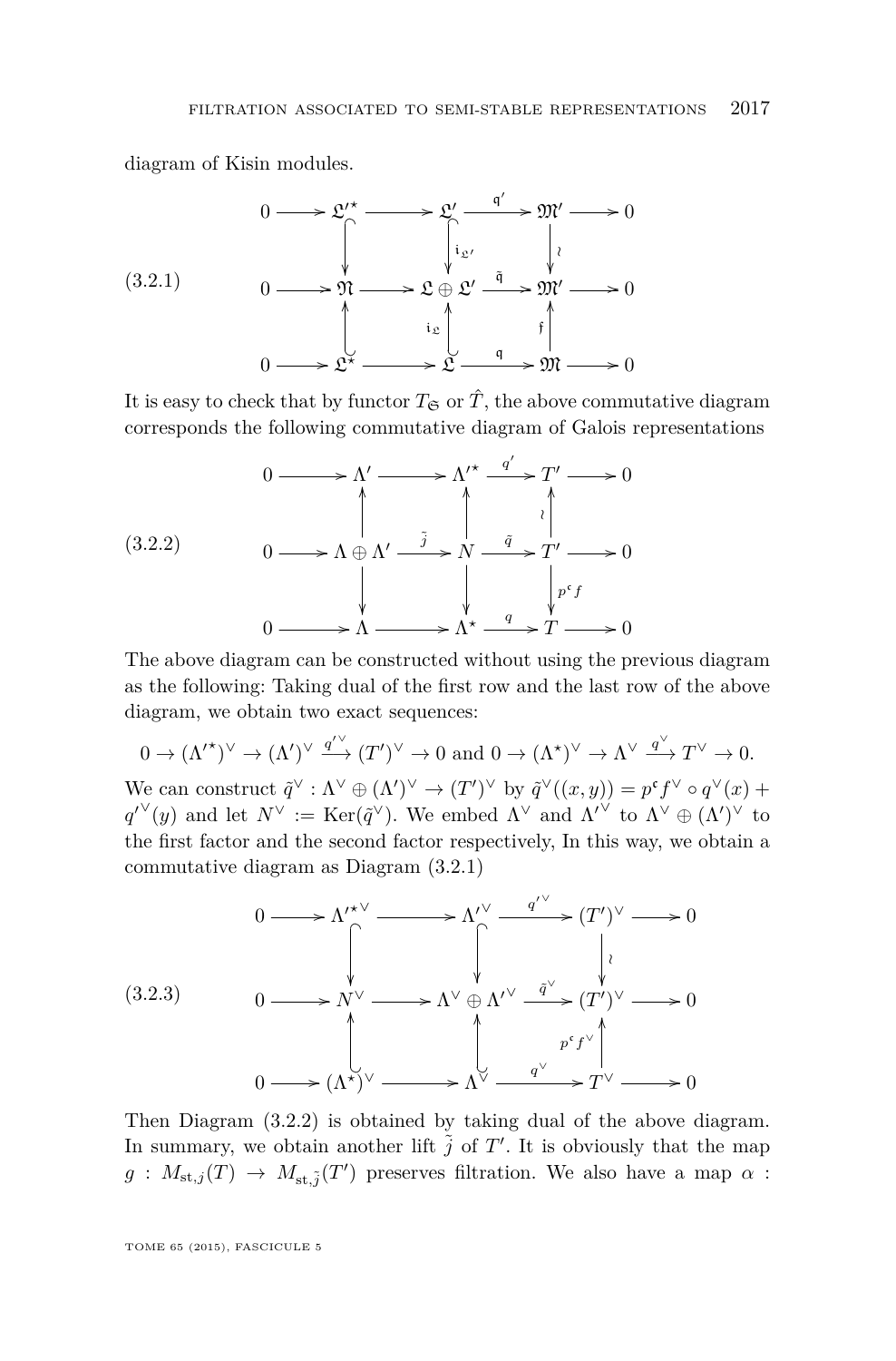<span id="page-20-0"></span> $M_{st,j'}(T') \to M_{st,\tilde{j}}(T')$  by modulo *u* of the upper block of Diagram [\(3.2.1\)](#page-19-0), which is a Frobenius, monodromy compatible isomorphism of  $W(k)$ -modules. It is clear that  $\alpha_K(\text{Fil}^iM'_{K,j'}) \subset \text{Fil}^iM'_{K,\tilde{j}}$  where  $\alpha_K := \mathcal{O}_K \otimes_{W(k)} \alpha$ ,  $\text{Fil}^i M'_{K,j'}$  and  $\text{Fil}^i M'_{K,\tilde{j}}$  are filtration of  $\mathcal{O}_K \otimes_{W(k)} M_{\text{st},j'}(T')$  and  $\mathcal{O}_K \otimes_{W(k)} M$  $M_{st,\tilde{j}}(T')$  via the construction in the last subsection. Now to prove Theo-rem [2.3,](#page-6-0) it suffices to prove that there exists a constant  $c_5$  only depending on  $E(u)$  and *r* such that  $p^{c_5} \text{Fil}^i M'_{K,\tilde{j}} \subset \alpha_K(\text{Fil}^i M'_{K,j'})$ .

To prove this statement, consider the following commutative diagram



The upper block of the above diagram is the upper block of Diagram [\(3.2.1\)](#page-19-0) and  $\tilde{\mathfrak{L}} := \mathfrak{N} / \mathfrak{L}^{\prime\star}$ . We easily check that all rows and columns are short exact and then the map  $\tilde{\mathfrak{L}} \to \mathfrak{L}$  is indeed an isomorphism. One easily checks that the above commutative diagram corresponds to the following commutative diagram of Galois representations

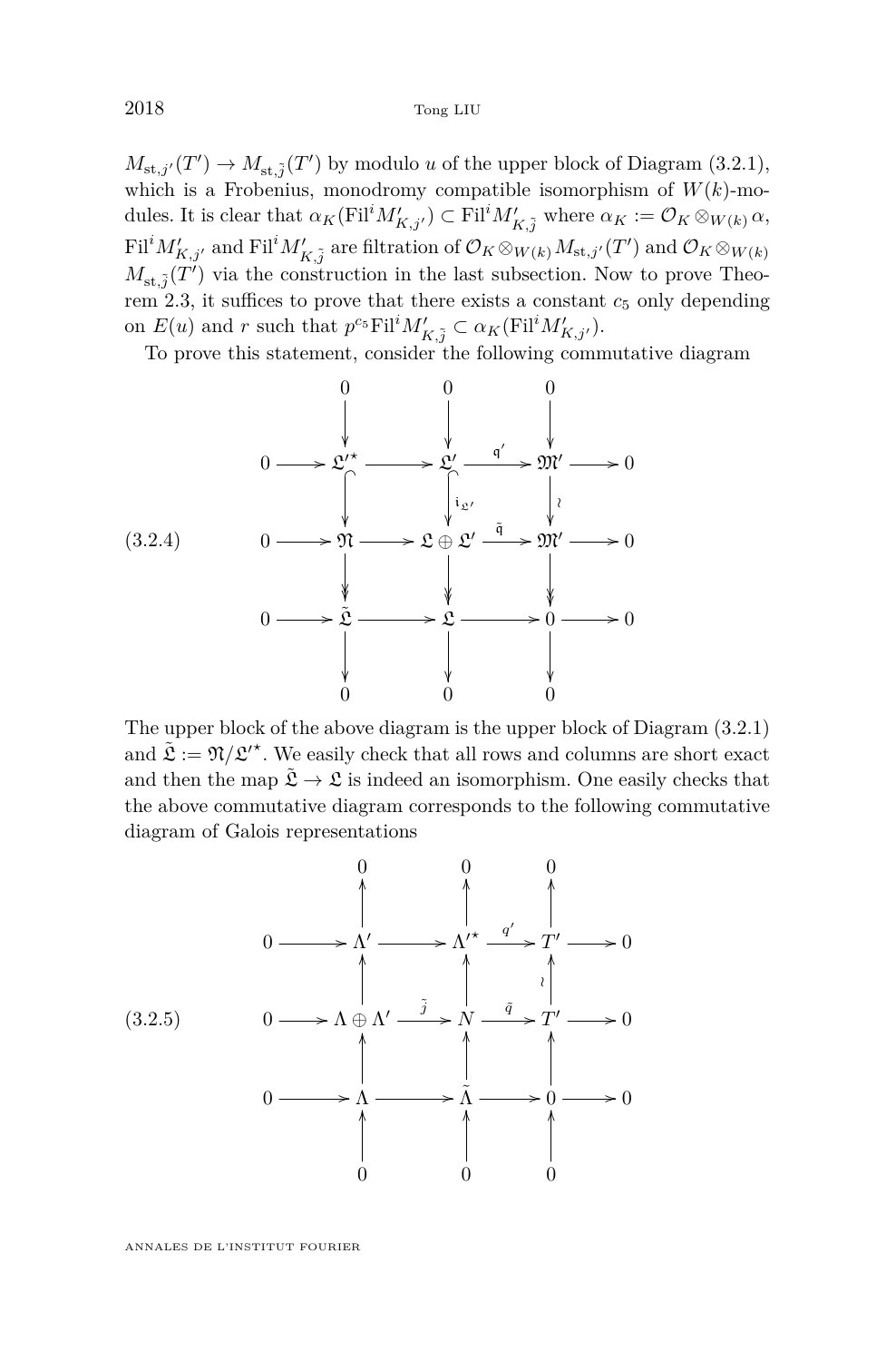where  $\tilde{\Lambda}$  is the kernel of map  $N \to \Lambda^{\prime \star}$ . We easily see that all rows and all columns are exact and the map  $\Lambda \to \tilde{\Lambda}$  is an isomorphism of  $\mathbb{Z}_p[G]$ -modules. By the construction of filtration in the previous subsection, Diagram [\(3.2.4\)](#page-20-0) yields a new commutative diagram



where  $\text{Fil}^i \hat{L}_K := \text{Fil}^i \bar{\mathfrak{N}}_K / \text{Fil}^i L_K^{\prime \star}$  and  $Q_i := \text{Fil}^i L_K / \text{Fil}^i \hat{L}_K$ , which can easily be checked to be  $\text{Fil}^i M'_{K,\tilde{j}}/\text{Fil}^i M'_{K,j'}$ . We need to show that  $p^{c_5}Q_i =$ 0 for a constant  $c_5$ . Note that Fil<sup>*i*</sup> $\hat{L}_K$  can be regarded as  $h_K$ (Fil<sup>*i*</sup> $\bar{\mathfrak{N}}_K$ ) where  $h_K : \bar{\mathfrak{N}}_K \to L_K$  is a surjective map induced by the surjective map of Kisin modules  $\mathfrak{N} \to \tilde{\mathfrak{L}} \simeq \mathfrak{L}$ . By Lemma [2.13](#page-15-0) there exists a constant  $c_5$  such that  $p^{c_5}$  kills  $Q_i$ . This finishes the proof of Theorem [2.3](#page-6-0) which is stated again in the following.

Theorem 3.3 (Theorem [2.3\)](#page-6-0). — There exists a constant *c* only depending on  $E(u)$  and  $r$  such that the following statement holds: for any morphism  $f: T' \to T$  in Rep<sub>tor</sub> and any lift *j'*, *j* of *T'*, *T* respectively, there exists a morphism  $\tilde{g}: M_{st,j}(T) \to M_{st,j'}(T')$  in  $M^r_{tor}(\varphi, N, Fil)$  such that

- (1) if there exists a morphism of lifts  $\hat{f}$  :  $j' \rightarrow j$  which lifts f then  $\tilde{g} = p^c M_{\text{st},\hat{f}}(f).$
- (2) let  $f' : T'' \to T'$  be a morphism in Rep<sub>tor</sub> with  $j''$  the lift of  $T''$ and  $\tilde{g}' : M_{st,j'}(T') \to M_{st,j''}(T'')$  the morphism in  $M_{tor}^r(\varphi, N, Fil)$ attached to  $f'$ ,  $j'$  and  $j''$ . If there exists a morphism of lifts  $\hat{h}: j'' \to$ *j* which lifts  $f \circ f'$  then  $\tilde{g}' \circ \tilde{g} = p^{2c} M_{st, \hat{h}}(f \circ f')$ .

TOME 65 (2015), FASCICULE 5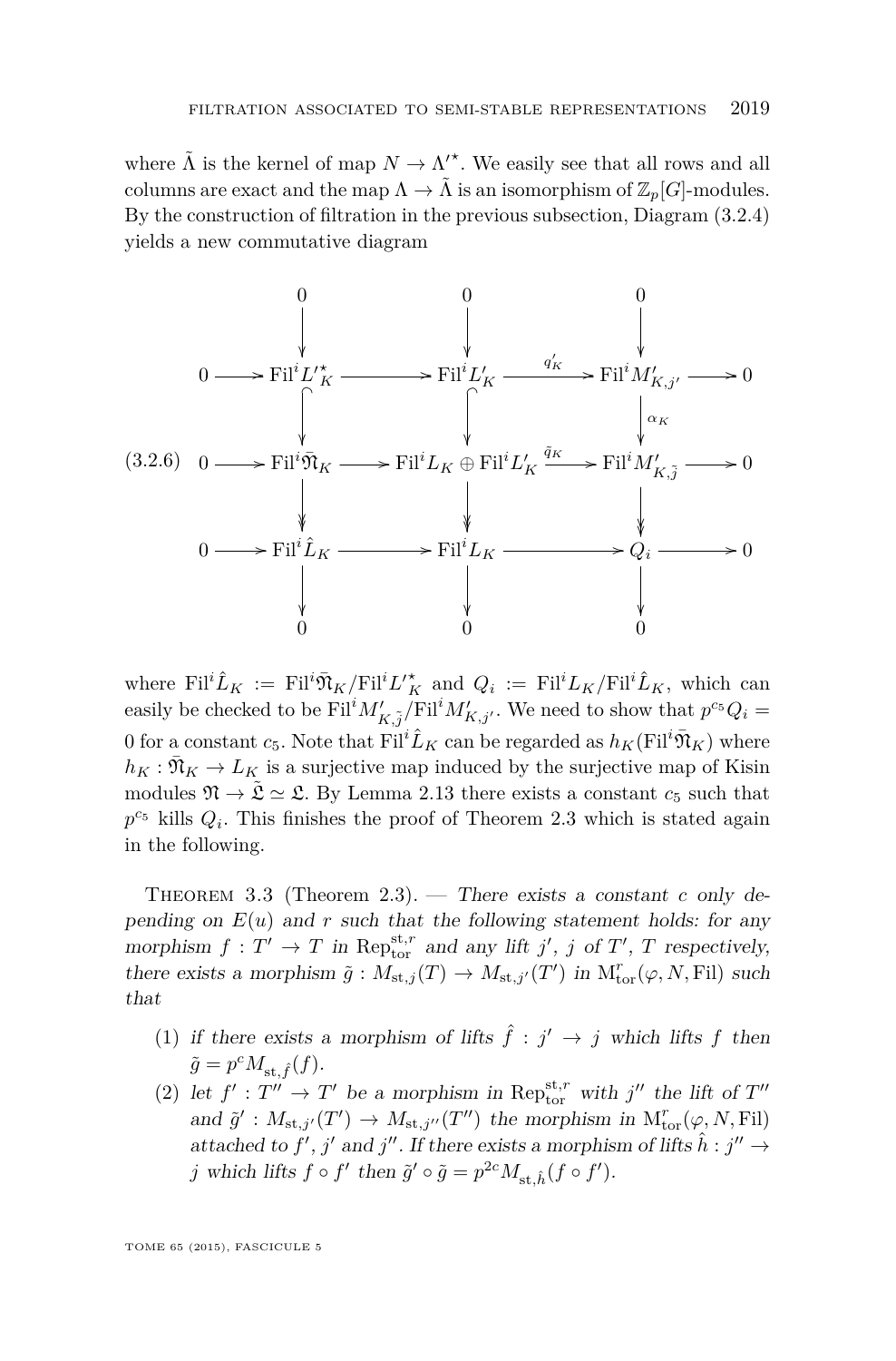#### **4. Application to Galois deformation ring**

<span id="page-22-0"></span>The aim of this section is to reprove a part of Theorem (2.6.7) in [\[9\]](#page-37-0) via a different approach. Throughout this section, we assume that *K* is a finite extension of  $\mathbb{Q}_p$ .

#### **4.1.** *p***-adic Hodge-Tate type**

We first recall the definition of *p*-adic Hodge-Tate type from [\[9\]](#page-37-0) and prove several technical results on *p*-adic Hodge-Tate type. Let *E* be a finite extension of Q*p*. Suppose that we are given a finite dimensional *E*vector space  $D_E$  and a filtration (Fil<sup>*i*</sup> $D_{E,K}$ )<sub>*i*∈Z</sub> of  $D_{E,K}$  :=  $K \otimes_{\mathbb{Q}_p} D_E$ by  $E \otimes_{\mathbb{Q}_p} K$ -modules such that the associated graded is concentrated in degree in  $[0, r]$ , namely the set  $\{i|gr^iD_{E,K} \neq 0\} \subset \{0, 1, \ldots, r\}$ . We set  $\mathbf{v} = \{D_E, \mathrm{Fil}^i D_{E,K}, i = 0, 1, \ldots, r\}$ . If *B* is a finite *E*-algebra and  $V_B$  a finite free *B*-module with a continuous *G*-action, which makes  $V_B$  a de Rham representation, then we say that  $V_B$  has *p*-adic Hodge-Tate type **v** if  $V_B$ has all its Hodge-Tate weights in  $\{0, \ldots, r\}$  and there is an isomorphism of  $B \otimes_{\mathbb{O}_n} K$ -modules

$$
\mathrm{gr}^i(D_{\mathrm{dR}}(V_B)) \simeq \mathrm{gr}^i(D_{E,K}) \otimes_E B.
$$

Recall that  $D_{\text{dR}}(V_B) := (B_{\text{dR}} \otimes_{\mathbb{Q}_p} V_B^{\vee})^G$ .

LEMMA  $4.1.$   $-$  *Notations as the above. Assume that B' is a B-algebra* and finite over *E*. Then  $V_{B'} := B' \otimes_B V_B$  has *p*-adic Hodge-Tate type **v**.

The above lemma is an easy consequence of the following fact. For any *E*-algebra *A*, write  $A_K := K \otimes_{\mathbb{Q}_n} A$ .

Lemma 4.2.

- (1) We have  $D_{dR}(V_{B}) \simeq B' \otimes_B D_{dR}(V_B)$  and  $gr^i(D_{dR}(V_{B'})) \simeq B' \otimes_B D_{dR}(V_B)$  $gr^i(D_{dR}(V_B))$  for all  $i \in \mathbb{Z}$ .
- (2)  $D_{\text{dR}}(V_B)$  is a finite free  $B_K$ -module.

Proof.

(1) We first show that  $D_{\text{dR}}(V_{B'}) \simeq B' \otimes_B D_{\text{dR}}(V_B)$ . Consider the canonical isomorphism  $V_B^{\vee} \otimes_{\mathbb{Q}_p} B_{\text{dR}} \simeq D_{\text{dR}}(V_B) \otimes_K B_{\text{dR}}$ . After tensoring  $B'$ , we get an isomorphism

$$
V_{B'}^{\vee} \otimes_{\mathbb{Q}_p} B_{\mathrm{dR}} \simeq B' \otimes_B D_{\mathrm{dR}}(V_B) \otimes_K B_{\mathrm{dR}}.
$$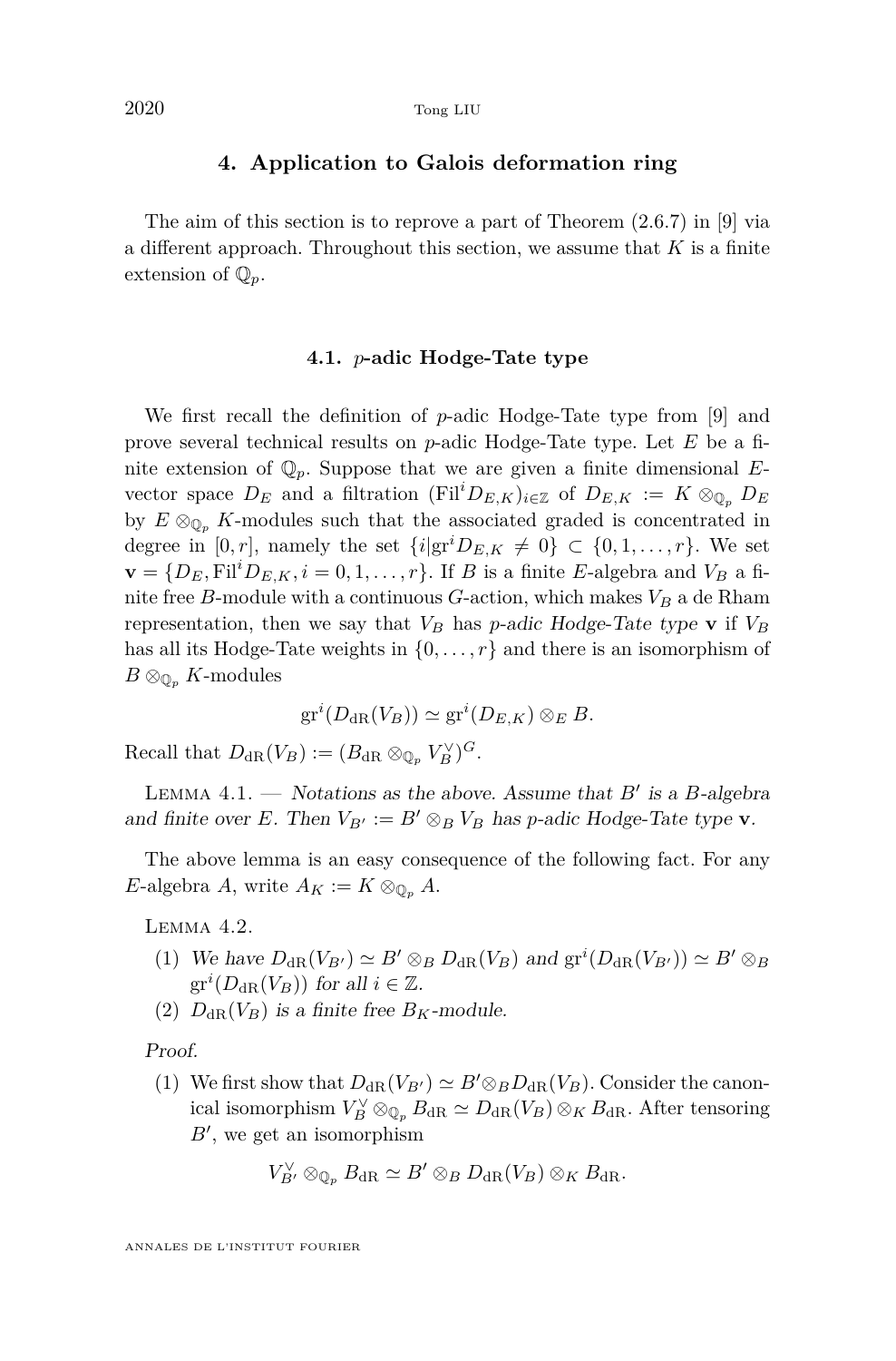<span id="page-23-0"></span>So dim<sub>*K*</sub>( $B' \otimes_B D_{dR}(V_B)$ ) = dim<sub>Q<sub>*p*</sub></sub>( $V_{B'}$ ). But it is obvious that  $B' \otimes_B D_{\text{dR}}(V_{B'}) \subset (V_{B'}^{\vee} \otimes_{\mathbb{Q}_p} B_{\text{dR}})^G$ . Therefore we conclude that

$$
B' \otimes_B D_{\mathrm{dR}}(V_B) = D_{\mathrm{dR}}(V_{B'}) = (V_{B'}^{\vee} \otimes_{\mathbb{Q}_p} B_{\mathrm{dR}})^G.
$$

Similarly, we can show that  $B' \otimes_B D_{\text{HT}}(V_B) = D_{\text{HT}}(V_{B'})$ , where  $D_{\text{HT}}(V) := (B_{\text{HT}} \otimes_{\mathbb{Q}_p} V^{\vee})^G$  for a Hodge-Tate representation *V*.

To show  $gr^i(D_{dR}(V_{B'})) \simeq B' \otimes_B gr^i(D_{dR}(V_B))$  as  $B' \otimes_{\mathbb{Q}_p} K$ modules, note that for a de Rham representation *V* of *G*, we have  $gr^i(D_{\rm dR}(V)) \simeq (gr^iB_{\rm dR} \otimes_{\mathbb{Q}_p} V^{\vee})^G$  for each *i* and  $\bigoplus$ *i*∈Z  $gr^i(D_{dR}(V)) \simeq$  $D_{\text{HT}}(V)$ . It is clear that  $B' \otimes_B \text{gr}^i(D_{\text{dR}}(V_B)) \subset \text{gr}^i(D_{\text{dR}}(V_{B'})).$ Then

$$
B' \otimes_B D_{\text{HT}}(V_B) \simeq \bigoplus_{i \in \mathbb{Z}} B' \otimes_B \text{gr}^i(D_{\text{dR}}(V_B)) \subset \bigoplus_{i \in \mathbb{Z}} \text{gr}^i(D_{\text{dR}}(V_{B'}))
$$

$$
\simeq D_{\text{HT}}(V_{B'}).
$$

Hence the fact that  $B' \otimes_B D_{\text{HT}}(V_B) = D_{\text{HT}}(V_{B'})$  implies that  $gr^i(D_{\text{dR}}(V_{B'})) = B' \otimes_B gr^i(D_{\text{dR}}(V_B)).$ 

(2) We have known that if *B* is a finite extension of *E* then  $D_{\text{dR}}(V_B)$ is a finite free  $B_K$ -module (see Lemma 2.1 in [\[16\]](#page-37-0)). Write  $B_{\text{red}} :=$  $B/N(B)$  where  $N(B)$  is the nilpotent ideal of *B*. Since  $B_{\text{red}}$  is a reduced Artinian *E*-algebra, it is a direct product of finite extension  $E_j$  over *E* for  $j = 1, \ldots, m$ . Hence  $D_{\text{dR}}(V_{B_{\text{red}}})$  is a finite free  $K \otimes_{\mathbb{Q}_p} B_{\text{red}}$ -module where  $V_{B_{\text{red}}} = B_{\text{red}} \otimes_B V_B$ . By (1), we have  $D_{\text{dR}}(V_{B_{\text{red}}}) = B_{\text{red}} \otimes_B D_{\text{dR}}(V_B)$ . Let  $e_1, \ldots, e_d$  be a  $K \otimes_{\mathbb{Q}_p} B_{\text{red}}$ -basis of  $D_{dR}(V_{B_{red}})$  with  $\hat{e}_i \in D_{dR}(V_B)$  a lift of  $e_i$  and  $d = \dim_B(V_B)$ . Then by Nakayama's lemma,  $\hat{e}_i$  generates  $D_{\text{dR}}(V)$  as a  $B_K$ -module. Hence there exists a finite free  $B_K$ -module M with rank d and a surjection map  $f : M \to D_{dR}(V_B)$ . On the other hand, it is easy to compute that  $\dim_K(D_{\text{dR}}(V_B)) = d \cdot \dim_{\mathbb{Q}_p} B = \text{rank}_K M$ . Hence *f* is an isomorphism and  $D_{\text{dR}}(V_B)$  is finite  $B_K$ -free.

Remark 4.3. — By Remarque 3.1.1.4 in [\[2\]](#page-36-0),  $gr^{\prime}D_{dR}(V_B)$  is not necessarily  $B_K$ -free even for  $B = E$  being a finite extension of  $\mathbb{Q}_p$ .

Since  $E_K := E \otimes_{\mathbb{Q}_p} K$  is a reduced *E*-algebra, we have  $E_K \simeq \prod_{\iota \in J'} F_{(\iota)}$ of  $E_K$ -algebras with  $F_{(\iota)}$  a finite extension of *E*. Here  $\iota: K \hookrightarrow F_{(\iota)}$  is an embedding of *K* to  $\overline{\mathbb{Q}}_p$  such that  $F_{(\iota)} = E \cdot \iota(K)$  in  $\overline{\mathbb{Q}}_p$ , and *J*' is a set of such embeddings *ι*. So  $F_{(t)}$  is an  $E_K$ -algebra via  $\iota : K \hookrightarrow F_{(t)}$  and  $E \subset F_{(t)}$ . Hence for any  $E_K$ -module M, we get a decomposition  $M \simeq \bigoplus M_{(\iota)}$  with  $$  $M_{(\iota)} := F_{(\iota)} \otimes_{E_K} M$ . For a filtered  $E_K$ -module  $D_K$ , we also use  $\text{Fil}_{(\iota)}^iD_K$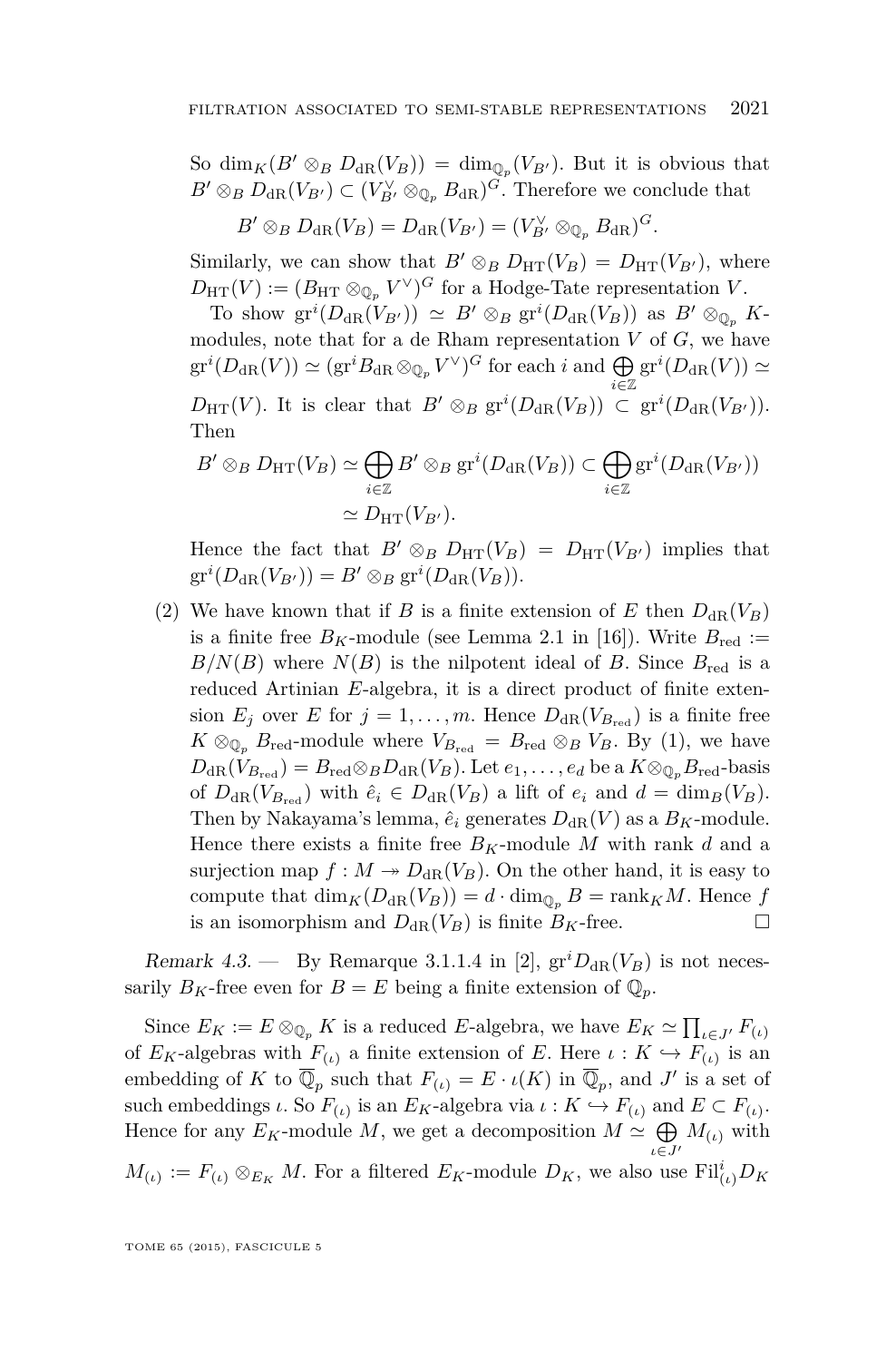<span id="page-24-0"></span>and  $\text{gr}^i_{(\iota)}D_K$  to denote  $(\text{Fil}^iD_K)_{(\iota)}$  and  $(\text{gr}^iD_K)_{(\iota)}$  respectively. It is easy to check  $\operatorname{gr}_{(\iota)}^i D_K \simeq \operatorname{Fil}_{(\iota)}^i D_K / \operatorname{Fil}_{(\iota)}^{i+1} D_K$ . Write  $B_{F_{(\iota)}} := F_{(\iota)} \otimes_E B$ . The following is a useful result:

LEMMA 4.4. — *V<sub>B</sub>* has type **v** if and only if  $\text{gr}_{(\iota)}^{i}(D_{\text{dR}}(V_B))$  is  $B_{F_{(\iota)}}$ -free and  $\text{rank}_{B_{F_{(\iota)}}}(gr_{(\iota)}^i(D_{\text{dR}}(V_B))) = \dim_{F_{(\iota)}}(gr_{(\iota)}^i(D_{E,K}))$  for all  $\iota \in J'$  and  $i \in \mathbb{Z}$ .

 $Proof.$  — One direction is clear by definition. Now suppose that  $\mathrm{gr}^i_{(\iota)}(D_{\mathrm{dR}}(V_B))$  is  $B_{F_{(\iota)}}$ -free. Select a  $B_{F_{(\iota)}}$ -basis  $e_1,\ldots,e_d$  of  $\mathrm{gr}^i_{(\iota)}(D_{\mathrm{dR}}(V_B))$ and set  $M_{(\iota)}$  be  $F_{(\iota)}$ -module generated by  $e_i$  inside  $gr^i_{(\iota)}(D_{\text{dR}}(V_B))$ . It is obvious that  $M_{(\iota)}$  is finite  $F_{(\iota)}$ -free and  $\operatorname{gr}_{(\iota)}^i(D_{\text{dR}}(V_B)) \simeq B_{F_{(\iota)}} \otimes_{F_{(\iota)}} M_{(\iota)}$ . Then  $\dim_{F_{(\iota)}} M_{(\iota)} = \dim_{F_{(\iota)}} \mathrm{gr}^i_{(\iota)} D_{E,K}$ . Set  $M = \bigoplus_{\iota \in J'} M_{(\iota)}$ . Then  $M \simeq$  $gr^iD_{E,K}$  as  $E_K$ -modules and  $B \otimes_E M \simeq gr^iD_{dR}(V_B)$  as  $B_K$ -modules.  $\square$ 

As the proof of Lemma [4.2,](#page-22-0) write  $B_{\text{red}} := B/N(B)$  where  $N(B)$  is the nilradical of *B*. Since *B*red is a reduced Artinian *E*-algebra, it is a direct product of finite extension  $E_j$  over  $E$  for  $j = 1, \ldots, m$ . Write  $V_{E_j} := V_B \otimes_B$ *E*<sup>*j*</sup> for  $j = 1, ..., m$ .

PROPOSITION 4.5. —  $V_B$  has type **v** if and only if  $V_{E_i}$  has type **v** for each  $j = 1, \ldots, m$ .

Proof. — The "only if" part is the consequence of Lemma [4.1.](#page-22-0) To prove "if" part, note that the fact  $V_{E_j}$  has type **v** for each  $j = 1, \ldots, m$  implies that  $V_{B_{\text{red}}}$  has type **v** where  $V_{B_{\text{red}}} := B_{\text{red}} \otimes_B V_B$ . So  $\text{gr}^i D_{\text{dR}}(V_{B_{\text{red}}}) \simeq B_{\text{red}} \otimes_E$  $gr^iD_{E,K}$  as  $K \otimes_{\mathbb{Q}_p} B_{\text{red}}$ -modules. In particular,  $gr^i_{(\iota)}D_{\text{dR}}(V_{B_{\text{red}}})$  is finite  $F_{(\iota)} \otimes_E B_{\text{red}}$ -free with the rank  $d_i = \dim_{F_{(\iota)}} \operatorname{gr}^i_{(\iota)} D_{E,K}$ . By Lemma 4.4, we have to show that  $\mathrm{gr}^i_{(\iota)}(D_{\mathrm{dR}}(V_B))$  is  $B_{F_{(\iota)}}$ -free with rank  $\dim_{F_{(\iota)}} \mathrm{gr}^i_{(\iota)}D_{E,K}$ . By Lemma [4.2](#page-22-0) (1), it is easy to check that  $\mathrm{gr}^i_{(\iota)}D_{\mathrm{dR}}(V_{B_{\mathrm{red}}}) = B_{\mathrm{red}} \otimes_B$  $gr_{(\iota)}^iD_{\mathrm{dR}}(V_B)$ . Select  $e_1,\ldots,e_{d_i} \in gr_{(\iota)}^i(D_{\mathrm{dR}}(V_B))$  such that the image of  ${e_l}$  in  $\mathrm{gr}^i_{(\iota)}(D_{\mathrm{dR}}(V_{B_{\mathrm{red}}}))$  forms a  $F_{(\iota)} \otimes_E B_{\mathrm{red}}$ -basis of  $\mathrm{gr}^i_{(\iota)}(D_{\mathrm{dR}}(V_{B_{\mathrm{red}}}))$ . By Nakayama's lemma, we know  $\{e_l\}$  generates  $\text{gr}^i_{(\iota)}(D_{\text{dR}}(V_B))$ . Hence we have a finite free  $B_{F_{(\iota)}}$ -module with rank  $d_i$  projects  $gr^i_{(\iota)}(D_{dR}(V_B))$ . So  $\dim_{F_{(\iota)}} \mathrm{gr}^i_{(\iota)}(D_{\mathrm{dR}}(V_B)) \leqslant d_i \cdot \dim_E B$  and  $\mathrm{gr}^i_{(\iota)}(D_{\mathrm{dR}}(V_B))$  is finite  $B_{F_{(\iota)}}$ free with rank  $d_i = \dim_{F_{(i)}} \operatorname{gr}^i_{(i)} D_{E,K}$  if only if the equality holds. On the other hand, by Lemma [4.2](#page-22-0) (2),  $D_{\text{dR}}(V_B)$  is a finite free  $B_K$ -module with rank  $d = \text{rank}_B(V_B) = \text{rank}_{B_{\text{red}}}(V_{B_{\text{red}}})$ , we have  $\dim_{F_{(\iota)}}(D_{\text{dR}}(V_B)_{(\iota)}) =$  $d \dim_E B$ . Note that  $\dim_{F_{(\iota)}}(D_{E,K,(\iota)}) = d$  because  $V_{B_{red}}$  has type **v**. Now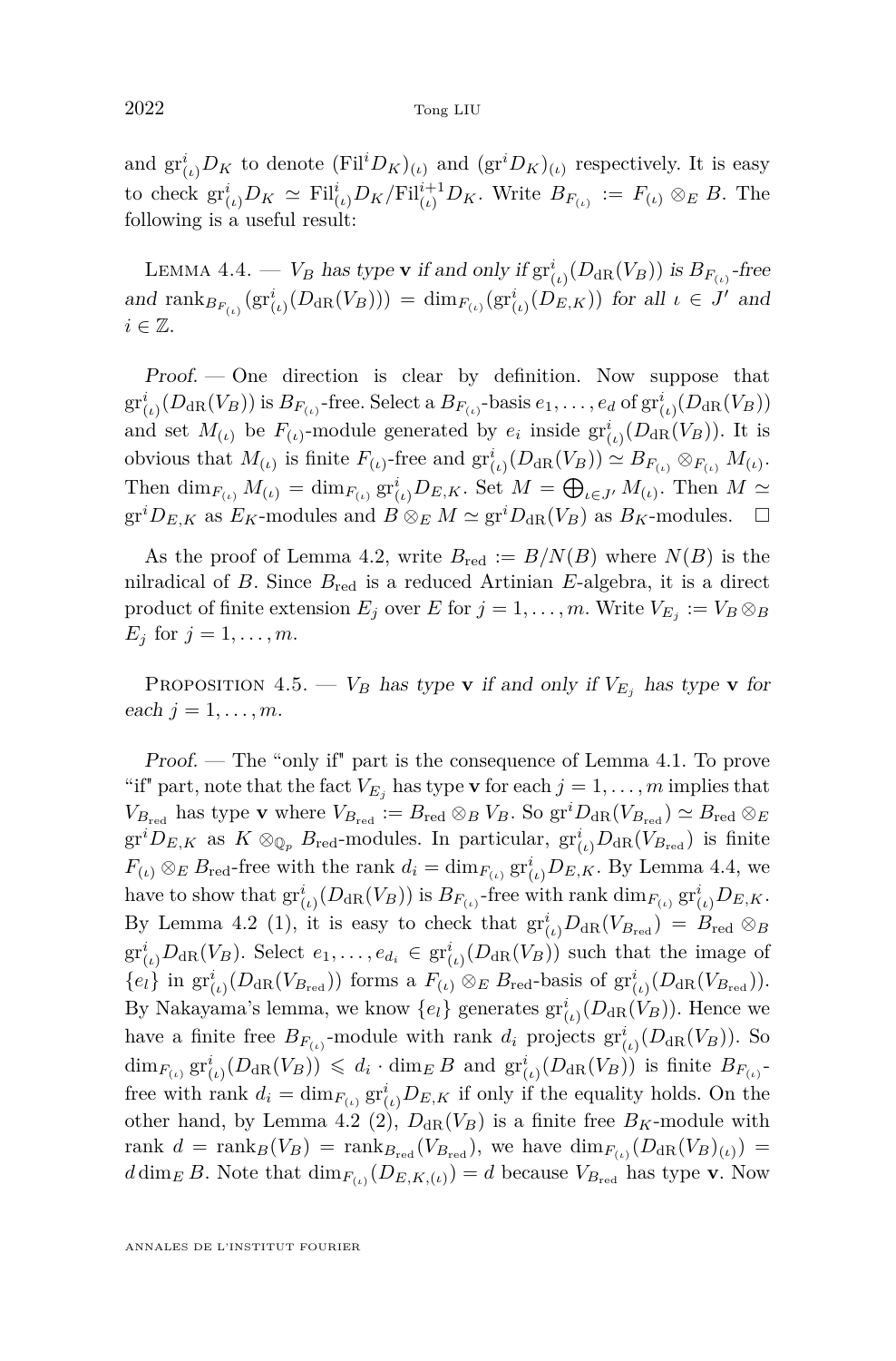<span id="page-25-0"></span>we have

$$
d \cdot \dim_E B = \dim_{F_{(\iota)}} (D_{\mathrm{dR}} (V_B)_{(\iota)}) = \sum_i \dim_{F_{(\iota)}} (\mathrm{gr}^i_{(\iota)} (D_{\mathrm{dR}} (V_B)))
$$
  

$$
\leqslant \sum_i d_i \dim_E B = \sum_i \dim_{F_{(\iota)}} (\mathrm{gr}^i_{(\iota)} D_{E,K}) \dim_E B
$$
  

$$
= \dim_{F_{(\iota)}} D_{E,K,(\iota)} \dim_E B = d \cdot \dim_E B.
$$

Therefore  $\dim_{F_{(\iota)}} \mathrm{gr}^i_{(\iota)}(D_{\mathrm{dR}}(V_B)) = d_i \cdot \dim_E B$  and  $\mathrm{gr}^i_{(\iota)}(D_{\mathrm{dR}}(V_B))$  is finite  $B_{F_{(\iota)}}$ -free with rank  $d_i$ . This proves the lemma.

It will be technically easier to deal with *p*-adic Hodge-Tate type if *E* contains the Galois closure of *K* (see the discussion of the next subsection). So we would like to consider the base change  $V_B$  to a larger coefficient field. Now let *L* be a finite extension of *E* such that *L* contains the Galois closure of *K*. We write  $B_L := L \otimes_E B$ . Obviously,  $B_L$  is a finite over *L* as an *L*module. Set  $\mathbf{v}' = \{D_L := L \otimes_E D_E, \text{Fil}^i D_{L,K} := L \otimes_E \text{Fil}^i D_{E,K}, i \in \mathbb{Z}\}.$ 

LEMMA 4.6. — Notations as the above. Then  $V_B$  has type **v** if and only if  $V_{B_L} := B_L \otimes_B V_B$  has type **v**'.

Proof. — By Lemma [4.2,](#page-22-0) it suffices to show that if  $V_{B_L}$  has type **v**' then *V<sub>B</sub>* has type **v**. As  $B_{\text{red}}$  is a product of finite extension of *E*.  $L \otimes_E B_{\text{red}}$  is reduced and then  $B_{L, \text{red}} = L \otimes_E B_{\text{red}}$ . By Lemma [4.5,](#page-24-0) we can assume that *B* is a field. Since  $V_{B_L}$  has type  $\mathbf{v}'$  and  $\operatorname{gr}^i(D_{\mathrm{dR}}(V_{B_L})) = L \otimes_E \operatorname{gr}^i(D_{\mathrm{dR}}(V_B))$  by  $\text{Lemma 4.2, we get } L \otimes_E \text{gr}^i(D_{\text{dR}}(V_B)) \simeq B_L \otimes_L \text{gr}^i D_{L,K} = B_L \otimes_E \text{gr}^i D_{E,K}.$  $\text{Lemma 4.2, we get } L \otimes_E \text{gr}^i(D_{\text{dR}}(V_B)) \simeq B_L \otimes_L \text{gr}^i D_{L,K} = B_L \otimes_E \text{gr}^i D_{E,K}.$  $\text{Lemma 4.2, we get } L \otimes_E \text{gr}^i(D_{\text{dR}}(V_B)) \simeq B_L \otimes_L \text{gr}^i D_{L,K} = B_L \otimes_E \text{gr}^i D_{E,K}.$ Then for each  $\iota \in J'$ , we have  $L \otimes_E \operatorname{gr}^i_{(\iota)}(D_{\text{dR}}(V_B)) \simeq B_L \otimes_E \operatorname{gr}^i_{(\iota)}D_{E,K}$ . By Lemma [4.4,](#page-24-0) we have to show that  $\mathrm{gr}^i_{(l)}(D_{\mathrm{dR}}(V_B))$  is finite  $B_{F_{(l)}}$ -free with the rank =  $\dim_{F_{(\iota)}}(\mathrm{gr}^i_{(\iota)}D_{E,K})$ . Note that  $B_L \otimes_E \mathrm{gr}^i_{(\iota)}D_{E,K}$  is finite  $B_L \otimes_E F_{(\iota)}$ -free with the rank = dim<sub>*F*(*ι*)</sub> (gr<sup>*i*</sup><sub>(*ι*</sub>)</sub> $D_{E,K}$ ). So it suffices to show that  $\mathrm{gr}^i_{(\iota)}(D_{\mathrm{dR}}(V_B))$  is finite  $B_{F_{(\iota)}}$ -free which is the consequence of the next  $l$ emma.  $\Box$ 

LEMMA 4.7.  $-$  Assume that  $A, E'$  are finite extensions of  $E$  and  $B, C$ are finite extensions of *E'*. A  $B \otimes_E A$ -module *M* is finite  $B \otimes_E A$ -free if and only if  $C \otimes_{E'} M$  is finite  $C \otimes_{E'} B \otimes_{E} A$ -free.

 $Proof.$  — An easy exercise of counting dimensions.  $\Box$ 

#### **4.2. Filtration of torsion representations with coefficients**

In this subsection, let us assume that *E* contains the Galois closure of *K*. Let  $J := \{ \iota : K \to E \}$  be the set of all embeddings of *K* to *E* and *A* be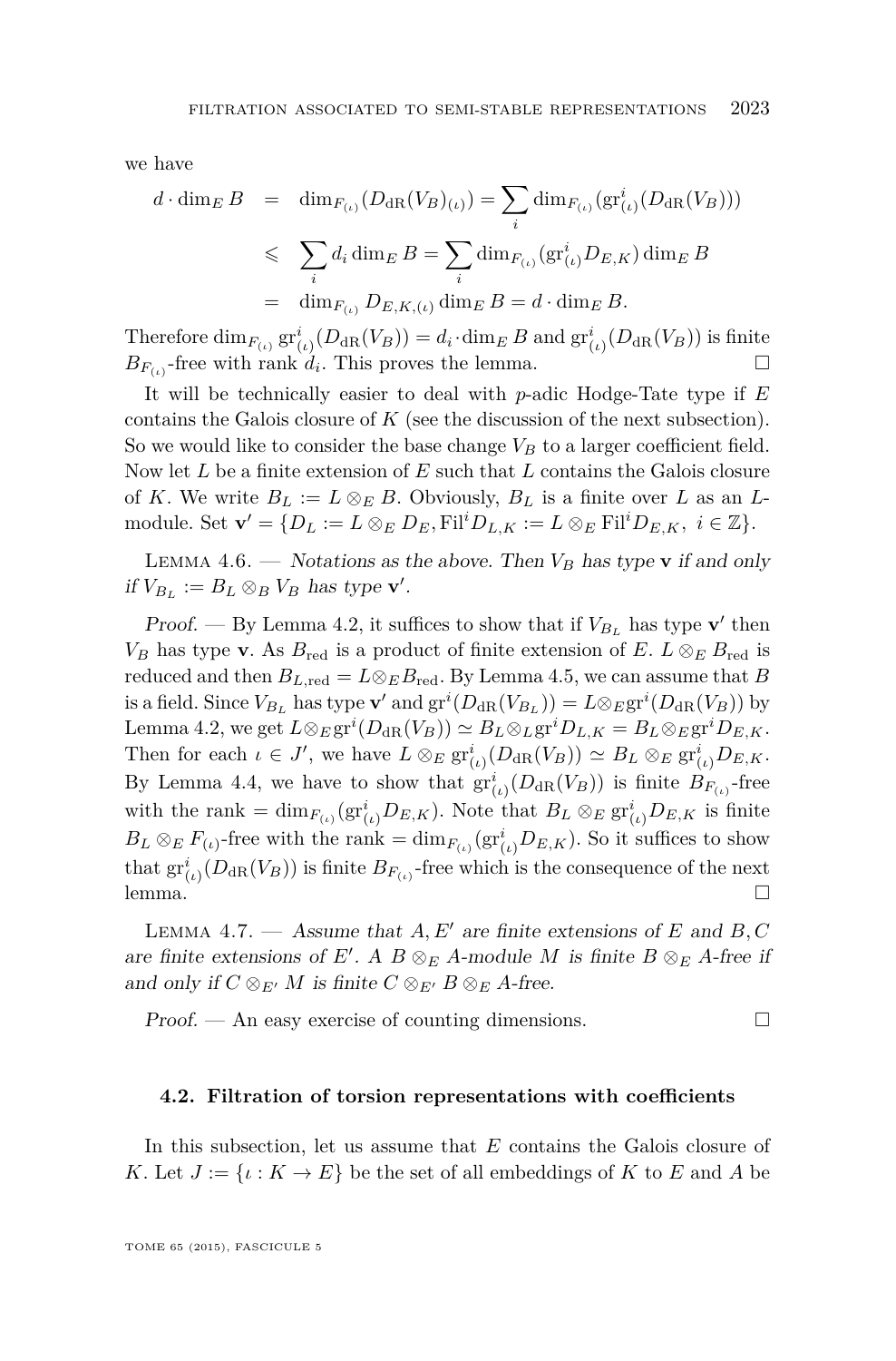<span id="page-26-0"></span>a finite flat  $\mathcal{O}_E$ -algebra. Write  $A_{\mathcal{O}_K} := \mathcal{O}_K \otimes_{\mathbb{Z}_p} A$  and  $A_K := K \otimes_{\mathbb{Z}_p} A$ . For any  $\iota \in J$ , we have a natural surjection  $q_{\iota}: A_{\mathcal{O}_K} \to A_{(\iota)} := \mathcal{O}_K \otimes_{\mathcal{O}_K, \iota} A$  $\varphi$  via  $\sum_i a_i \otimes b_i \mapsto \sum_i a_i \iota(b_i)$ . Write  $q := \bigoplus_{\iota \in J} q_\iota : A_{\mathcal{O}_K} \to \bigoplus_{\iota \in J} q_\iota$  $\bigoplus_{\iota \in J} A_{(\iota)}$  and  $c_{\Delta} = v_p(\Delta_{K/\mathbb{Q}_p})$  where  $\Delta_{K/\mathbb{Q}_p}$  is the discriminant of *K* over  $\mathbb{Q}_p$ .

LEMMA 4.8. — The  $\mathcal{O}_K$ -algebra map *q* is injective. Furthermore

$$
p^{c_{\Delta}}(\bigoplus_{\iota \in J} A_{(\iota)}) \subset q(A_{\mathcal{O}_K}).
$$

Proof. — As a finite free  $\mathbb{Z}_p$ -module  $\mathcal{O}_K$ , select a  $\mathbb{Z}_p$ -basis  $\{1, \alpha, \ldots, \alpha^{d-1}\}\$ with  $d = [K : \mathbb{Q}_p]$ . In particular, for any  $x \in A_{\mathcal{O}_K}$ ,  $x$  can be written as d<sup>-1</sup>  $\sum_{i=0} a_i \otimes \alpha^i$  with  $a_i \in A$ . Then

$$
q(x) = \left(\sum_{i=0}^{d-1} a_i t_0(\alpha^i), \cdots, \sum_{i=0}^{d-1} a_i t_{d-1}(\alpha^i)\right)
$$

with  $\iota_0, \ldots, \iota_{d-1}$  running through *J*. The statement of the lemma follows the fact that the determinant of the matrix  $(\iota_m(\alpha^n))_{m,n=0,\dots,d-1}$  is  $\Delta_{K/\mathbb{Q}_p} \neq 0.$  $\neq 0.$ 

For any  $A_{\mathcal{O}_K}$ -module M, we write  $M_{(\iota)} := M \otimes_{A_{\mathcal{O}_K},q_{\iota}} A_{(\iota)}$ .

COROLLARY 4.9. — There exists  $A_{\mathcal{O}_K}$ -modules maps  $q_M : M \to \bigoplus M_{(\iota)}$ and  $s_M$  :  $\bigoplus M_{(\iota)} \to M$  such that  $s_M \circ q_M = p^{c \Delta} \text{Id}_M$  and  $q_M \circ s$  $\bigoplus_{i \in J} M_{(i)} \to M$  such that  $s_M \circ q_M = p^c \Delta \mathrm{Id}_M$  and  $q_M \circ s_M =$  $p^{c} \Delta \mathrm{Id}_{M'}$  where  $M' = \bigoplus$  $\bigoplus_{\iota \in J} M_{(\iota)}.$ 

In particular, we have the canonical isomorphism  $A_K \simeq \prod$  $\prod_{\iota \in J} A_{(\iota)}\left[\frac{1}{p}\right]$  as in the previous subsection. If  $M$  is an  $A_K$ -module then we have a natural decomposition  $M = \bigoplus$  $\bigoplus_{\iota \in J} M_{(\iota)}.$ 

Let  $\text{Rep}_{\mathbb{Z}_p,A}^{\text{st},r}$  denote the category whose objects are  $A[G]$ -modules and also objects in  $\text{Rep}_{\mathbb{Z}_p}^{\text{st},r}$ . The morphisms in  $\text{Rep}_{\mathbb{Z}_p,A}^{\text{st},r}$  are morphisms of  $A[G]$ modules. Let *L* be an object in  $\text{Rep}_{\mathbb{Z}_p,A}^{\text{st},r}$ . Then by the construction of  $M_{\text{st}}$ , it is easy to see that  $M := M_{st}(L)$  is a natural  $A \otimes_{\mathbb{Z}_p} W(k)$ -module. Consequently,  $M_K := \mathcal{O}_K \otimes_{\mathbb{Z}_p} M_{\text{st}}(L) \subset D_{\text{dR}}(\mathbb{Q}_p \otimes_{\mathbb{Z}_p} L)$  is an  $A_{\mathcal{O}_K}$ module. For each  $i = 1, \ldots, r$ , Fil<sup>*i*</sup> $M_K$  is also  $A_{\mathcal{O}_K}$ -module. We write  $\mathrm{Fil}_{(\iota)}^i M_K := A_{(\iota)} \otimes_{q_\iota, A_{\mathcal{O}_K}} \mathrm{Fil}^i M_K \text{ and } \mathrm{gr}_{(\iota)}^i M_K := A_{(\iota)} \otimes_{q_\iota, A_{\mathcal{O}_K}} \mathrm{gr}^i M_K.$ Note we have the right exact sequence

(4.2.1) 
$$
\mathrm{Fil}_{(\iota)}^{i+1}M_K \to \mathrm{Fil}_{(\iota)}^{i}M_K \to \mathrm{gr}_{(\iota)}^{i}M_K \to 0.
$$

ANNALES DE L'INSTITUT FOURIER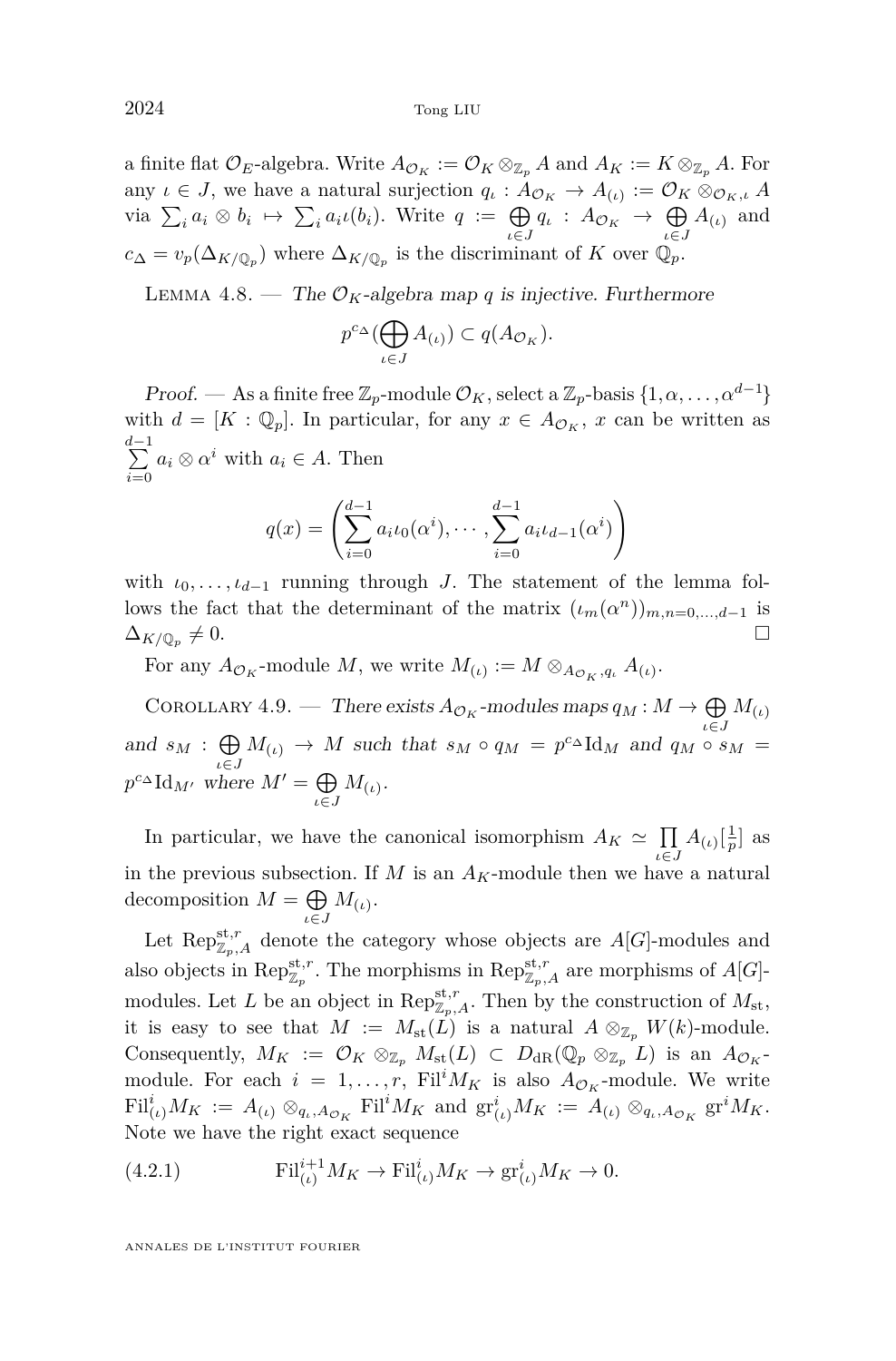<span id="page-27-0"></span>After tensoring  $\mathbb{Q}_p$ , we obtain an exact sequence:

$$
0 \to \operatorname{Fil}^i_{(\iota)} D_K \to \operatorname{Fil}^i_{(\iota)} D_K \to \operatorname{gr}^i_{(\iota)} D_K \to 0.
$$

where  $D_K := D_{\text{dR}}(\mathbb{Q}_p \otimes_{\mathbb{Z}_p} L)$ . So in particular, we have  $\mathbb{Q}_p \otimes_{\mathbb{Z}_p} \text{gr}_{(\iota)}^i M_K \simeq$  $gr_{(\iota)}^iD_K$ . We do not know in general if the sequence  $(4.2.1)$  is left exact (we guess not), or equivalently,  $\text{Fil}_{(\iota)}^i M_K$  is torsion-free (note that  $\text{Fil}^i M_K$ in general is not  $A_K$ -free, see Remark [4.3\)](#page-23-0). However, we can control the torsion part as the following lemma.

Lemma 4.10. — Suppose that *M* is torsion free. Then torsion part of *M*<sub>(*ι*)</sub> is killed by  $p^{c_{\Delta}}$  for any  $\iota \in J$ .

Proof. — Suppose that x is a torsion element in  $\bigoplus$  $\bigoplus_{\iota \in J} M_{(\iota)}$ . Then  $s_M(x)$  is a torsion point in *M*, which is a torsion free module. So  $s_M(x) = 0$ . Then by Corollary [4.9,](#page-26-0)  $p^{c_{\Delta}}x = q_M \circ s_M(x) = 0.$ 

Now let us consider the situation of torsion representations. Let  $\operatorname{Rep}_{\operatorname{tor},A}^{\operatorname{st},r}$ denote the category whose objects are *p*-power torsion *A*[*G*]-modules *T* such that there exists an injective morphism  $j : \Lambda_1 \hookrightarrow \Lambda_2$  in  $\text{Rep}_{\mathbb{Z}_p,A}^{\text{st},r}$  such that  $T \simeq \Lambda_2/j(\Lambda_1)$  as *A*[*G*]-modules. For a  $T \in \text{Rep}_{\text{tor},A}^{\text{st},r}$ , by the construction of previous section, the exact sequence  $0 \to \Lambda_1 \to \Lambda_2 \to T \to 0$  induced by *j* induces the following exact sequence of  $A_{\mathcal{O}_K}$ -modules (cf. Corollary [3.1\)](#page-18-0)

$$
0 \to \text{Fil}^i M_{\text{st}}(\Lambda_2)_K \to \text{Fil}^i M_{\text{st}}(\Lambda_1)_K \to \text{Fil}^i M_{\text{st},j}(T)_K \to 0
$$

and

$$
0 \to \text{gr}^i M_{\text{st}}(\Lambda_2)_K \to \text{gr}^i M_{\text{st}}(\Lambda_1)_K \to \text{gr}^i M_{\text{st},j}(T)_K \to 0.
$$

By tensoring  $A_{(\iota)}$  via  $q_{\iota}: A_{\mathcal{O}_K} \to A_{(\iota)}$ , we obtain right exact sequences

$$
\mathrm{Fil}^i_{(\iota)} M_{\mathrm{st}}(\Lambda_2)_K \to \mathrm{Fil}^i_{(\iota)} M_{\mathrm{st}}(\Lambda_1)_K \to \mathrm{Fil}^i_{(\iota)} M_{\mathrm{st},j}(T)_K \to 0
$$

and

(4.2.2) 
$$
\text{gr}_{(\iota)}^i M_{\text{st}}(\Lambda_2)_K \to \text{gr}_{(\iota)}^i M_{\text{st}}(\Lambda_1)_K \to \text{gr}_{(\iota)}^i M_{\text{st},j}(T)_K \to 0.
$$

We do not know in general if the sequences are left exact. Suppose that  $j'$ :  $\Lambda'_1 \hookrightarrow \Lambda'_2$  inside  $\text{Rep}_{\mathbb{Z}_p,A}^{\text{st},r}$  is another lift of *T* then we obtain  $\text{Fil}^i M_{\text{st},j'}(T)_K$ ,  $gr^iM_{st,j'}(T)_K$ ,  $Fil^i_{(\iota)}M_{st,j'}(T)_K$  and  $gr^i_{(\iota)}M_{st,j'}(T)_K$ . By Corollary [2.4,](#page-6-0) there exist morphisms  $\tilde{g}: M_{st,j}(T) \to M_{st,j'}(T)$  and  $\tilde{g}': M_{st,j'}(T) \to M_{st,j}(T)$  in  $M_{\text{tor}}^r(\varphi, N, \text{Fil})$  such that  $\tilde{g} \circ \tilde{g}' = p^c \text{Id}|_{M_{\text{st},j'}(T)}$  and  $\tilde{g}' \circ \tilde{g} = p^c \text{Id}|_{M_{\text{st},j}(T)}$ .

LEMMA 4.11. —  $\tilde{g}$  and  $\tilde{g}'$  are morphisms of  $A \otimes_{\mathbb{Z}_p} W(k)$ -modules.

TOME 65 (2015), FASCICULE 5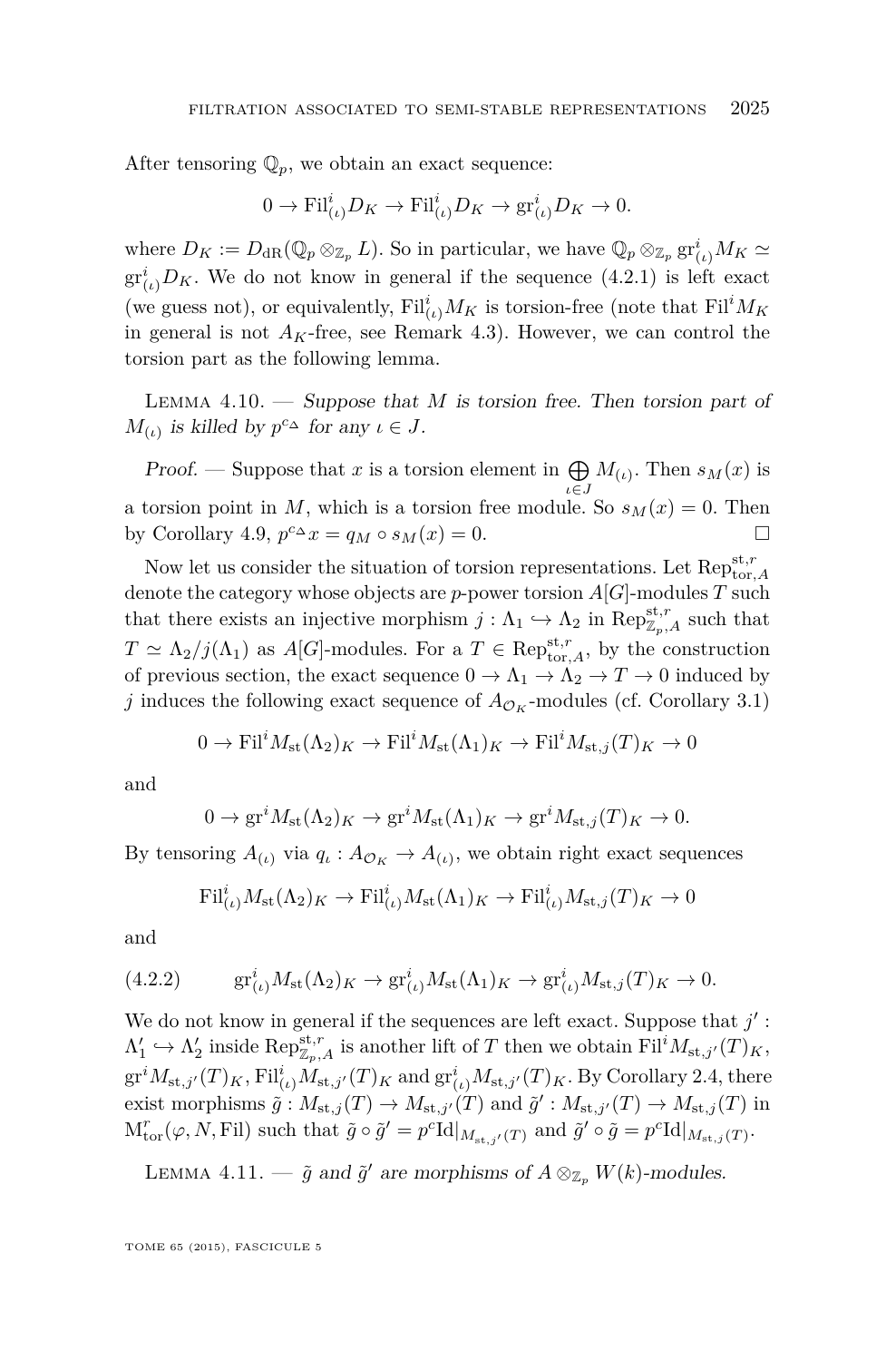<span id="page-28-0"></span>Proof. — Note that  $\tilde{g} = p^{\beta}g$  and  $\tilde{g}' = p^{\beta}g'$  with a constant  $\beta = c_5$  from the last section, where  $g$  and  $g'$  are morphisms constructed in Corollary 3.1.2 in [\[13\]](#page-37-0). It suffices to show that *g* and *g*' are morphisms of  $A \otimes_{\mathbb{Z}_p} W(k)$ -modules, and this has been proved in Proposition 3.4.1 in [\[13\]](#page-37-0).  $\Box$ 

So,  $\tilde{g}$  and  $\tilde{g}'$  induces morphisms  $A_{\mathcal{O}_K}$ -modules  $\tilde{g}^i$  :  $gr^iM_{st,j}(T)_K \rightarrow$  $\mathrm{gr}^i M_{\mathrm{st},j'}(T)_K$  and  $\tilde{g}'^i$  :  $\mathrm{gr}^i M_{\mathrm{st},j'}(T)_K \to \mathrm{gr}^i M_{\mathrm{st},j}(T)_K$ . By tensoring  $A_{(\iota)}$ via  $q_{\iota}: A_{\mathcal{O}_K} \to A_{(\iota)}$  to  $\tilde{g}^i$  and  $\tilde{g}^{'i}$ , we obtain the following result by Corollary [2.4.](#page-6-0)

COROLLARY  $4.12.$  — The maps  $\tilde{g}^i_{(\iota)} : \text{gr}^i_{(\iota)} M_{\text{st},j}(T)_K \to \text{gr}^i_{(\iota)} M_{\text{st},j'}(T)_K$  $\inf \tilde{g}_{(\iota)}^{'i}: \operatorname{gr}_{(\iota)}^{i}M_{\operatorname{st},j'}(T)_K \to \operatorname{gr}_{(\iota)}^{i}M_{\operatorname{st},j}(T)_K$  are morphisms of  $A_{(\iota)}$ -modules and satisfy the following relations:

$$
\tilde{g}_{(\iota)}^i \circ \tilde{g}_{(\iota)}^{'i} = p^c {\rm Id}|_{{\rm gr}^i_{(\iota)}M_{{\rm st},j'}(T)_K} \text{ and } \tilde{g}_{(\iota)}^{'i} \circ \tilde{g}_{(\iota)}^i = p^c {\rm Id}|_{{\rm gr}^i_{(\iota)}M_{{\rm st},j}(T)_K}.
$$

We need more preparations to reach the main theorem (Theorem [4.18\)](#page-31-0). Let  $\Lambda \in \operatorname{Rep}^{\operatorname{st},r}_{\mathbb{Z}_p,A}$  such that  $\Lambda$  is a finite free *A*-module with rank *d*. Suppose that there exists an ideal  $\mathcal{I} \subset A$  such that  $A/\mathcal{I} \simeq \mathcal{O}_E/p^n\mathcal{O}_E$  and  $V :=$  $\mathbb{Q}_p \otimes_{\mathbb{Z}_p} \Lambda$  has Hodge type **v**. Set  $d_{(\iota)} := \text{rank}_{B_{(\iota)}}(\text{gr}_{(\iota)}^0 D_{\text{dR}}(V))$ . Write  $M_K :=$  $M_{\text{st}}(\Lambda)_K$  as the above.

Lemma 4.13. — Assume that *A* is a local ring and *A* has a prime ideal p such that  $A/\mathfrak{p} \simeq \mathcal{O}_F$  with *F* a finite extension of  $\mathbb{Q}_p$ . Then  $\text{Fil}_{(\iota)}^0 M_K$  is finite  $A_{(\iota)}$ -free with rank *d*.

Proof. — Let  $\mathfrak{M}$  be the Kisin module attached to  $\Lambda$  and  $\mathfrak{S}_A = \mathfrak{S} \otimes_{\mathbb{Z}_p} A$ . It suffices to show that  $\mathfrak{M}$  is a finite free  $\mathfrak{S}_A$ -module with rank *d*. Write  $A' := A/\mathfrak{p} = \mathcal{O}_F$  and let  $\mathfrak{M}_A$ ,  $\mathfrak{M}_{A'}$  be the Kisin modules corresponding to  $\Lambda$  and  $\Lambda'$  respectively. In fact, note that Kisin module is stable under basis change (see the proof of Proposition  $(1.3)$  in [\[9\]](#page-37-0)), we have  $\mathfrak{M}_{A'} \simeq$  $A' \otimes_A \mathfrak{M}$  which is indeed a finite free  $\mathfrak{S}_{\mathcal{O}_F} := \mathcal{O}_F \otimes_{\mathbb{Z}_p} \mathfrak{S}\text{-module (see }$ the proof of Proposition (1.6.4) in [\[9\]](#page-37-0)). Then by Nakayama's lemma, we see that  $\mathfrak{M}_A$  is generated by at most *d*-elements as  $\mathfrak{S}_A$ -modules where  $d = \text{rank}_{\mathfrak{S}_{\mathcal{O}_F}}(\mathfrak{M}_{A}) = \text{rank}_{A}(\Lambda') = \text{rank}_{A}\Lambda$ . On the other hand, since  $\Lambda$  is a finite free  $\mathbb{Z}_p$ -module with rank  $[A : \mathbb{Z}_p]d$ , we see that  $\mathfrak{M}_A$  is a finite free  $\mathfrak{S}$ -module with rank  $[A:\mathbb{Z}_p]d$ . Hence  $\mathfrak{M}_A$  must be a finite free  $\mathfrak{S}_A$ -module.

LEMMA 4.14. — Assumptions as Lemma 4.13. Suppose that  $d_{(i)} \neq 0$ . If  $n \geqslant md+1$  then there exists a  $x \in \text{gr}_{(t)}^{0}M_K/\text{Zgr}_{(t)}^{0}M_K$  satisfying  $p^mx \neq 0$ .

Proof. — For simplicity, we denote  $M/IM$  by  $M/\mathcal{I}$  for any A-module *M* in the following. Let  $\tilde{\mathrm{Fil}}_{(\iota)}^1 M_K$  be the image of  $\mathrm{Fil}_{(\iota)}^1 M_K$  inside  $\mathrm{Fil}_{(\iota)}^0 M_K$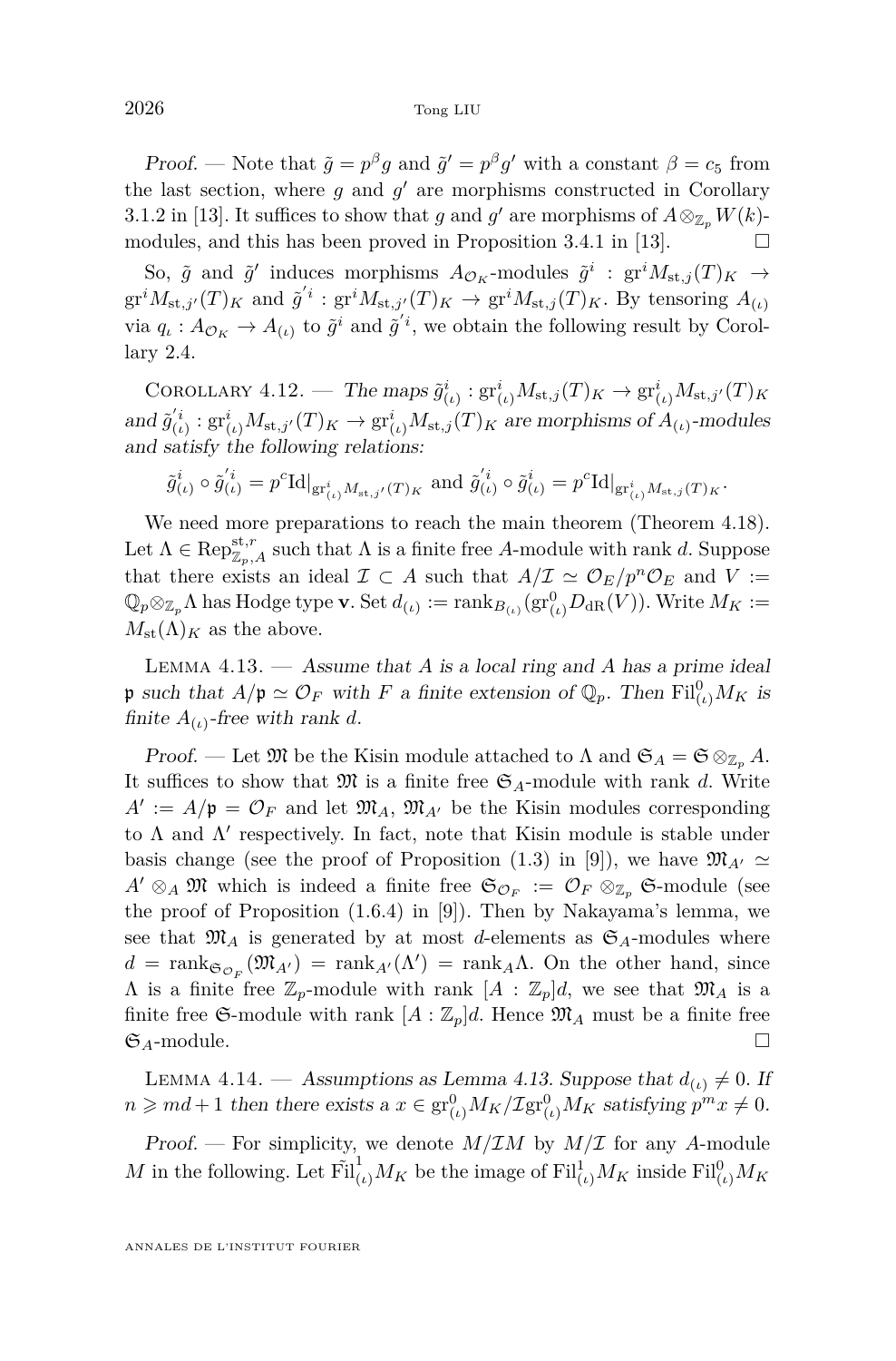<span id="page-29-0"></span>in Equation [\(4.2.1\)](#page-26-0). By modulo  $\mathcal I$  to the sequence in Equation (4.2.1), we have sequence

$$
\tilde{\mathrm{Fil}}_{(\iota)}^1 M_K/\mathcal{I} \to \mathrm{Fil}_{(\iota)}^0 M_K/\mathcal{I} \to \mathrm{gr}_{(\iota)}^0 M_K/\mathcal{I} \to 0,
$$

which is right exact. Write  $\bar{M} := \text{Fil}_{(\iota)}^0 M_K/\mathcal{I}$  and  $\bar{N} \subset \bar{M}$  the submodule of the image of  $\tilde{Fil}^1_{(\iota)}M_K/\mathcal{I}$ . We have  $\bar{M}/\bar{N} \simeq \text{gr}^0_{(\iota)}M_K/\mathcal{I}$ . Now suppose that  $p^m$  kills  $\overline{M}/\overline{N}$ . We would like to derive a contradiction. Since  $\overline{M}$  is a finite free  $\mathcal{O}_E/p^n\mathcal{O}_E$ -module with rank *d* by the previous lemma, there exists an  $\mathcal{O}_E/p^n\mathcal{O}_E$ -basis  $\bar{e}_1,\ldots,\bar{e}_d$  of  $\bar{M}$  such that

$$
\bar{N} \simeq \mathcal{O}_E/p^n \mathcal{O}_E(\varpi^{a_1} \bar{e}_1) \oplus \cdots \oplus \mathcal{O}_E/p^n \mathcal{O}_E(\varpi^{a_d} \bar{e}_d),
$$

where  $\varpi$  is a uniformizer of  $\mathcal{O}_E$ . The statement  $p^m$  kills  $\bar{M}/\bar{N}$  implies that  $\varpi^{a_i} | p^m$  for all  $i = 1, \ldots, d$ . Let  $e_1, \ldots, e_d$  be a basis of  $\mathrm{Fil}^0_{(\iota)} M_K$  which lifts  $\bar{e}_1, \ldots, \bar{e}_d$  and  $y_1, \ldots, y_d \in \tilde{Fil}^1_{(t)}M_K$  such that  $y_i$  lift  $\varpi^{a_i} \bar{e}_i$ , then we have  $y_i = \varpi_i^a e_i + \sum_{i=1}^d$  $\sum_{j=1}^{n} b_{ij} e_j$  with  $b_{ij} \in \mathcal{I}$ . Let *X* be the  $d \times d$ -matrix such that  $(y_1, \ldots, y_d) = (e_1, \ldots, e_d)X$ . So  $\det(X) = \varpi^a + b$  with  $a = \sum a_i$  and  $b \in \mathcal{I}$ . If  $n \geqslant md+1$  then  $\varpi^a | p^{md}$  is not 0 in  $A_{(\iota)}/\mathcal{I}$ . Hence  $\det(X) \neq 0$  in  $A_{(\iota)}$ . On the other hand, since  $\text{gr}_{(\iota)}^0 D_{\text{dR}}(V)$  is a finite free  $B_{(\iota)}$ -module, we can lift a basis  $\tilde{z}_1, \ldots, \tilde{z}_{d_{(\iota)}}$  of  $\operatorname{gr}_{(\iota)}^0 D_{\mathrm{dR}}(V)$  to  $z_1, \ldots, z_{d_{(\iota)}}$  in  $\operatorname{Fil}_{(\iota)}^0 D_{\mathrm{dR}}(V)$ . Since  $\det(X)(e_1, \ldots, e_d) \subset \mathrm{Fil}^1_{(\iota)}D_{\mathrm{dR}}(V)$ ,  $\det(X)\tilde{z}_i = 0$ . This contradicts that  $\tilde{z}_i$ forms a  $B_{(\iota)}$ -basis of  $gr_{(\iota)}^0 D_{dR}(V)$ .

#### **4.3. Compare Hodge types via torsion representations**

We prove our main technical results in this subsection. In the following, we do not insist that *E* contains the Galois closure of *K*.

PROPOSITION  $4.15$ . — There exists a constant *c'* only depending on *K* and *r* such that the following statement holds:

Let *A'* be a finite flat  $\mathcal{O}_E$ -algebra,  $\rho' : G \to \text{GL}_d(A')$  a Galois representation such that  $\rho' \in \operatorname{Rep}^{{\rm st},r}_{\mathbb{Z}_p,A'}$  and  $\rho: G \to \operatorname{GL}_d(\mathcal{O}_E)$  be a Galois representation such that  $\rho \in \operatorname{Rep}^{\operatorname{st},r}_{\mathbb{Z}_p,\mathcal{O}_E}$ . Suppose that there exists  $\mathcal{I}' \subset A'$  an ideal of *A*<sup>1</sup> such that  $A'/\mathcal{I}' \simeq \mathcal{O}_E/p^{c'}\mathcal{O}_E$  such that  $A'/\mathcal{I}' \otimes_{A'} \rho' \simeq \mathcal{O}_E/p^{c'}\mathcal{O}_E \otimes_{\mathcal{O}_E} \rho$ as  $\mathcal{O}_E[G]$ -modules. Then

$$
\dim_E \operatorname{gr}_{(\iota)}^i(D_{\operatorname{dR}}(E \otimes_{\mathcal{O}_E} \rho)) \leq \dim_E \operatorname{gr}_{(\iota)}^iD_{\operatorname{dR}}(E \otimes_{\mathcal{O}_E} \rho').
$$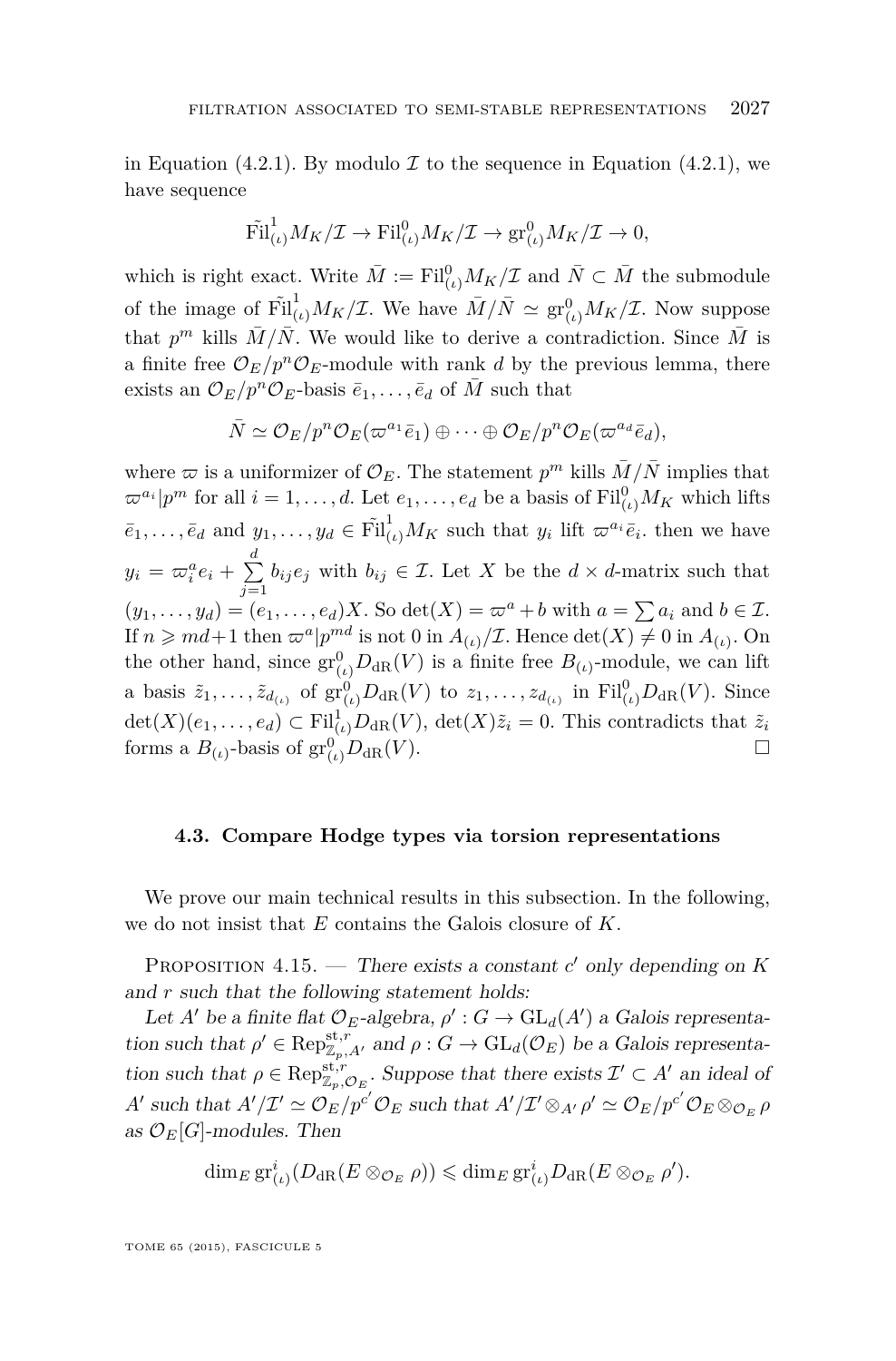Proof. — Let *L* be a finite Galois extension which contains *E* and *K*. It is easy to see that we may replace  $\rho$ ,  $\rho'$  and  $A'$  by  $\mathcal{O}_L \otimes_{\mathcal{O}_E} \rho$ ,  $\mathcal{O}_L \otimes_{\mathcal{O}_E} \rho'$  and  $\mathcal{O}_L \otimes_{\mathcal{O}_E} A'$ . So without loss of generality, we may assume that  $E$  contains the Galois closure of *K* in the following.

Let *T* denote the torsion representation  $\mathcal{O}_E/p^{c'}\mathcal{O}_E \otimes_{\mathcal{O}_E} \rho \simeq A'/\mathcal{I}' \otimes_{A'} \rho' \in$  $Rep_{\text{tor},\mathcal{O}_E}^{\text{st},r}$ . Two lifts  $\rho$  and  $\rho'$  of  $T$  are denoted by  $j$  and  $j'$  respectively. We write  $L_K := M_{\text{st}}(\rho)_K$ ,  $L'_K := M_{\text{st}}(\rho')_K$ ,  $M_K := M_{\text{st},j}(T)_K$  and  $M'_K :=$  $M_{st,j'}(T)_K$ . By the right exact sequence [\(4.2.2\)](#page-27-0) (and the discussion above [\(4.2.2\)](#page-27-0)), for each  $\iota \in J$ ,  $i \in \mathbb{Z}$  we have  $\operatorname{gr}_{(\iota)}^i M_K \simeq \operatorname{gr}_{(\iota)}^i L_K / p^{c'} \operatorname{gr}_{(\iota)}^i L_K$  and  $\mathrm{gr}^i_{(\iota)}M'_K \simeq \mathrm{gr}^i_{(\iota)}L'_K/\mathcal{I}'\mathrm{gr}^i_{(\iota)}L'_K.$  Now Corollary [4.12](#page-28-0) claims that there exist morphisms of  $\mathcal{O}_{E_{(\iota)}}$ -modules  $\tilde{g}^i_{(\iota)} : \operatorname{gr}^i_{(\iota)} M_K \to \operatorname{gr}^i_{(\iota)} M'_K$ ,  $\tilde{g}'^i_{(\iota)} : \operatorname{gr}^i_{(\iota)} M'_K \to$  $\mathrm{gr}^i_{(\iota)} M_K$  such that  $\tilde{g}^i_{(\iota)} \circ \tilde{g}'^i_{(\iota)} = p^c \mathrm{Id}|_{\mathrm{gr}^i_{(\iota)} M'_K}$  and  $\tilde{g}'^i_{(\iota)} \circ \tilde{g}^i_{(\iota)} = p^c \mathrm{Id}|_{\mathrm{gr}^i_{(\iota)} M_K}.$ 

 $\operatorname{Set} c' := c_{\Delta} + c + 1$  with *c* as in Theorem [2.3,](#page-6-0)  $d := \dim_{E_{(\iota)}}(\operatorname{gr}_{(\iota)}^i D_{\operatorname{dR}}(E \otimes_{\mathcal{O}_E} E))$ *ρ*)) and  $d' := \dim_{E_{(i)}}(\mathrm{gr}^i_{(i)}D_{\mathrm{dR}}(E \otimes_{\mathcal{O}_E} \rho'))$ . It suffices to show that  $d \leq d'$ . As an  $\mathcal{O}_E$ -module,  $\mathrm{gr}_{(\iota)}^i L_K \simeq N_{\text{tor}} + N$  with  $N_{\text{tor}}$  the torsion part of  $gr_{(\iota)}^i L_K$  and N a finite  $\mathcal{O}_E$ -free module with rank *d*. By Lemma [4.10,](#page-27-0)  $\mathrm{gr}^i_{(\iota)} M_K \;=\; \mathrm{gr}^i_{(\iota)} L_K / p^{c'} \mathrm{gr}^i_{(\iota)} L_K \;\simeq\; N_{\mathrm{tor}} \,\oplus\, \bigoplus^d_{{\mathbb C}}$  $\bigoplus_{i=1}^{\infty} \mathcal{O}_E / p^{c'} \mathcal{O}_E$ . Let  $\bar{N}$  denote  $p^{c\Delta} \bigoplus_{i=1}^{d} \mathcal{O}_E/p^{c'} \mathcal{O}_E$ . By lemma [4.10,](#page-27-0) we get  $p^{c\Delta} \text{gr}^i_{(\iota)} M_K = \bar{N}$ . It is clear that *i*=1  $\tilde{g}_{(\iota)}^{i}(\bar{N}) \subset p^{c_{\Delta}} \text{gr}_{(\iota)}^{i} M'_{K}$  and  $\tilde{g}_{(\iota)}^{'i} (p^{c_{\Delta}} \text{gr}_{(\iota)}^{i} M'_{K}) \subset \bar{N}$ . Since  $\tilde{g}_{(\iota)}^{'i} \circ \tilde{g}_{(\iota)}^{i} = p^{c} \text{Id}|_{\bar{N}}$ by Corollary [4.12,](#page-28-0) we see that  $\tilde{g}'^i_{(i)}(\tilde{g}^i_{(i)}(\bar{N})) \simeq \bigoplus^d$ *i*=1  $p^{c+c}$ ∆  $\mathcal{O}_E/p^{c'}$   $\mathcal{O}_E$ , which is  $\alpha$  rank *d* finite free  $\mathcal{O}_E/p\mathcal{O}_E$ -module, is a submodule inside  $\tilde{g}_{(\iota)}^{'i}(p^{c_\Delta} \text{gr}^i_{(\iota)} M'_K)$ . Therefore  $p^{c_{\Delta}}$ gr<sup>*i*</sup><sub>*i*</sub></sub>,  $L'_{K}$  has a surjection to  $\tilde{g}'^{i}_{(i)}(p^{c_{\Delta}}$ gr<sup>*i*</sup><sub>*i*</sub>,  $M'_{K}$ ), which has the following shape

$$
\tilde{g}_{(t)}^{'i}(p^{c_{\Delta}}\mathrm{gr}^{i}_{(t)}M'_{K})\simeq \mathcal{O}_{E}/(\varpi^{m_{1}})\oplus \mathcal{O}_{E}/(\varpi^{m_{2}})\oplus \cdots \oplus \mathcal{O}_{E}/(\varpi^{m_{\tilde{d}}})
$$

with  $\varpi$  a uniformizer of  $\mathcal{O}_E$ ,  $m_i \geq 1$  and  $\tilde{d} \geq d$ . So the  $\mathcal{O}_E$ -rank of  $p^{c\Delta}$ gr<sup>*i*</sup><sub>(*ι*</sub>)</sub>  $L'_{K}$  is at least *d*. Finally, by Lemma [4.10,](#page-27-0) we see that the  $\mathcal{O}_{E}$ -rank of  $\mathrm{gr}_{(\iota)}^i L'_K$  is just *d'* and we prove that  $d \leq d'$ . — Первый процесс в постановки программа в серверном становки производительно становки производите с производ<br>В серверном становки производительно становки производительно становки производительно становки производительн

The above proposition immediately implies Theorem [1.1,](#page-3-0) which is restated in the following:

THEOREM 4.16 (Theorem [1.1\)](#page-3-0).  $-$  Assume that *K* is a finite extension of  $\mathbb{Q}_p$ . Let *E* be a finite extension of  $\mathbb{Q}_p$  and  $\rho_i$ :  $G \to \text{GL}_d(\mathcal{O}_E)$  for  $i = 1, 2$ two Galois representations such that  $V_i := E \otimes_{\mathcal{O}_E} \rho_i$  is semi-stable with Hodge-Tate weights in  $\{0, \ldots, r\}$ . There exists a constant *c*' only depending

ANNALES DE L'INSTITUT FOURIER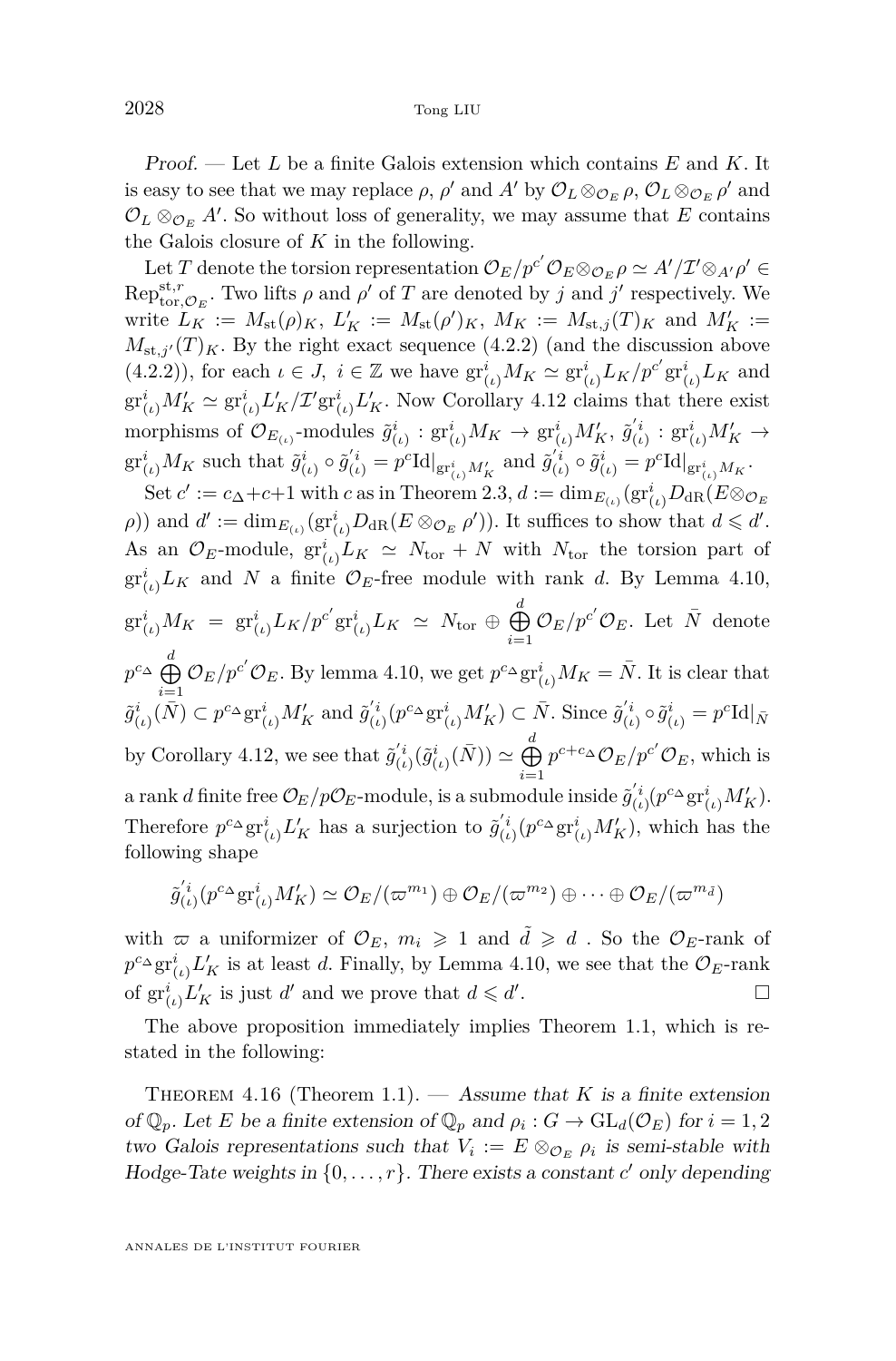<span id="page-31-0"></span>on *K* and *r* such that if  $\rho_1 \equiv \rho_2 \mod p^n$  with  $n \geq c'$  then  $V_1$  and  $V_2$  has the same *p*-adic Hodge-Tate type.

Remark 4.17. — Let  $\rho: G \to GL_d(E)$  be a de Rham representation. For each  $\iota \in J$ , we can define the set  $HT_{\iota}(\rho)$  of *ι*-Hodge-Tate weights which contains the integer *i* such that  $gr_{(\iota)}^i D_{dR}(\rho) \neq 0$  with multiplicity  $\dim_E(\mathrm{gr}^i_{(\iota)}D_{\mathrm{dR}}(\rho))$ . The above theorem implies that  $\mathrm{HT}_{\iota}(\rho)$  is "known" by some  $p^n$ -torsion level if  $n$  is large enough.

Unfortunately Proposition [4.15](#page-29-0) is not strong enough to prove Theorem [1.2.](#page-3-0) So we prove the following stronger result but with a worse constant *c* ∗ .

THEOREM 4.18. — There exists a constant  $c^*$  only depending on  $K$ ,  $r$ and *d* such that the following statement holds:

Let *A, A'* be finite flat  $\mathcal{O}_E$ -algebras and  $\rho : G \to \text{GL}_d(A)$ ,  $\rho' : G \to$  $GL_d(A')$  the Galois representations such that  $\rho \in \text{Rep}_{\mathbb{Z}_p,A}^{\text{st},r}$  and  $\rho' \in \text{Rep}_{\mathbb{Z}_p,A'}^{\text{st},r}$ respectively. Suppose that there exist  $\mathcal{I} \subset A$  an ideal of A such that  $A/\mathcal{I}$  is killed by a power of *p*, a surjective map  $\beta : A' \rightarrow A/\mathcal{I}$  of  $\mathcal{O}_E$ -algebras such that  $A/\mathcal{I} \otimes_A \rho \simeq \beta' \circ \rho'$  as  $A[G]$ -modules where  $\beta' : GL_d(A') \to GL_d(A/\mathcal{I})$ is the natural map induced by  $\beta$ . If  $\mathcal{I} \subset p^{c^*}A$  and  $\mathbb{Q}_p \otimes_{\mathbb{Z}_p} \rho'$  has *p*-adic Hodge type **v** then  $\mathbb{Q}_p \otimes_{\mathbb{Z}_p} \rho$  has type **v**.

Proof. — We first reduce the proof to the situation that  $A = \mathcal{O}_E$ , A' is local and *E* contains the Galois closure of *K*. To see this, write  $B :=$  $\mathbb{Q}_p \otimes_{\mathbb{Z}_p} A$  and  $B_{\text{red}} := B/N(B)$  with  $N(B)$  the nilpotent radical of *B*. We know that  $B_{\text{red}} = \prod_j E_j$  with  $E_j$  finite extension of *E*. Select a Galois extension *L* such that *L* contains all Galois closure of *E<sup>j</sup>* and *K*. Now tensor  $\mathcal{O}_L$  via  $\mathcal{O}_E$  to (\*) and denote  $\mathcal{O}_L \otimes_{\mathcal{O}_E} (*)$  by (\*) $_{\mathcal{O}_L}$ , where (\*) is *A*, *A'*,  $\rho$ ,  $\rho'$ ,  $\mathcal{I}$  and  $\beta$ . Note that  $(A_{\mathcal{O}_L}[\frac{1}{p}])_{\text{red}} = L \otimes_E B_{\text{red}} = L \otimes_E \prod_j E_j$ . Since *L* contains the Galois closure of all  $E_i$ . So  $L \otimes_E \prod_j E_j \simeq \prod_l L$  with  $E_j$  embedding to L differently. Let  $\psi_l: A_{\mathcal{O}_L} \to (A_{\mathcal{O}_L})[\frac{1}{p}] \to L$  be the natural map from  $A_{\mathcal{O}_L}$ to *l*-th factor *L* of  $\prod_l L$ . Lemma [4.6](#page-25-0) and Lemma [4.5](#page-24-0) imply that it suffices to show that  $L \otimes_{\psi_l, A_{\mathcal{O}_L}} \rho$  has type **v**<sup>(2)</sup>. Let  $A_l = \psi_l(A_{\mathcal{O}_L})$  and  $\mathcal{I}_l = \psi_l(\mathcal{I}_{\mathcal{O}_L})$ . It is easy to check that  $\mathcal{I}_l \subset p^{c^*} A_l$ . Since  $\psi_l : A_{\mathcal{O}_L} \to A_l \subset L$  is a morphism of  $\mathcal{O}_L$ -algebra, we see that  $A_l = \mathcal{O}_L \subset L$  and obtain a natural projection  $\gamma_l$  :  $A_{\mathcal{O}_L}/\mathcal{I}_{\mathcal{O}_L} \rightarrow A_l/\mathcal{I}_l$ . Similarly, we can assume that  $A'_{\mathcal{O}_L}$  also admits a surjection to  $\mathcal{O}_L$ . Now replacing  $\beta_{\mathcal{O}_L}$  by  $\gamma_l \circ \beta_{\mathcal{O}_L}$ ,  $A_{\mathcal{O}_L}$  by  $A_l$ ,  $\mathcal{I}_{\mathcal{O}_L}$  by  $\mathcal{I}_l$ , *A*<sup>*l*</sup> by *A*<sup>*l*</sup><sub>*O<sub><i>L*</sub></sub>, *E* by *L* respectively and replacing *ρ*, *ρ*<sup>*l*</sup> accordingly, we can</sub>

 $(2)$  Strictly speaking, it should be **v**' as we has extended the basis field. But it does not matter here by Lemma [4.6.](#page-25-0)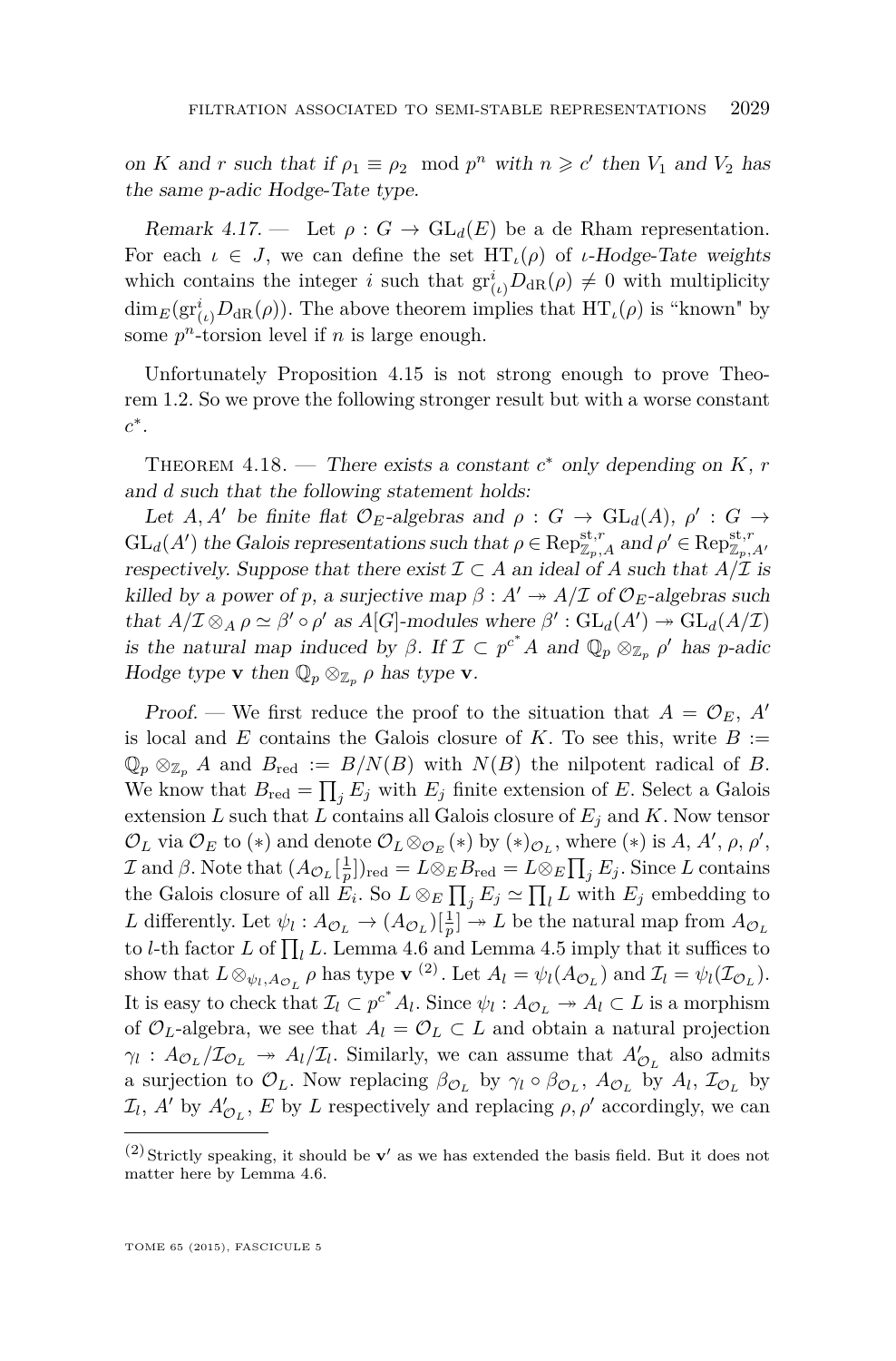assume that  $A = \mathcal{O}_E$ , E contains the Galois closure of K and A' admits a surjection to  $\mathcal{O}_E$ . After localizing A' and  $\beta$  by the maximal ideal containing  $\text{Ker}(\beta)$ , we can assume that  $A'$  is local.

We copy some notations and results from the proof of Proposition [4.15:](#page-29-0) Let *T* denote the torsion representation  $A/\mathcal{I} \otimes_A \rho \simeq A'/\mathcal{I}' \otimes_{A'} \rho' \in$  $Rep_{\text{tor},\mathcal{O}_E}^{\text{st},r}$ , where  $\mathcal{I}' = \text{Ker}(\beta)$ . Two lifts  $\rho$  and  $\rho'$  of  $T$  are denoted by *j* and *j'* respectively. We write  $L_K := M_{\text{st}}(\rho)_K$ ,  $L'_K := M_{\text{st}}(\rho')_K$ ,  $M_K :=$  $M_{\text{st},j}(T)_K$  and  $M'_K := M_{\text{st},j'}(T)_K$ . We have  $\text{gr}_{(\iota)}^i M_K \simeq \text{gr}_{(\iota)}^i L_K / \text{Zgr}_{(\iota)}^i L_K$  $\text{and } \text{gr}_{(\iota)}^i M'_K \simeq \text{gr}_{(\iota)}^i L'_K / \mathcal{I}' \text{gr}_{(\iota)}^i L'_K.$  There exist morphisms of  $\mathcal{O}_{E_{(\iota)}}$ -modules  $\tilde{g}_{(\iota)}^{i} : \operatorname{gr}_{(\iota)}^{i} M_K \to \operatorname{gr}_{(\iota)}^{i} M_K', \ \tilde{g}_{(\iota)}^{'i} : \operatorname{gr}_{(\iota)}^{i} M_K' \to \operatorname{gr}_{(\iota)}^{i} M_K \text{ such that } \tilde{g}_{(\iota)}^{i} \circ \tilde{g}_{(\iota)}^{'i} =$  $p^{c} \text{Id}\vert_{\text{gr}^{i}_{(t)}M'_{K}}$  and  $\tilde{g}^{i}_{(t)} \circ \tilde{g}^{i}_{(t)} = p^{c} \text{Id}\vert_{\text{gr}^{i}_{(t)}M_{K}}$ .

Now we show that there exists a constant  $\tilde{c} = \tilde{c}(K, r, d)$  only depending on *K*, *r* and *d* such that if  $\mathcal{I} \subset p^{\tilde{c}}A$  and  $\text{gr}_{(\iota)}^0D_{\text{dR}}(V') \neq \{0\}$  then  $gr^0_{(\iota)}D_{\mathrm{dR}}(V) \neq \{0\}$ . In fact, suppose that  $gr^0_{(\iota)}(D_{\mathrm{dR}}(V)) = \{0\}$ . Then the construction of  $gr_{(\iota)}^0 M_K$  and Lemma [4.8](#page-26-0) implies that  $gr_{(\iota)}^0 M_K$  is killed by  $p^{c\Delta}$ . Set  $\tilde{c} := \max\{c', (c_{\Delta} + c)d + 1\}$ . By the construction of  $\text{gr}_{(\iota)}^0 M'_K$  and Lemma [4.14,](#page-28-0) we see that there exists a  $x \in \text{gr}_{(\iota)}^0 M'_K$  such that  $p^{c_{\Delta}+c}x \neq 0$ . However,  $p^c x = \tilde{g}^0_{(\iota)}(\tilde{g}'^0_{(\iota)})$  implies that  $p^{c_{\Delta}+c}x = \tilde{g}^0_{(\iota)}(p^{c_{\Delta}}\tilde{g}'^0_{(\iota)}(x)) = 0$ . Contradiction! Therefore by Proposition [4.15](#page-29-0)  $\text{gr}^0_{(\iota)}(D_{\text{dR}}(V)) \neq 0$  if and only if  $gr_{(\iota)}^0(D_{\text{dR}}(V')) \neq 0$ *.* 

Finally, we set  $c^* = \tilde{c}(K, dr, d)$  and suppose that  $\mathcal{I} \subset p^{c^*} \mathcal{O}_E$ . It suffices to show that for each *i*,

$$
\dim_{E_{(\iota)}}\mathrm{gr}^i_{(\iota)}(D_{\mathrm{dR}}(V)) = \mathrm{rank}_{B'_{(\iota)}}\mathrm{gr}^i_{(\iota)}(D_{\mathrm{dR}}(V')),
$$

where  $B'_{(\iota)} = K \otimes_{\iota,K} A'[\frac{1}{p}]$ . Let  $i_*$  be the least number (could be zero) so that the above equation fails. For each *i* write  $d_i = \dim_{E_{(\iota)}} \operatorname{gr}^i_{(\iota)}(D_{\text{dR}}(V))$  $\text{and } d'_i = \text{rank}_{B'_{(i)}} \text{gr}^i_{(i)}(D_{\text{dR}}(V'))$ . Suppose that  $d_{i_*} > d'_{i_*}$ . Set  $s = \sum_{i \leq i_*} d_i$ ,  $t = \sum_{i \leqslant i_*} id_i$ . Let  $\tilde{i} := \max\{i | \sum_{j \leqslant i} d'_j \leqslant s\}$  and  $s' := \sum_{i \leqslant \tilde{i}} d'_i$ . Obviously  $i_* \leq \tilde{i}$  and  $s' \leq s$ . Set  $t' := (\sum_{i \leq \tilde{i}} id'_i) + (s - s')(\tilde{i} + 1)$ . It is not hard to see that  $t < t'$ . Consider  $\bigwedge^s \rho$  and  $\bigwedge^s \rho'$ . We see that *t* (resp. *t'*) is the smallest number so that  $\mathrm{gr}^i_{(\iota)}(D_{\text{dR}}(\bigwedge^s V))$  (resp.  $\mathrm{gr}^i_{(\iota)}(D_{\text{dR}}(\bigwedge^s V'))$ ) is nontrivial. We can select a crystalline character  $\chi$  (see the remark below) so that  $\mathrm{gr}^i_{(\iota)}\chi \neq 0$  only when  $i = -t$ . Then  $\mathrm{gr}^0_{(\iota)}(\chi \bigwedge^s V)$  is nontrivial. Apply the the argument from the last paragraph to  $\chi \wedge^s V$  and  $\chi \wedge^s V'$ . Then we see that  $gr^0_{(l)}(\chi \bigwedge^s V')$  is also nontrivial. But this contradicts to the fact that  $t'$  is the least number so that  $\mathrm{gr}^i_{(\iota)}(D_{\mathrm{dR}}(\bigwedge^s V')$  is nontrivial and that  $t' > t$ . Hence  $d_{i_*} > d'_{i_*}$  is not possible.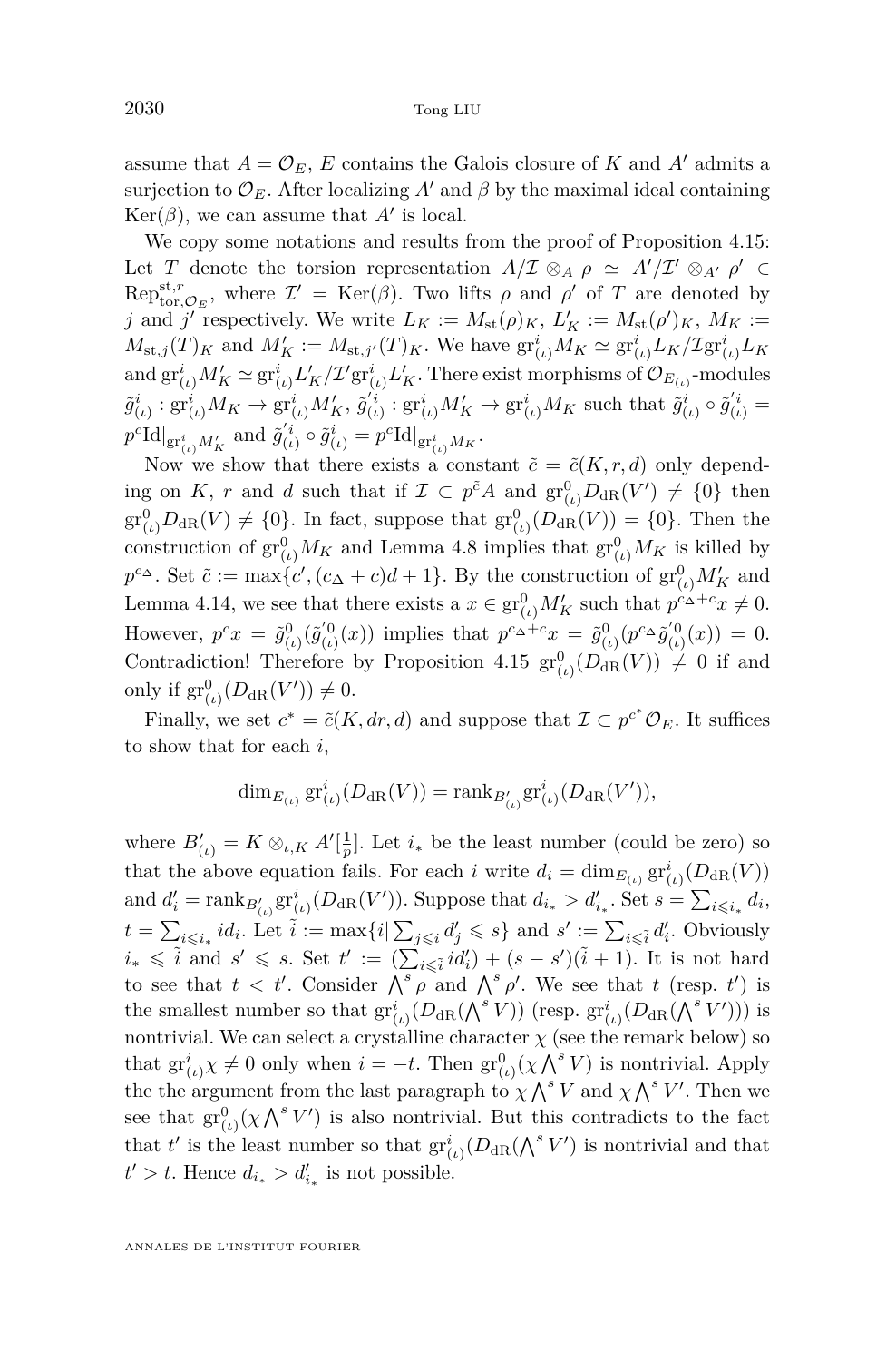If  $d_{i_*} < d'_{i_*}$  then we can totally repeat the above argument but switch the role of *V* and *V'*. Set  $s = \sum_{i \leq i_*} d'_i$ ,  $t = \sum_{i \leq i_*} id'_i$ ,  $\tilde{i} := \max\{i | \sum_{j \leq i} d_j \leq \tilde{i} \}$  $s$ ,  $s' := \sum_{i \leq \tilde{i}} d_i$  and  $t' = (\sum_{i \leq \tilde{i}} id_i) + (s - s')(\tilde{i} + 1)$ . We still have  $t' > t$ . Select a crystalline character  $\chi$  so that  $\mathrm{gr}^i_{(\iota)}\chi \neq 0$  only when  $i = -t$ . Then we see that *t'* (resp. *t*) is the smallest number so that  $gr^i_{(t)}(D_{dR}(\bigwedge^s V))$ (resp.  $gr_{(\iota)}^i(D_{dR}(\bigwedge^s V'))$  is nontrivial. Then we still arrive a contradiction and this forces that  $d_{i_*} = d'_{i_*}$ . В последните поставите на примерение и производите на селото на селото на селото на селото на селото на село<br>Селото на селото на селото на селото на селото на селото на селото на селото на селото на селото на селото на

Remark 4.19.

- (1) It is well known that given a set  ${m<sub>i</sub>}_{i\in J}$  of integers there always exists a crystalline character  $\chi$  such that  $HT_{\iota}(\chi) = \{m_{\iota}\}.$
- (2) It is natural to ask if  $c^*$  can be chosen such that  $c^*$  is independent on  $d$  as  $c'$  in Proposition [4.15.](#page-29-0) But we do not know the answer.

#### **4.4. Construction of a certain Galois deformation ring**

Throughout this subsection we fix a *p*-adic Hodge-Tate type **v** as the previous subsections. Fix **F** a finite extension of  $\mathbb{F}_p := \mathbb{Z}/p\mathbb{Z}$  and a residual representation  $V_{\mathbb{F}} : G \to \mathrm{GL}_n(\mathbb{F})$ . Let  $\mathscr{C}^0$  be the category whose objects are complete Artinian local rings with residue field F. Morphisms in  $\mathscr{C}^0$  are local homomorphisms that are identity on the residue field. Let A be in  $\mathscr{C}^0$ ,  $\mathfrak{m}_A$  the maximal ideal and  $\Gamma_n(A)$  the kernel of reduction map  $q_A: GL_n(A) \to GL_n(\mathbb{F})$ . A homomorphism  $V_A: G \to GL_n(A)$  is called a lift (of  $V_{\mathbb{F}}$ ) to *A* if  $q_A \circ V_A = V_{\mathbb{F}}$ . We call  $V_A$  and  $V'_A$  are strictly equivalent if  $V_A = Y V_A' Y^{-1}$  for some  $Y \in \Gamma_n(A)$ . The strict equivalent class of lifts of  $V_{\mathbb{F}}$  to *A* is called a deformation of  $V_{\mathbb{F}}$  to *A*. Define a functor  $D: \mathscr{C}^0 \to$  Sets by  $D(A) := \{ \text{deformations of } V_{\mathbb{F}} \text{ to } A \}.$  It is a classical result of Mazur that *D* is pro-representable by the universal deformation ring  $R_{V_F}$  under some suitable hypotheses on  $V_F$ . In this subsection, we concern the pro-representability of subfunctors of *D* whose deformations comes from representations satisfying some *p*-adic Hodge conditions. A lift *V<sup>A</sup>* is called has type **v** if

• there exists a finite flat  $\mathcal{O}_E$ -algebra *B*, a surjective morphism  $f$ :  $B \to A$  of  $\mathcal{O}_E$ -algebras and a continuous *G*-representation on a finite free *B*-module  $V_B$  such that  $\mathbb{Q}_p \otimes_{\mathbb{Z}_p} V_B$  is semi-stable with *p*-adic Hodge-Tate type **v** and  $V_B \otimes_f A$  is strictly equivalent to  $V_A$ .

Now we consider the following assignment  $D^{\mathbf{v}} : \mathscr{C}^0 \to \text{Sets}$  via  $D^{\mathbf{v}}(A) =$ {deformations of  $V_F$  to *A* such that a lift of the deformation has type **v**}. One has to show that  $D^{\mathbf{v}}$  is a functor before to show it is pro-representable.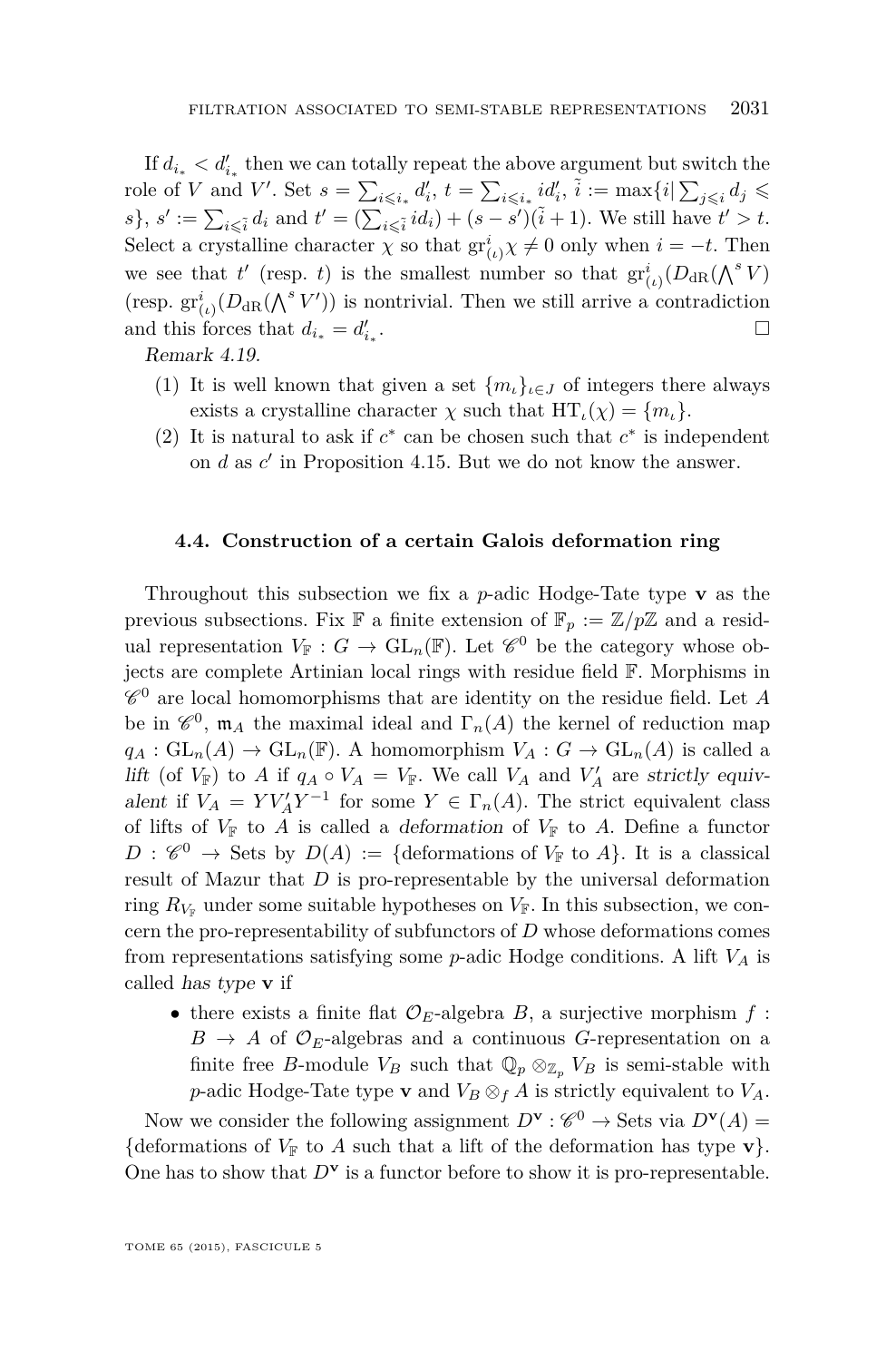LEMMA  $4.20.$  — Notations as the above,  $D^{\mathbf{v}}$  is a functor.

Proof. — Let *R* and *S* be objects in  $\mathcal{C}^0$  and  $\phi : R \to S$  be a morphism in  $\mathscr{C}^0$ . Then it suffices to show that  $\rho \in D^{\mathbf{v}}(R)$  implies  $\phi \circ \rho \in D^{\mathbf{v}}(S)$ . Note that *S* is a finite *R*-module (via homomorphism). So there exist a surjective ring homomorphism  $\phi': R[x_1, \ldots, x_n] \to S$  which extends  $\phi$  and the image of  $x_i$  are in the maximal ideal of *S*. Let  $I_m$  denotes the ideal generated by mth degree homogeneous polynomials. As *S* is an Artinian ring,  $\phi'(I_m) = \{0\}$ for a sufficient large *m*. So we get a surjection  $R[x_1, \ldots, x_n]/I_m \rightarrow S$ . Since  $\rho$  has type **v**, there exists a finite flat  $\mathcal{O}_E$ -algebra *B* and homomorphism  $f : B \to R$  required in the definition. Then f induces a ring homomorphism  $B' = B[x_1, \ldots, x_n]/I_m \rightarrow R[x_1, \ldots, x_n]/I_m$  which we still denote by *f*. Let  $V_{B'} = V_B \otimes_B B[x_1, \ldots, x_n]/I_m$ . It suffices to show that  $\mathbb{Q}_p \otimes_{\mathbb{Z}_p} V_{B'}$  has type **v** but this easily follows Lemma [4.1.](#page-22-0)

We are going to show that  $D^{\mathbf{v}}$  is pro-representable. For this, we need to recall Schlessinger's criteria from [\[17\]](#page-37-0).

Let  $\mathbb{F}[\epsilon] = \mathbb{F}[T]/(T^2)$  with  $\epsilon$  the image of *T*. A morphism  $R \to S$  in  $\mathscr{C}^0$  is called small if it is surjective with the kernel a principal ideal which is killed by the maximal ideal of *R*. Obviously, the natural projection  $\mathbb{F}[\epsilon] \to \mathbb{F}$  is small.

Suppose  $D: \mathscr{C}^0 \to \operatorname{Sets}$  is a functor satisfying  $|D(\mathbb{F})| = 1$ . Let the rings *R*<sub>0</sub>, *R*<sub>1</sub>, *R*<sub>2</sub> and the morphisms  $f: R_1 \to R_0$  and  $g: R_2 \to R_0$  be in  $\mathcal{C}^0$ . Consider the natural map

$$
(*)\quad D(R_1\times_{R_0}R_2)\longrightarrow D(R_1)\times_{D(R_0)}D(R_2),
$$

where  $R_1 \times_{R_0} R_2 := \{(a, b) \in R_1 \times R_2 | f(a) = g(b)\}\$  and  $D(R_1) \times_{D(R_0)}$  $D(R_2) := \{(a, b) \in D(R_1) \times D(R_2) | D(f)(a) = D(g)(b)\}.$  Then Schlessinger's criteria are as follows:

- H1  $R_2 \rightarrow R_0$  small implies (\*) surjective.
- H2 If  $R_0 = \mathbb{F}, R_2 = \mathbb{F}[\epsilon]$ , and  $R_2 \to R_0$  is the natural projection then (∗) is bijective.
- H3  $D(\mathbb{F}[\epsilon])$  a finite-dimensional F-vector space.
- H4 If  $R_1 = R_2$  and  $R_i \rightarrow R_0$  ( $i = 1, 2$ ) are the same small map, then (∗) is bijective.

The following results are well-known (see [\[17\]](#page-37-0) and [\[14\]](#page-37-0)):

THEOREM 4.21 (Schlessinger, Mazur).

- (1) H1, H2, H3, H4 hold if and only if *D* is pro-representable.
- (2) Let *D* be the deformation functor of Galois representations of  $V_F$ defined in the beginning of this subsection. If  $\text{End}_{\mathbb{F}[G]}(V_{\mathbb{F}}) = \mathbb{F}$  then *D* is pro-representable.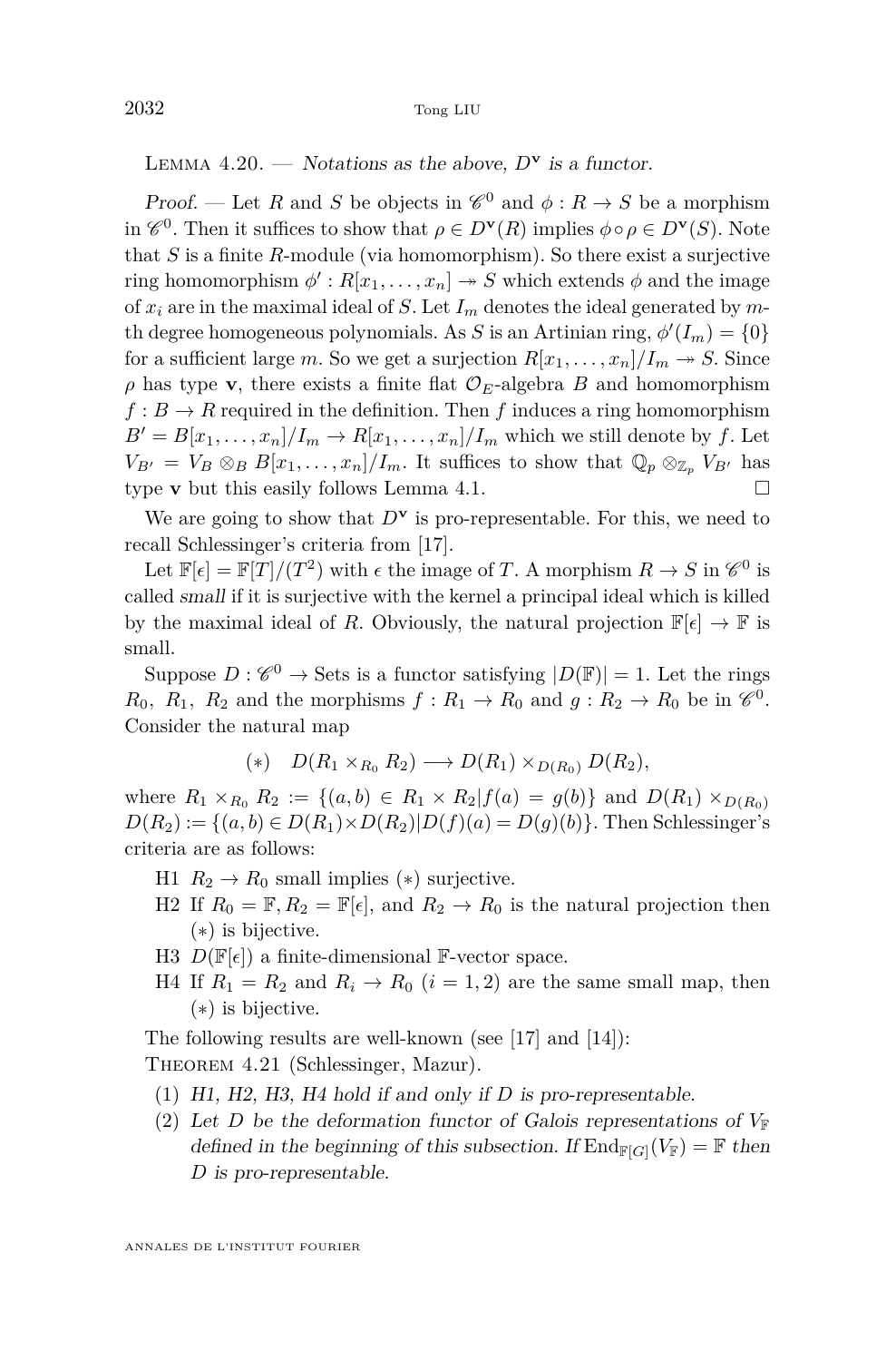In the following, we always assume that *D* is the deformation functor of Galois representations of  $V_F$  defined in the beginning of this subsection. The following is a useful fact, which has been essentially used in [\[15\]](#page-37-0).

LEMMA 4.22. — Suppose that *D* is pro-representable and let *D'* be a subfunctor of  $D$ . Then  $D'$  is pro-representable if and only  $H1$  holds for  $D'$ .

*Proof.* — It is easy to check that  $D'(R_1 \times_{R_0} R_2)$ ,  $D'(R_1) \times_{D'(R_0)} D'(R_2)$ are subsets of  $D(R_1 \times_{R_0} R_2)$ ,  $D(R_1) \times_{D(R_0)} D(R_2)$  respectively. We easily check that H1 implies H2, H3 and H4.  $\square$ 

PROPOSITION 4.23. — Suppose that *D* is pro-representable. Then the deformation functor *D***<sup>v</sup>** is pro-representable.

Proof. — By Lemma 4.22, we need to prove H1 holds for *D***<sup>v</sup>** *.* Since *D* is pro-representable, for any  $\tilde{\rho} \in D^{\mathbf{v}}(R_1) \times_{D^{\mathbf{v}}(R_0)} D^{\mathbf{v}}(R_2)$ . There exists a representation  $\rho \in D(R_1 \otimes_{R_0} R_2)$  such that the image  $\rho$  of  $(*)$  is  $\tilde{\rho}$ . Note that there exist  $\tilde{\rho}_i \in D^{\mathbf{v}}(R_i)$  for  $i = 1, 2$  such that  $\tilde{\rho} = (\tilde{\rho}_1, \tilde{\rho}_2)$ is in  $D^{\mathbf{v}}(R_1) \times_{D^{\mathbf{v}}(R_0)} D^{\mathbf{v}}(R_2)$ . Write  $R_3 := R_1 \times_{R_0} R_2$ . Note that the injection  $R_3 \hookrightarrow R_1 \times R_2$  induces an injection of Galois representations  $\rho \hookrightarrow \tilde{\rho}_1 \times \tilde{\rho}_2$ . Since the strictly equivalent class of  $\tilde{\rho}_i$  is in  $\in D^{\mathbf{v}}(R_i)$  for each  $i = 1, 2$ , there exists  $B_i$  finite flat  $\mathcal{O}_E$ -algebras which lift  $R_i$  and finite free  $B_i$ -representations  $V_{B_i}$  which lifts of  $\tilde{\rho}_i$  such that  $\mathbb{Q}_p \otimes_{\mathbb{Z}_p} V_{B_i}$ has type **v**. Let  $\pi$  be the projection of  $B_1 \times B_2$  to  $R_1 \times R_2$ . Set  $B =$  ${a \in B_1 \times B_2 | \pi(a) \in R_3} \subset B_1 \times B_2$ . It is easy to see that  $\pi : B \to R_3$ is a surjective morphism of  $\mathcal{O}_E$ -algebra and then the continuous group homomorphism  $G \to GL_d(B_2 \times B_2)$  induced by  $V_{B_1} \oplus V_{B_2}$  factors through  $GL_d(B)$ . So we obtain a Galois representation  $V_B: G \to GL_d(B)$  such that  $R_3 \otimes_B V_B \simeq \rho$ . It remains to show that  $\mathbb{Q}_p \otimes_{\mathbb{Z}_p} V_B$  has Hodge-Tate type **v**. Write  $C := B[\frac{1}{p}]$  and  $C' := (B_1 \times B_2)[\frac{1}{p}]$ . Note that *C* injects in *C'* and  $\mathbb{Q}_p \otimes_{\mathbb{Q}_p} (V_{B_1} \oplus V_{B_2}) \simeq C' \otimes_C (\mathbb{Q}_p \otimes_{\mathbb{Z}_p} V_B)$ . We prove that  $\mathbb{Q}_p \otimes_{\mathbb{Z}_p} V_B$  has type **v** via the following lemma.

LEMMA 4.24. — Let  $C'$  be a finite *E*-algebra,  $C \subset C'$  the *E*-subalgebra and  $V_C$  is a finite free *C*-module with a continuous *G*-action which makes *V<sub>C</sub>* a de Rham representation. Then *V<sub>C</sub>* has type **v** if and only of  $C' \otimes_C V_C$ has type **v**.

Proof. — Write  $V_{C'} := C' \otimes_C V_C$ . By Lemma [4.1,](#page-22-0) we only need to show that  $V_C$  has type **v** if  $V_{C'}$  has type **v**. It is obvious that  $C_{\text{red}}$  injects  $C'_{\text{red}}$ . By Lemma [4.5](#page-24-0) and Lemma [4.1,](#page-22-0) we may assume that both  $C$  and  $C'$  are fields. By Lemma [4.4,](#page-24-0) we need to show that  $\mathrm{gr}^i_{(\iota)}(D_{\mathrm{dR}}(V_C))$  is  $F_{(\iota)} \otimes_E C$ -free with  $\text{rank} = \dim_{F_{(\iota)}} \text{gr}^i_{(\iota)}(D_{E,K})$  for each  $\iota \in J'$ . On the other hand, the fact that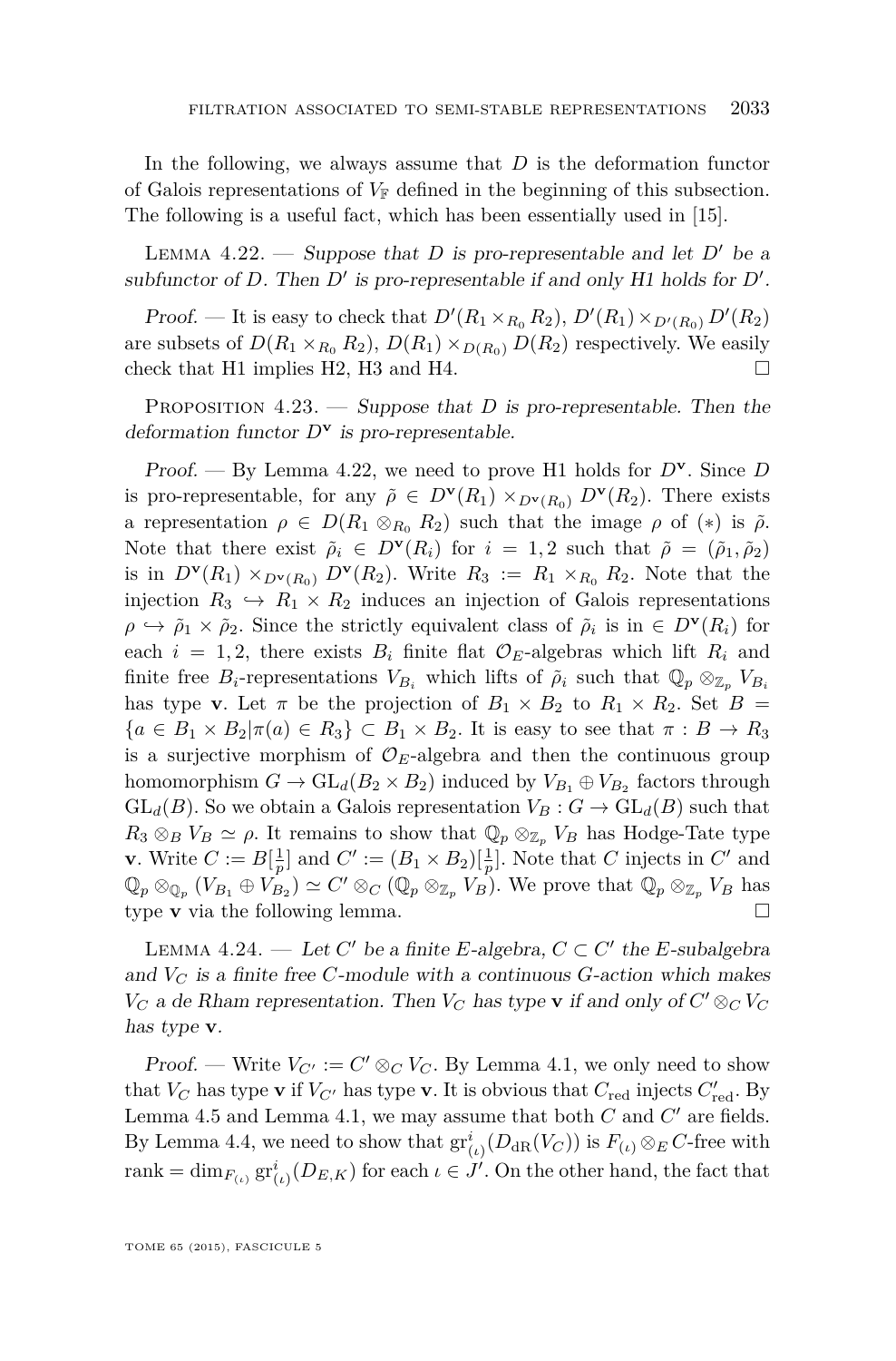<span id="page-36-0"></span> $V_{C'}$  has type **v** implies that  $gr_{(i)}^i(D_{dR}(V_{C'})) \simeq C' \otimes_E gr_{(i)}^i(D_{E,K})$  which is finite  $F_{(\iota)} \otimes_E C'$ -free with the correct rank. As  $gr^i_{(\iota)}(D_{\text{dR}}(V_{C'})) \simeq C' \otimes_C$  $(\text{gr}_{(\iota)}^i(D_{\text{dR}}(V_C)))$ . Lemma [4.7](#page-25-0) implies that  $\text{gr}_{(\iota)}^i(D_{\text{dR}}(V_C))$  is  $F_{(\iota)} \otimes_E C$ -free with rank = dim<sub>*F*(*ι*)</sub>  $\operatorname{gr}^i_{(t)}(D_{E,K})$ .

Here comes our main result of this paper:

THEOREM 4.25. — Assume that the deformation functor *D* is pro-representable by the ring  $R_{V_F}$ . Then the subfunctor  $D^{\mathbf{v}}$  is pro-representable by a quotient  $R_{V_{\mathbb{F}}}^{\mathbf{v}}$  of  $R_{V_{\mathbb{F}}}$ . Let *B* be a finite *E*-algebra and  $x: R_{V_{\mathbb{F}}}[\frac{1}{p}] \to B$ be a homomorphism of *E*-algebras. Then *x* is semi-stable and has *p*-adic Hodge-Tate type **v** if and only if *x* factors through  $R_{V_{\mathbb{F}}}^{\mathbf{v}}$ .

Proof. — Let  $A := x(R_{V_F})$ . Then  $A$  is a local finite flat  $\mathcal{O}_E$ -algebra. If *x* is semi-stable and has *p*-adic Hodge-Tate type **v** then  $A/p^n A \otimes_A x$  is in  $D^{\mathbf{v}}(A/p^n A)$  for all *n*. So *x* factors through  $R^{\mathbf{v}}_{V_F}$ . Now suppose *x* factors through  $R_{V_F}^{\mathbf{v}}$ . Then  $A/p^n A \otimes_A x$  is in  $D^{\mathbf{v}}(A/p^n A)$  for all *n*. By the definition of  $D^{\mathbf{v}}$ , Theorem [4.18](#page-31-0) and the main theorem in [\[10\]](#page-37-0), we see that *x* is semistable and has *p*-adic Hodge-Tate type **v**.

Remark  $4.26.$  — The above theorem recovers a part of Theorem  $(2.6.7)$ in [\[9\]](#page-37-0), where the quotient of the universal deformation ring also parameterize potentially semi-stable representation with fixed Galois type  $\tau$ . Our construction seems more natural as we construct a subfunctor of the deformation functor. It also seems promising that one can fully recover Kisin's theorem if we further require the element in  $D^{\mathbf{v}}(A)$  consisting the deformation such that the lift of the deformation are potentially semi-stable and has Galois type  $\tau$ . But we decide not to study the refined result because we can not see any further advantage of our construction.

#### BIBLIOGRAPHY

- [1] C. Breuil, "Représentations *p*-adiques semi-stables et transversalité de Griffiths", Math. Ann. **307** (1997), no. 2, p. 191-224.
- $[2]$  C. BREUIL & A. MÉZARD, "Multiplicités modulaires et représentations de  $\mathrm{GL}_2(\mathbf{Z}_p)$ et de Gal $(\overline{\mathbf{Q}}_p/\mathbf{Q}_p)$  en  $l = p^{\nu}$ , Duke Math. J. 115 (2002), no. 2, p. 205-310, With an appendix by Guy Henniart.
- [3] P. Colmez & J.-M. Fontaine, "Construction des représentations *p*-adiques semistables", Invent. Math. **140** (2000), no. 1, p. 1-43.
- [4] J.-M. Fontaine, "Représentations *p*-adiques des corps locaux. I", in The Grothendieck Festschrift, Vol. II, Progr. Math., vol. 87, Birkhäuser Boston, Boston, MA, 1990, p. 249-309.
- [5] ——— , "Représentations *l*-adiques potentiellement semi-stables", Astérisque (1994), no. 223, p. 321-347, Périodes *p*-adiques (Bures-sur-Yvette, 1988).